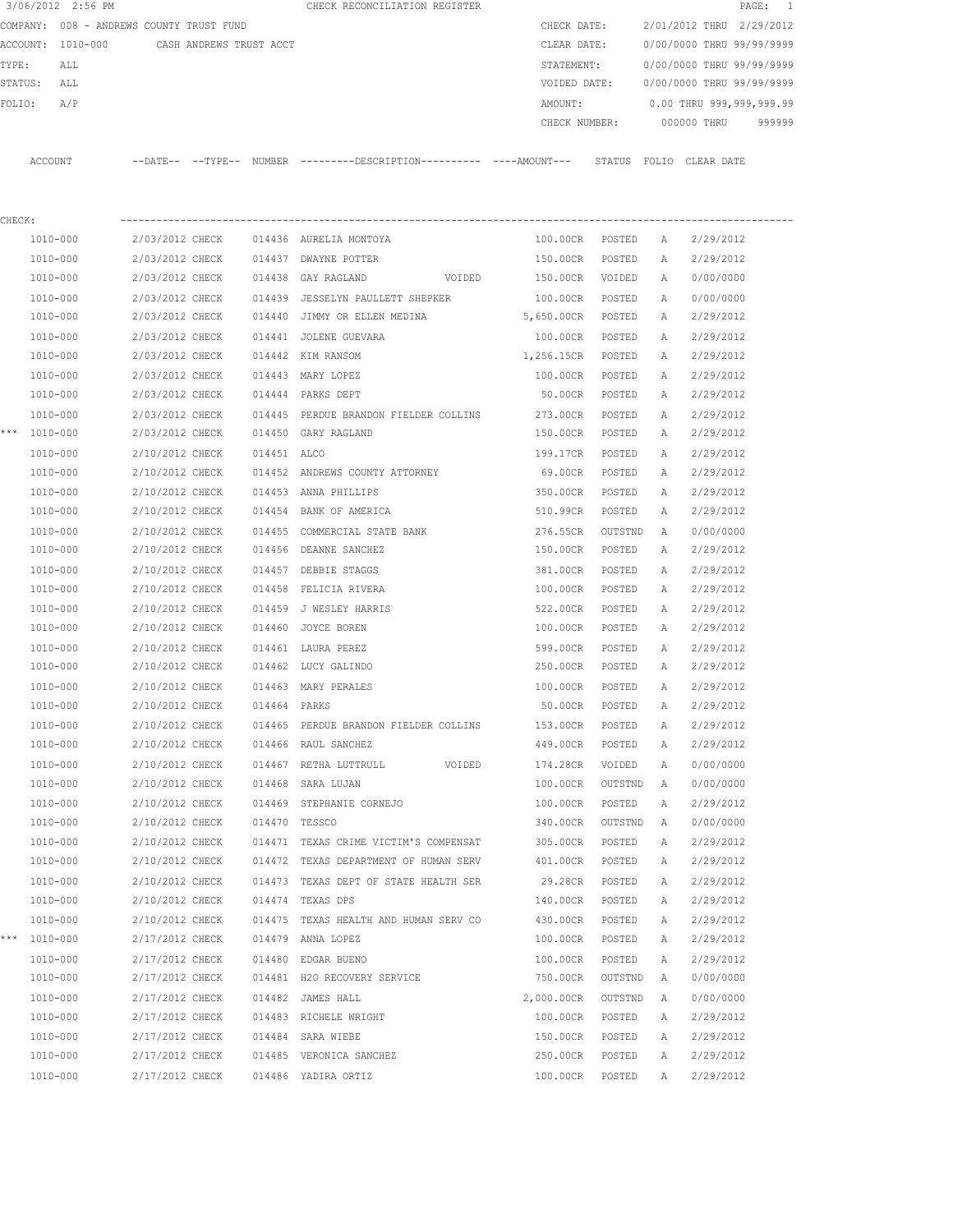| 3/06/2012 2:56 PM                                                                                             |  | CHECK RECONCILIATION REGISTER                                                                |        |             |             |                    |  |                                        | PAGE: 2 |
|---------------------------------------------------------------------------------------------------------------|--|----------------------------------------------------------------------------------------------|--------|-------------|-------------|--------------------|--|----------------------------------------|---------|
| COMPANY: 008 - ANDREWS COUNTY TRUST FUND                                                                      |  |                                                                                              |        |             |             | CHECK DATE:        |  | 2/01/2012 THRU 2/29/2012               |         |
| ACCOUNT: 1010-000 CASH ANDREWS TRUST ACCT                                                                     |  |                                                                                              |        |             |             | CLEAR DATE:        |  | 0/00/0000 THRU 99/99/9999              |         |
| TYPE:<br>ALL                                                                                                  |  |                                                                                              |        |             |             | STATEMENT:         |  | 0/00/0000 THRU 99/99/9999              |         |
| STATUS: ALL                                                                                                   |  |                                                                                              |        |             |             |                    |  | VOIDED DATE: 0/00/0000 THRU 99/99/9999 |         |
| FOLIO: A/P                                                                                                    |  |                                                                                              |        |             |             | AMOUNT:            |  | 0.00 THRU 999,999,999.99               |         |
|                                                                                                               |  |                                                                                              |        |             |             | CHECK NUMBER:      |  | 000000 THRU 999999                     |         |
| ACCOUNT                                                                                                       |  | --DATE-- --TYPE-- NUMBER ---------DESCRIPTION---------- ----AMOUNT--- STATUS FOLIO CLEARDATE |        |             |             |                    |  |                                        |         |
| CHECK:                                                                                                        |  |                                                                                              |        |             |             |                    |  |                                        |         |
| *** 1010-000                 2/24/2012 CHECK                 014489                              GLORIA PEREZ |  |                                                                                              |        |             |             | 100.00CR OUTSTND A |  | 0/00/0000                              |         |
| 1010-000                                                                                                      |  | 2/24/2012 CHECK 014490 HALLIE MARTINEZ                                                       |        |             |             |                    |  | 100.00CR OUTSTND A 0/00/0000           |         |
| 1010-000                                                                                                      |  | 2/24/2012 CHECK 014491 LORETTA WESTMAN                                                       |        |             |             | 250.00CR OUTSTND A |  | 0/00/0000                              |         |
| 1010-000                                                                                                      |  | 2/24/2012 CHECK 014492 MARIA SALCEDO                                                         |        |             |             |                    |  | 150.00CR OUTSTND A 0/00/0000           |         |
| 1010-000                                                                                                      |  | 2/24/2012 CHECK 014493 NERI FLORES                                                           |        |             |             | 100.00CR OUTSTND A |  | 0/00/0000                              |         |
| 1010-000 2/24/2012 CHECK 014494 SANDRA GONZALES                                                               |  |                                                                                              |        |             |             |                    |  | 150.00CR OUTSTND A 0/00/0000           |         |
| MISCELLANEOUS:                                                                                                |  |                                                                                              |        |             |             |                    |  |                                        |         |
| 1010-000                                                                                                      |  | 2/03/2012 MISC. 014438 GAY RAGLAND VOIDED                                                    |        |             |             |                    |  | 150.00 VOIDED A 0/00/0000              |         |
| 1010-000   2/10/2012 MISC.   014467 RETHA LUTTRULL   VOIDED   174.28   VOIDED   A   2/10/2012                 |  |                                                                                              |        |             |             |                    |  |                                        |         |
| TOTALS FOR ACCOUNT 1010-000                                                                                   |  | CHECK TOTAL:                                                                                 |        | 18,758.42CR |             |                    |  |                                        |         |
|                                                                                                               |  | DEPOSIT TOTAL:                                                                               |        |             |             | 0.00               |  |                                        |         |
|                                                                                                               |  | INTEREST TOTAL:                                                                              |        |             |             | 0.00               |  |                                        |         |
|                                                                                                               |  | MISCELLANEOUS TOTAL:                                                                         |        |             | 324.28      |                    |  |                                        |         |
|                                                                                                               |  | SERVICE CHARGE TOTAL:                                                                        |        |             |             | 0.00               |  |                                        |         |
|                                                                                                               |  | EFT FILLE                                                                                    | TOTAL: |             |             | 0.00               |  |                                        |         |
|                                                                                                               |  | BANK-DRAFT                                                                                   | TOTAL: |             |             | 0.00               |  |                                        |         |
| TOTALS FOR ANDREWS COUNTY TRUST FUND                                                                          |  | CHECK                                                                                        | TOTAL: |             | 18,758.42CR |                    |  |                                        |         |
|                                                                                                               |  | DEPOSIT                                                                                      | TOTAL: |             |             | 0.00               |  |                                        |         |
|                                                                                                               |  | INTEREST                                                                                     | TOTAL: |             |             | 0.00               |  |                                        |         |
|                                                                                                               |  | MISCELLANEOUS TOTAL:                                                                         |        |             |             | 324.28             |  |                                        |         |
|                                                                                                               |  | SERVICE CHARGE TOTAL:                                                                        |        |             |             | 0.00               |  |                                        |         |
|                                                                                                               |  | EFT                                                                                          | TOTAL: |             |             | 0.00               |  |                                        |         |
|                                                                                                               |  | BANK-DRAFT                                                                                   | TOTAL: |             |             | 0.00               |  |                                        |         |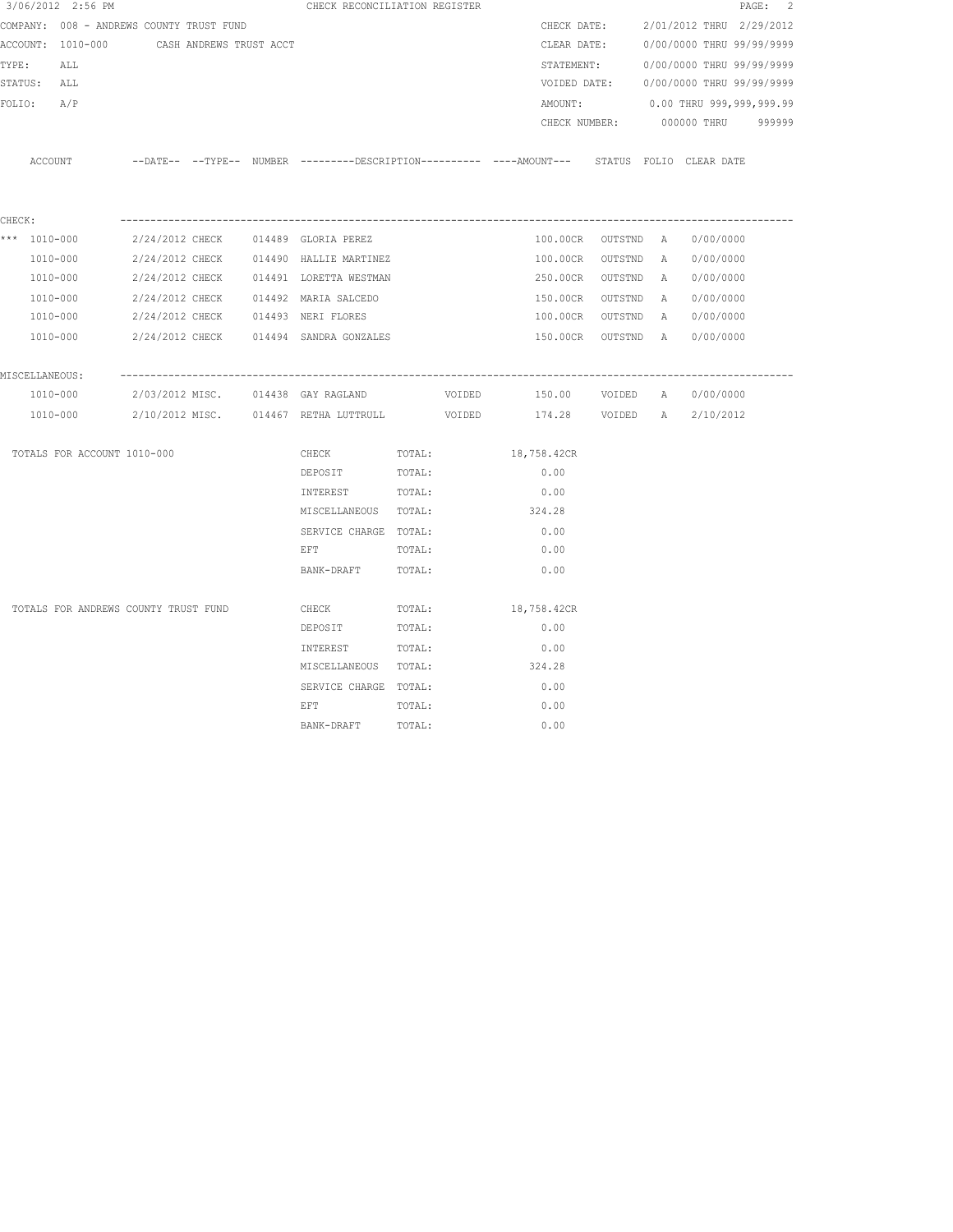|        | 3/06/2012 2:56 PM                     |                                    |        | CHECK RECONCILIATION REGISTER                                                                |                     |                  |              |                           | 3<br>PAGE: |
|--------|---------------------------------------|------------------------------------|--------|----------------------------------------------------------------------------------------------|---------------------|------------------|--------------|---------------------------|------------|
|        | COMPANY: 018 - ANDREWS EMPLOYEE TRUST |                                    |        |                                                                                              | CHECK DATE:         |                  |              | 2/01/2012 THRU 2/29/2012  |            |
|        | ACCOUNT: 1010-000                     | CASH ANDREWS EMPLOYEE TRUST        |        |                                                                                              | CLEAR DATE:         |                  |              | 0/00/0000 THRU 99/99/9999 |            |
| TYPE:  | ALL                                   |                                    |        |                                                                                              | STATEMENT:          |                  |              | 0/00/0000 THRU 99/99/9999 |            |
|        | STATUS:<br>ALL                        |                                    |        |                                                                                              | VOIDED DATE:        |                  |              | 0/00/0000 THRU 99/99/9999 |            |
|        | A/P<br>FOLIO:                         |                                    |        |                                                                                              | AMOUNT:             |                  |              | 0.00 THRU 999,999,999.99  |            |
|        |                                       |                                    |        |                                                                                              | CHECK NUMBER:       |                  |              | 000000 THRU               | 999999     |
|        | ACCOUNT                               |                                    |        | --DATE-- --TYPE-- NUMBER ---------DESCRIPTION---------- ----AMOUNT--- STATUS FOLIO CLEARDATE |                     |                  |              |                           |            |
| CHECK: |                                       |                                    |        |                                                                                              |                     |                  |              |                           |            |
|        | 1010-000                              | 2/23/2012 CHECK                    |        | 002959 DRS E M AND DAVID WRIGHT                                                              | 103.00CR            | OUTSTND          | A            | 0/00/0000                 |            |
|        | *** 1010-000                          | 2/02/2012 CHECK                    |        | 032804 HARPER DDS, E W                                                                       | 113.00CR            | POSTED           | A            | 2/29/2012                 |            |
|        | 1010-000                              | 2/02/2012 CHECK                    |        | 032805 ODESSA HEART INSTITUTE                                                                | 95.00CR             | POSTED           | A            | 2/29/2012                 |            |
|        | 1010-000                              | 2/02/2012 CHECK                    |        | 032806 HARPER DDS, E W                                                                       | 419.00CR            | POSTED           | A            | 2/29/2012                 |            |
|        | 1010-000                              | 2/02/2012 CHECK                    |        | 032807 PERMIAN PHYSICIANS SERV                                                               | 38.00CR             | POSTED           | A            | 2/29/2012                 |            |
|        | 1010-000                              | 2/02/2012 CHECK                    | 032808 | PERMIAN REGIONAL MEDICAL CTR.                                                                | 114.40CR            | POSTED           | Α            | 2/29/2012                 |            |
|        | 1010-000                              | 2/02/2012 CHECK                    |        | 032809 HIGH PLAINS RADIOLOGICAL ASSN                                                         | 46.43CR             | POSTED           | A            | 2/29/2012                 |            |
|        | 1010-000                              | 2/02/2012 CHECK                    | 032810 | RICHARD B CUBERT MD                                                                          | 1,363.84CR          | POSTED           | A            | 2/29/2012                 |            |
|        | 1010-000                              | 2/02/2012 CHECK                    |        | 032811 MEMORIAL HOSPITAL                                                                     | 49.91CR             | POSTED           | A            | 2/29/2012                 |            |
|        | 1010-000                              | 2/02/2012 CHECK                    | 032812 | ODESSA HEART INSTITUTE                                                                       | 655.41CR            | POSTED           | A            | 2/29/2012                 |            |
|        | 1010-000                              | 2/02/2012 CHECK                    |        | 032813 ODESSA HEART INSTITUTE                                                                | 224.00CR            | POSTED           | A            | 2/29/2012                 |            |
|        | 1010-000                              | 2/02/2012 CHECK                    |        | 032814 ODESSA HEART INSTITUTE                                                                | 239.17CR            | POSTED           | Α            | 2/29/2012                 |            |
|        | 1010-000                              | 2/02/2012 CHECK                    |        | 032815 ODESSA HEART INSTITUTE                                                                | 158.90CR            | POSTED           | A            | 2/29/2012                 |            |
|        | 1010-000                              | 2/02/2012 CHECK                    | 032816 | SEMINOLE MEMORIAL HOSPITAL                                                                   | 110.40CR            | POSTED           | Α            | 2/29/2012                 |            |
|        | 1010-000                              | 2/02/2012 CHECK                    |        | 032817 ODESSA HEART INSTITUTE                                                                | 313.03CR            | POSTED           | Α            | 2/29/2012                 |            |
|        | 1010-000                              | 2/02/2012 CHECK                    | 032818 | SINUS EAR NOSE AND THROAT                                                                    | 4,615.75CR          | POSTED           | Α            | 2/29/2012                 |            |
|        | 1010-000                              | 2/02/2012 CHECK                    | 032819 | CASSANDRA CHEEK                                                                              | 18.00CR             | POSTED           | A            | 2/29/2012                 |            |
|        | 1010-000                              | 2/02/2012 CHECK                    | 032820 | HIGH PLAINS RADIOLOGICALVOIDED                                                               | 109.80CR            | VOIDED           | Α            | 0/00/0000                 |            |
|        | 1010-000                              | 2/02/2012 CHECK                    |        | 032821 HIGH PLAINS RADIOLOGICALVOIDED                                                        | 67.50CR             | VOIDED           | Α            | 2/02/2012                 |            |
|        | 1010-000                              | 2/02/2012 CHECK                    |        | 032822 HIGH PLAINS RADIOLOGICAL ASSN                                                         | 98.01CR             | POSTED           | Α            | 0/00/0000                 |            |
|        | 1010-000                              | 2/02/2012 CHECK                    |        | 032823 PERMIAN REGIONAL MEDICAL CTR. 3,150.36CR                                              |                     | POSTED           | Α            | 2/29/2012                 |            |
|        | 1010-000                              | 2/02/2012 CHECK                    | 032824 | HIGH PLAINS RADIOLOGICAL ASSN                                                                | 415.80CR            | POSTED           | Α            | 2/29/2012                 |            |
|        | 1010-000                              | 2/02/2012 CHECK                    |        | 032825 PERMIAN REGIONAL MEDICAL CTR.                                                         | 37.30CR             | POSTED           | Α            | 2/29/2012                 |            |
|        | $1010 - 000$                          | 2/02/2012 CHECK                    |        | 032826 HIGH PLAINS RADIOLOGICAL ASSN                                                         | 19.80CR             | POSTED           | $\mathbb{A}$ | 2/29/2012                 |            |
|        | 1010-000                              | 2/02/2012 CHECK                    |        | 032827 PERMIAN REGIONAL MEDICAL CTR.                                                         | 106.92CR            | POSTED           | Α            | 2/29/2012                 |            |
|        | 1010-000                              | 2/02/2012 CHECK                    |        | 032828 PERMIAN PHYSICIANS SERV                                                               | 38.00CR             | POSTED           | Α            | 2/29/2012                 |            |
|        | 1010-000                              | 2/02/2012 CHECK                    |        | 032829 DAVID J DOLL DC                                                                       | 155.52CR            | OUTSTND          | Α            | 0/00/0000                 |            |
|        | 1010-000                              | 2/02/2012 CHECK                    |        | 032830 DAVID J DOLL DC                                                                       | 51.84CR             | OUTSTND          | Α            | 0/00/0000                 |            |
|        | 1010-000                              | 2/02/2012 CHECK                    |        | 032831 WEST TEXAS UROLOGY                                                                    | 92.00CR             | POSTED           | Α            | 2/29/2012                 |            |
|        | 1010-000                              | 2/02/2012 CHECK                    |        | 032832 PERMIAN REGIONAL MEDICAL CTR.                                                         | 124.40CR            | POSTED           | Α            | 2/29/2012                 |            |
|        | 1010-000                              | 2/02/2012 CHECK                    |        | 032833 E.W. HAPRER DDS                                                                       | 210.60CR            | POSTED           | Α            | 2/29/2012                 |            |
|        | 1010-000                              | 2/02/2012 CHECK                    |        | 032834 PERMIAN REGIONAL MEDICAL CTR.                                                         | 2,590.38CR          | POSTED           | Α            | 2/29/2012                 |            |
|        | 1010-000                              | 2/02/2012 CHECK                    |        | 032835 E.W. HAPRER DDS                                                                       | 275.00CR            | POSTED           | Α            | 2/29/2012                 |            |
|        | 1010-000                              | 2/02/2012 CHECK                    |        | 032836 WEST TEXAS ORTHOPEDIC                                                                 | 17.98CR             | POSTED           | Α            | 2/29/2012                 |            |
|        | 1010-000                              | 2/02/2012 CHECK                    |        | 032837 PERMIAN REGIONAL MEDICAL CTR.                                                         | 37.30CR             | POSTED           | Α            | 2/29/2012                 |            |
|        | 1010-000                              | 2/02/2012 CHECK                    |        | 032838 PERMIAN REGIONAL MEDICAL CTR.                                                         | 290.34CR            | POSTED           | Α            | 2/29/2012                 |            |
|        | 1010-000                              | 2/02/2012 CHECK                    |        | 032839 PERMIAN REGIONAL MEDICAL CTR.                                                         | 37.30CR             | POSTED           | Α            | 2/29/2012                 |            |
|        | 1010-000                              | 2/02/2012 CHECK                    |        | 032840 PERMIAN REGIONAL MEDICAL CTR.                                                         | 325.80CR            | POSTED           | Α            | 2/29/2012                 |            |
|        | 1010-000                              | 2/02/2012 CHECK                    |        | 032841 PERMIAN REGIONAL MEDICAL CTR.                                                         | 295.02CR            | POSTED           | Α            | 2/29/2012                 |            |
|        | 1010-000                              | 2/02/2012 CHECK                    |        | 032842 SOUTH PLAINS SURGICAL ASOCIATE                                                        | 52.77CR             | POSTED           | Α            | 2/29/2012                 |            |
|        | 1010-000                              | 2/02/2012 CHECK                    |        | 032843 GREGORY D YOUNG DC                                                                    | 29.91CR             | POSTED           | Α            | 2/29/2012                 |            |
|        | 1010-000<br>1010-000                  | 2/02/2012 CHECK<br>2/02/2012 CHECK |        | 032844 GREGORY D YOUNG DC<br>032845 SUMMERS CHIROPRACTIC PA                                  | 153.92CR<br>56.86CR | POSTED           | Α<br>Α       | 2/29/2012<br>2/29/2012    |            |
|        | 1010-000                              | 2/02/2012 CHECK                    |        | 032846 ROBERT E SEARS DDS                                                                    | 150.00CR            | POSTED<br>POSTED | Α            | 2/29/2012                 |            |
|        |                                       |                                    |        |                                                                                              |                     |                  |              |                           |            |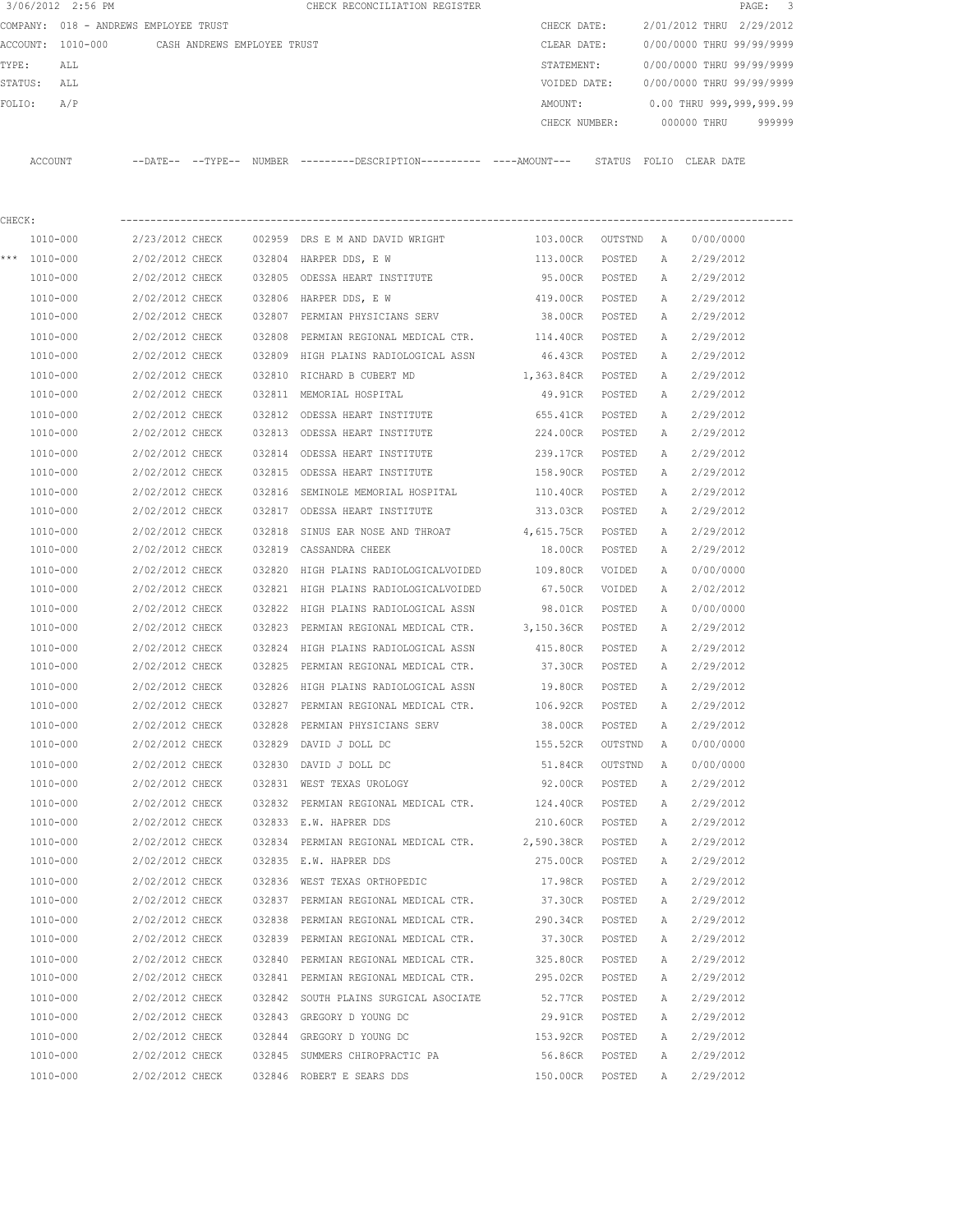|         | 3/06/2012 2:56 PM |                                       |        | CHECK RECONCILIATION REGISTER |               |              |                           |            | PAGE: 4                  |  |
|---------|-------------------|---------------------------------------|--------|-------------------------------|---------------|--------------|---------------------------|------------|--------------------------|--|
|         |                   | COMPANY: 018 - ANDREWS EMPLOYEE TRUST |        |                               | CHECK DATE:   |              | 2/01/2012 THRU 2/29/2012  |            |                          |  |
|         | ACCOUNT: 1010-000 | CASH ANDREWS EMPLOYEE TRUST           |        |                               | CLEAR DATE:   |              | 0/00/0000 THRU 99/99/9999 |            |                          |  |
| TYPE:   | ALL               |                                       |        |                               | STATEMENT:    |              | 0/00/0000 THRU 99/99/9999 |            |                          |  |
| STATUS: | ALL               |                                       |        |                               | VOIDED DATE:  |              | 0/00/0000 THRU 99/99/9999 |            |                          |  |
| FOLIO:  | A/P               |                                       |        |                               | AMOUNT:       |              |                           |            | 0.00 THRU 999,999,999.99 |  |
|         |                   |                                       |        |                               | CHECK NUMBER: |              | 000000 THRU               |            | 999999                   |  |
|         |                   |                                       |        |                               |               |              |                           |            |                          |  |
| ACCOUNT |                   | $---DATF------TYPF---$                | NUMBER |                               |               | STATUS FOLIO |                           | CLEAR DATE |                          |  |
|         |                   |                                       |        |                               |               |              |                           |            |                          |  |

| CHECK:   |                          |        |                                               |                   |         |   |           |
|----------|--------------------------|--------|-----------------------------------------------|-------------------|---------|---|-----------|
|          | 1010-000 2/02/2012 CHECK |        | 032847 JERRY W. WADE, DDS                     | 1,362.50CR POSTED |         | A | 2/29/2012 |
| 1010-000 | 2/02/2012 CHECK          |        | 032848 PERMIAN REGIONAL MEDICAL CTR.          | 276.84CR          | POSTED  | Α | 2/29/2012 |
| 1010-000 | 2/02/2012 CHECK          |        | 032849 BONNIE MUNCY                           | 22.50CR           | POSTED  | A | 2/29/2012 |
| 1010-000 | 2/02/2012 CHECK          |        | 032850 PAUL A HOLMES DC                       | 48.96CR           | POSTED  | Α | 2/29/2012 |
| 1010-000 | 2/02/2012 CHECK          |        | 032851 PAUL A HOLMES DC                       | 99.36CR           | POSTED  | Α | 2/29/2012 |
| 1010-000 | 2/02/2012 CHECK          |        | 032852 JERRY W. WADE, DDS                     | 135.00CR          | POSTED  | Α | 2/29/2012 |
| 1010-000 | 2/02/2012 CHECK          |        | 032853 JERRY W. WADE, DDS                     | 125.00CR          | POSTED  | A | 2/29/2012 |
| 1010-000 | 2/02/2012 CHECK          |        | 032854 SEMINOLE MEMORIAL HOSPITAL 112.20CR    |                   | POSTED  | Α | 2/29/2012 |
| 1010-000 | 2/02/2012 CHECK          |        | 032855 PERMIAN PHYSICIANS SERV                | 20.00CR           | POSTED  | Α | 2/29/2012 |
| 1010-000 | 2/02/2012 CHECK          |        | 032856 WEST TEXAS ORTHOPEDIC                  | 76.18CR           | POSTED  | Α | 2/29/2012 |
| 1010-000 | 2/02/2012 CHECK          |        | 032857 PERMIAN REGIONAL MEDICAL CTR. 468.72CR |                   | POSTED  | А | 2/29/2012 |
| 1010-000 | 2/02/2012 CHECK          | 032858 | HIGH PLAINS RADIOLOGICAL ASSN                 | 80.10CR           | POSTED  | Α | 2/29/2012 |
| 1010-000 | 2/02/2012 CHECK          | 032859 | E.W. HAPRER DDS                               | 1,500.30CR        | POSTED  | A | 2/29/2012 |
| 1010-000 | 2/02/2012 CHECK          | 032860 | MALIN H TOLIA MD                              | 137.14CR          | POSTED  | Α | 2/29/2012 |
| 1010-000 | 2/02/2012 CHECK          |        | 032861 PERMIAN REGIONAL MEDICAL CTR.          | 216.72CR          | POSTED  | Α | 2/29/2012 |
| 1010-000 | 2/02/2012 CHECK          |        | 032862 HIGH PLAINS RADIOLOGICAL ASSN          | 43.20CR           | POSTED  | Α | 2/29/2012 |
| 1010-000 | 2/02/2012 CHECK          |        | 032863 HIGH PLAINS RADIOLOGICAL ASSN          | 54.00CR           | POSTED  | Α | 2/29/2012 |
| 1010-000 | 2/02/2012 CHECK          |        | 032864 PERMIAN REGIONAL MEDICAL CTR. 298.08CR |                   | POSTED  | Α | 2/29/2012 |
| 1010-000 | 2/02/2012 CHECK          |        | 032865 GREGORY D YOUNG DC                     | 193.71CR          | POSTED  | A | 2/29/2012 |
| 1010-000 | 2/02/2012 CHECK          |        | 032866 HIGH PLAINS RADIOLOGICAL ASSN 18.00CR  |                   | POSTED  | Α | 2/29/2012 |
| 1010-000 | 2/02/2012 CHECK          |        | 032867 SUMMERS CHIROPRACTIC PA 56.86CR        |                   | POSTED  | А | 2/29/2012 |
| 1010-000 | 2/02/2012 CHECK          | 032868 | HYE TAE H KIM, MD                             | 240.60CR          | OUTSTND | A | 0/00/0000 |
| 1010-000 | 2/02/2012 CHECK          |        | 032869 PERMIAN REGIONAL MEDICAL CTR. 386.20CR |                   | POSTED  | А | 2/29/2012 |
| 1010-000 | 2/02/2012 CHECK          | 032870 | GREGORY D YOUNG DC                            | 86.20CR           | POSTED  | А | 2/29/2012 |
| 1010-000 | 2/02/2012 CHECK          | 032871 | TEXAS ONCOLOGY PA DALLAS SAMM                 | 59.68CR           | POSTED  | Α | 2/29/2012 |
| 1010-000 | 2/02/2012 CHECK          | 032872 | TEXAS ONCOLOGY PA DALLAS SAMM 1,531.54CR      |                   | POSTED  | Α | 2/29/2012 |
| 1010-000 | 2/02/2012 CHECK          | 032873 | TEXAS ONCOLOGY PA DALLAS SAMM 2,104.01CR      |                   | POSTED  | Α | 2/29/2012 |
| 1010-000 | 2/02/2012 CHECK          | 032874 | TEXAS ONCOLOGY PA DALLAS SAMM                 | 36.32CR           | POSTED  | Α | 2/29/2012 |
| 1010-000 | 2/02/2012 CHECK          |        | 032875 BONNIE MUNCY                           | 25.00CR           | POSTED  | Α | 2/29/2012 |
| 1010-000 | 2/09/2012 CHECK          |        | 032876 PERMIAN REGIONAL MEDICAL CTR.          | 37.30CR           | POSTED  | Α | 2/29/2012 |
| 1010-000 | 2/09/2012 CHECK          |        | 032877 MEMORIAL HOSPITAL                      | 128.77CR          | OUTSTND | A | 0/00/0000 |
| 1010-000 | 2/09/2012 CHECK          | 032878 | BARRETT WHITEFIELD DO                         | 35.39CR           | POSTED  | Α | 2/29/2012 |
| 1010-000 | 2/09/2012 CHECK          |        | 032879 HARPER DDS, E W                        | 468.00CR          | OUTSTND | A | 0/00/0000 |
| 1010-000 | 2/09/2012 CHECK          |        | 032880 MEMORIAL HOSPITAL                      | 54.20CR           | OUTSTND | A | 0/00/0000 |
| 1010-000 | 2/09/2012 CHECK          |        | 032881 DOYTT REDMOND                          | 740.00CR          | POSTED  | Α | 2/29/2012 |
| 1010-000 | 2/09/2012 CHECK          | 032882 | PERMIAN REGIONAL MEDICAL CTR.                 | 144.00CR          | POSTED  | А | 2/29/2012 |
| 1010-000 | 2/09/2012 CHECK          | 032883 | PERMIAN REGIONAL MEDICAL CTR.                 | 73.70CR           | POSTED  | А | 2/29/2012 |
| 1010-000 | 2/09/2012 CHECK          | 032884 | PERMIAN REGIONAL MEDICAL CTR.                 | 7,848.77CR        | POSTED  | А | 2/29/2012 |
| 1010-000 | 2/09/2012 CHECK          | 032885 | PERMIAN REGIONAL MEDICAL CTR.                 | 3.71CR            | POSTED  | А | 2/29/2012 |
| 1010-000 | 2/09/2012 CHECK          | 032886 | PERMIAN REGIONAL MEDICAL CTR.                 | 1,524.60CR        | POSTED  | А | 2/29/2012 |
| 1010-000 | 2/09/2012 CHECK          | 032887 | PERMIAN REGIONAL MEDICAL CTR.                 | 1,396.80CR        | POSTED  | А | 2/29/2012 |
| 1010-000 | 2/09/2012 CHECK          | 032888 | HIGH PLAINS RADIOLOGICAL ASSN                 | 93.51CR           | POSTED  | Α | 2/29/2012 |
| 1010-000 | 2/09/2012 CHECK          | 032889 | PERMIAN REGIONAL MEDICAL CTR.                 | 98.46CR           | POSTED  | Α | 2/29/2012 |
| 1010-000 | 2/09/2012 CHECK          |        | 032890 PREFERRED NETWORK ACCESS INC           | 4,557.00CR        | OUTSTND | Α | 0/00/0000 |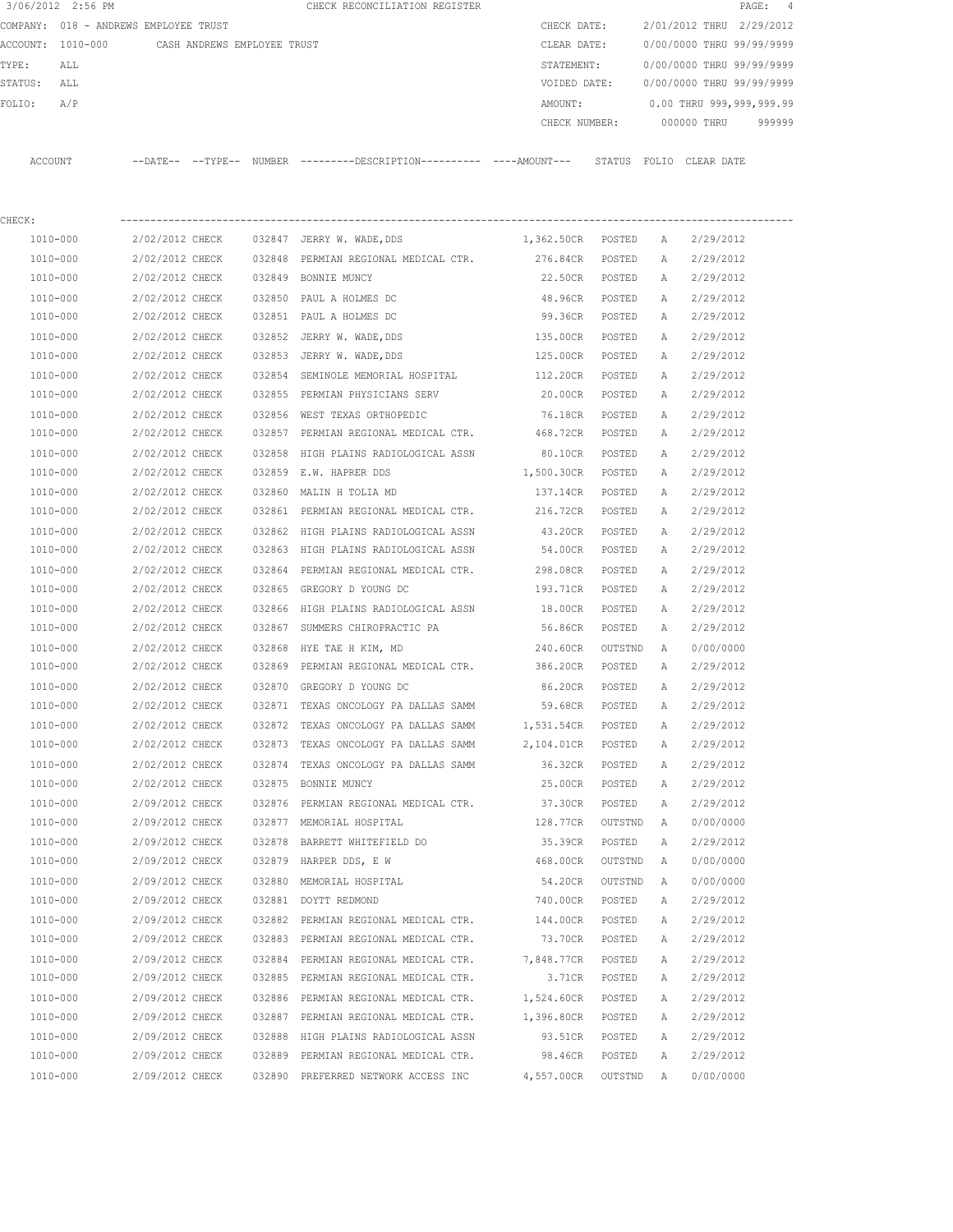|         | 3/06/2012 2:56 PM |                                       |        | CHECK RECONCILIATION REGISTER                 |               |        |                           |             | PAGE: 5                  |  |
|---------|-------------------|---------------------------------------|--------|-----------------------------------------------|---------------|--------|---------------------------|-------------|--------------------------|--|
|         |                   | COMPANY: 018 - ANDREWS EMPLOYEE TRUST |        |                                               | CHECK DATE:   |        | 2/01/2012 THRU 2/29/2012  |             |                          |  |
|         | ACCOUNT: 1010-000 | CASH ANDREWS EMPLOYEE TRUST           |        |                                               | CLEAR DATE:   |        | 0/00/0000 THRU 99/99/9999 |             |                          |  |
| TYPE:   | ALL               |                                       |        |                                               | STATEMENT:    |        | 0/00/0000 THRU 99/99/9999 |             |                          |  |
| STATUS: | ALL               |                                       |        |                                               | VOIDED DATE:  |        | 0/00/0000 THRU 99/99/9999 |             |                          |  |
| FOLIO:  | A/P               |                                       |        |                                               | AMOUNT:       |        |                           |             | 0.00 THRU 999,999,999.99 |  |
|         |                   |                                       |        |                                               | CHECK NUMBER: |        |                           | 000000 THRU | 999999                   |  |
|         |                   |                                       |        |                                               |               |        |                           |             |                          |  |
| ACCOUNT |                   | --DATE-- --TYPE--                     | NUMBER | ---------DESCRIPTION----------- ----AMOUNT--- |               | STATUS | FOLTO                     | CLEAR DATE  |                          |  |

| CHECK:       |                 |        |                                               |             |                     |              |           |
|--------------|-----------------|--------|-----------------------------------------------|-------------|---------------------|--------------|-----------|
| 1010-000     | 2/09/2012 CHECK |        | 032891 HARPER DDS, E W                        | 78.00CR     | OUTSTND A           |              | 0/00/0000 |
| 1010-000     | 2/09/2012 CHECK |        | 032892 PERMIAN REGIONAL MEDICAL CTR. 305.82CR |             | POSTED              | Α            | 2/29/2012 |
| 1010-000     | 2/09/2012 CHECK |        | 032893 MEMORIAL HOSPITAL                      | 93.78CR     | OUTSTND             | A            | 0/00/0000 |
| 1010-000     | 2/09/2012 CHECK |        | 032894 BRADLEY SEARS, DDS                     | 398.50CR    | OUTSTND             | A            | 0/00/0000 |
| 1010-000     | 2/09/2012 CHECK |        | 032895 MEMORIAL HOSPITAL                      | 128.77CR    | OUTSTND             | A            | 0/00/0000 |
| 1010-000     | 2/09/2012 CHECK |        | 032896 JERRY W. WADE, DDS                     | 462.50CR    | POSTED              | Α            | 2/29/2012 |
| 1010-000     | 2/09/2012 CHECK |        | 032897 ALLERGY ALLIANCE                       | 38.19CR     | OUTSTND             | $\mathbb{A}$ | 0/00/0000 |
| 1010-000     | 2/09/2012 CHECK |        | 032898 PERMIAN ANESTHESIA ASSOC               | 560.00CR    | OUTSTND             | A            | 0/00/0000 |
| 1010-000     | 2/09/2012 CHECK |        | 032899 PERMIAN REGIONAL MEDICAL CTR.          | 185.04CR    | POSTED              | Α            | 2/29/2012 |
| 1010-000     | 2/09/2012 CHECK |        | 032900 PERMIAN REGIONAL MEDICAL CTR.          | 266.94CR    | POSTED              | A            | 2/29/2012 |
| 1010-000     | 2/09/2012 CHECK |        | 032901 HIGH PLAINS RADIOLOGICAL AS            | 19.80CR     | POSTED              | А            | 2/29/2012 |
| 1010-000     | 2/09/2012 CHECK |        | 032902 PAUL A HOLMES DC                       | 39.84CR     | POSTED              | Α            | 2/29/2012 |
| 1010-000     | 2/09/2012 CHECK |        | 032903 LUBBOCK UROLOGY CLINIC 97.43CR         |             | POSTED              | Α            | 2/29/2012 |
| 1010-000     | 2/09/2012 CHECK |        | 032904 JERRY W. WADE, DDS                     | 183.00CR    | POSTED              | Α            | 2/29/2012 |
| 1010-000     | 2/09/2012 CHECK |        | 032905 PERMIAN REGIONAL MEDICAL CTR. 300.96CR |             | POSTED              | Α            | 2/29/2012 |
| 1010-000     | 2/09/2012 CHECK | 032906 | JEREMY A DENMAN                               | 82.00CR     | POSTED              | Α            | 2/29/2012 |
| 1010-000     | 2/09/2012 CHECK |        | 032907 ECTOR COUNTY HOSPITAL DIST 108.38CR    |             | POSTED              | Α            | 2/29/2012 |
| 1010-000     | 2/09/2012 CHECK |        | 032908 MEMORIAL HOSPITAL                      | 226.54CR    | OUTSTND             | $\mathbb{A}$ | 0/00/0000 |
| 1010-000     | 2/09/2012 CHECK |        | 032909 PERMIAN REGIONAL MEDICAL CTR.          | 354.24CR    | POSTED              | Α            | 2/29/2012 |
| 1010-000     | 2/09/2012 CHECK |        | 032910 PERMIAN GASTROENTEROLOGY PA            | 275.00CR    | POSTED              | Α            | 2/29/2012 |
| 1010-000     | 2/09/2012 CHECK |        | 032911 PERMIAN REGIONAL MEDICAL CTR.          | 139.40CR    | POSTED              | Α            | 2/29/2012 |
| 1010-000     | 2/09/2012 CHECK |        | 032912 TEXAS ONCOLOGY, P.A.                   | 842.57CR    | POSTED              | Α            | 2/29/2012 |
| 1010-000     | 2/09/2012 CHECK |        | 032913 TEXAS ONCOLOGY, P.A. 2,731.12CR        |             | POSTED              | Α            | 2/29/2012 |
| 1010-000     | 2/09/2012 CHECK | 032914 | TEXAS ONCOLOGY, P.A.                          | 14.42CR     | POSTED              | Α            | 2/29/2012 |
| 1010-000     | 2/09/2012 CHECK |        | 032915 MEMORIAL HOSPITAL                      | 91.48CR     | OUTSTND             | A            | 0/00/0000 |
| 1010-000     | 2/16/2012 CHECK |        | 032916 WELLDYNE RX                            | 25,601.05CR | POSTED              | Α            | 2/29/2012 |
| 1010-000     | 2/16/2012 CHECK |        | 032917 FRANCISCO J MORALES OC                 | 47.25CR     | POSTED              | Α            | 2/29/2012 |
| 1010-000     | 2/16/2012 CHECK | 032918 | WEST TEXAS DERMATOLOGY CENTER 1,110.00CR      |             | POSTED              | Α            | 2/29/2012 |
| 1010-000     | 2/16/2012 CHECK |        | 032919 SATISH NAYAK                           | 38.00CR     | POSTED              | Α            | 2/29/2012 |
| 1010-000     | 2/16/2012 CHECK |        | 032920 LUBBOCK UROLOGY CLINIC                 | 40.67CR     | POSTED              | Α            | 2/29/2012 |
| 1010-000     | 2/16/2012 CHECK |        | 032921 HIGH PLAINS RADIOLOGICAL ASSN          | 29.70CR     | OUTSTND             | $\mathbb{A}$ | 0/00/0000 |
| 1010-000     | 2/16/2012 CHECK | 032922 | TEXAS TECH UNIVERSITY HEALTH S                | 66.55CR     | OUTSTND             | A            | 0/00/0000 |
| 1010-000     | 2/16/2012 CHECK |        | 032923 MIDLAND MEMORIAL HOSPITAL              | 310.40CR    | POSTED              | Α            | 2/29/2012 |
| 1010-000     | 2/16/2012 CHECK |        | 032924 GREGORY D YOUNG DC                     | 74.01CR     | POSTED              | A            | 2/29/2012 |
| $1010 - 000$ | 2/16/2012 CHECK |        | 032925 PERMIAN REGIONAL MEDICAL CTR.          | 459.36CR    | POSTED              | $\mathbb{A}$ | 2/29/2012 |
| 1010-000     | 2/16/2012 CHECK |        | 032926 ECTOR COUNTY HOSPITAL DIST             | 171.45CR    | POSTED              | Α            | 2/29/2012 |
| 1010-000     | 2/16/2012 CHECK |        | 032927 SATISH NAYAK                           | 74.00CR     | POSTED              | Α            | 2/29/2012 |
| 1010-000     | 2/16/2012 CHECK |        | 032928 PAUL A HOLMES DC                       | 39.84CR     | POSTED              | Α            | 2/29/2012 |
| 1010-000     | 2/16/2012 CHECK |        | 032929 HARPER DDS, E W                        | 161.00CR    | OUTSTND             | Α            | 0/00/0000 |
| 1010-000     | 2/16/2012 CHECK |        | 032930 PERMIAN REGIONAL MEDICAL CTR.          | 1,114.96CR  | $\texttt{POSTED}{}$ | Α            | 2/29/2012 |
| $1010 - 000$ | 2/16/2012 CHECK |        | 032931 SATISH NAYAK                           | 127.00CR    | POSTED              | Α            | 2/29/2012 |
| 1010-000     | 2/16/2012 CHECK |        | 032932 AMERIPATH 501A                         | 70.70CR     | POSTED              | Α            | 2/29/2012 |
| 1010-000     | 2/16/2012 CHECK |        | 032933 SATISH NAYAK                           | 38.00CR     | POSTED              | Α            | 2/29/2012 |
| 1010-000     | 2/16/2012 CHECK |        | 032934 PERMIAN REGIONAL MEDICAL CTR.          | 53.80CR     | POSTED              | Α            | 2/29/2012 |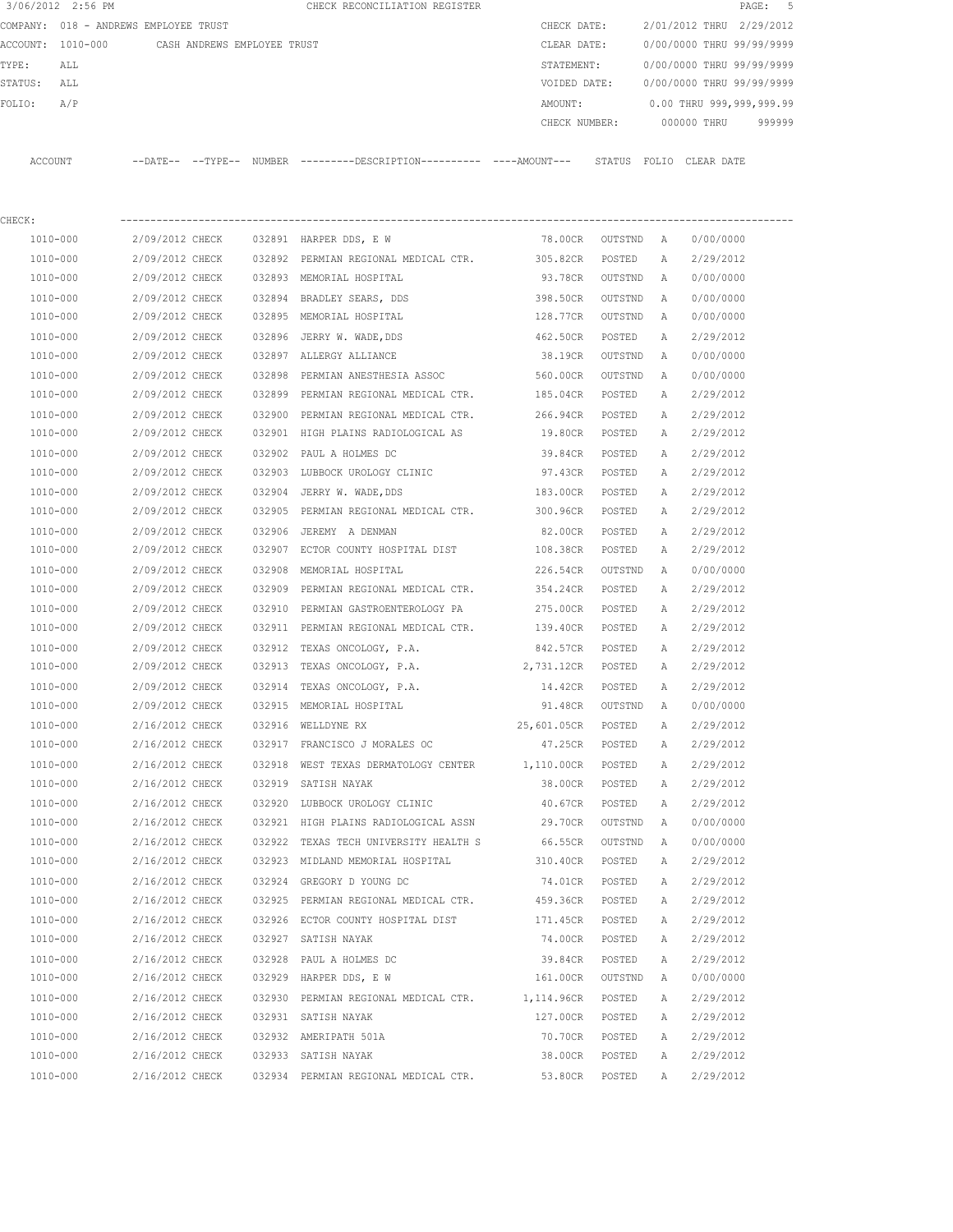|              | 3/06/2012 2:56 PM                             |                 |  | CHECK RECONCILIATION REGISTER                                                                         |                               |           |          | PAGE: 6                                |  |
|--------------|-----------------------------------------------|-----------------|--|-------------------------------------------------------------------------------------------------------|-------------------------------|-----------|----------|----------------------------------------|--|
|              | COMPANY: 018 - ANDREWS EMPLOYEE TRUST         |                 |  |                                                                                                       | CHECK DATE:                   |           |          | 2/01/2012 THRU 2/29/2012               |  |
|              | ACCOUNT: 1010-000 CASH ANDREWS EMPLOYEE TRUST |                 |  |                                                                                                       | CLEAR DATE:                   |           |          | 0/00/0000 THRU 99/99/9999              |  |
| TYPE:        | ALL                                           |                 |  |                                                                                                       |                               |           |          | STATEMENT: 0/00/0000 THRU 99/99/9999   |  |
| STATUS: ALL  |                                               |                 |  |                                                                                                       |                               |           |          | VOIDED DATE: 0/00/0000 THRU 99/99/9999 |  |
| FOLIO:       | A/P                                           |                 |  |                                                                                                       | AMOUNT:                       |           |          | $0.00$ THRU 999,999,999.99             |  |
|              |                                               |                 |  |                                                                                                       |                               |           |          | CHECK NUMBER: 000000 THRU 999999       |  |
|              |                                               |                 |  | ACCOUNT --DATE-- --TYPE-- NUMBER ---------DESCRIPTION---------- ----AMOUNT--- STATUS FOLIO CLEAR DATE |                               |           |          |                                        |  |
| CHECK:       |                                               |                 |  |                                                                                                       |                               |           |          |                                        |  |
|              | 1010-000                                      |                 |  | 2/16/2012 CHECK 032935 PERMIAN REGIONAL MEDICAL CTR.                                                  | 165.06CR POSTED A 2/29/2012   |           |          |                                        |  |
|              | 1010-000                                      |                 |  | 2/16/2012 CHECK 032936 BASIN HEALTHCARE CENTER                                                        | 1,355.62CR POSTED A 2/29/2012 |           |          |                                        |  |
|              | 1010-000                                      |                 |  | 2/16/2012 CHECK 032937 PERMIAN GASTROENTEROLOGY PA                                                    |                               |           |          | 83.00CR POSTED A 2/29/2012             |  |
|              | 1010-000                                      |                 |  | 2/16/2012 CHECK 032938 PERMIAN GASTROENTEROLOGY PA 708.00CR POSTED A 2/29/2012                        |                               |           |          |                                        |  |
|              | 1010-000                                      |                 |  | 2/16/2012 CHECK 032939 PERMIAN PHYSICIANS SERV                                                        | 93.25CR POSTED A              |           |          | 2/29/2012                              |  |
|              | 1010-000                                      |                 |  | 2/16/2012 CHECK 032940 PERMIAN PHYSICIANS SERV                                                        | 38.00CR POSTED                |           | A        | 2/29/2012                              |  |
|              | 1010-000                                      |                 |  | 2/16/2012 CHECK 032941 PERMIAN REGIONAL MEDICAL CTR. 1,224.72CR POSTED                                |                               |           | A        | 2/29/2012                              |  |
|              | 1010-000                                      |                 |  | 2/16/2012 CHECK 032942 TEXAS ONCOLOGY PA DALLAS SAMM 1,557.09CR POSTED                                |                               |           | A        | 2/29/2012                              |  |
|              | 1010-000                                      | 2/16/2012 CHECK |  | 032943 TEXAS ONCOLOGY PA DALLAS SAMM 2,105.32CR POSTED                                                |                               |           | A        | 2/29/2012                              |  |
|              | 1010-000                                      |                 |  | 2/16/2012 CHECK 032944 SATISH NAYAK                                                                   | 38.00CR POSTED                |           | A        | 2/29/2012                              |  |
|              | 1010-000                                      |                 |  | 2/16/2012 CHECK 032945 SATISH NAYAK                                                                   | 38.00CR POSTED A              |           |          | 2/29/2012                              |  |
|              | 1010-000                                      |                 |  | 2/16/2012 CHECK 032946 PERMIAN REGIONAL MEDICAL CTR. 183.40CR POSTED                                  |                               |           | A        | 2/29/2012                              |  |
|              | 1010-000                                      | 2/23/2012 CHECK |  | 032947 SATISH NAYAK                                                                                   | 38.00CR OUTSTND               |           | A        | 0/00/0000                              |  |
|              | 1010-000                                      | 2/23/2012 CHECK |  | 032948 FRANCISCO J MORALES OC                                                                         | 52.50CR OUTSTND               |           | <b>A</b> | 0/00/0000                              |  |
|              | 1010-000                                      | 2/23/2012 CHECK |  | 032949 HARPER DDS, E W                                                                                | 271.20CR OUTSTND              |           | <b>A</b> | 0/00/0000                              |  |
|              | 1010-000                                      | 2/23/2012 CHECK |  | 032950 GREGORY D YOUNG DC                                                                             | 97.02CR OUTSTND A             |           |          | 0/00/0000                              |  |
|              | 1010-000                                      |                 |  | 2/23/2012 CHECK 032951 AMARANATH GHANTA MD                                                            | 35.00CR OUTSTND A             |           |          | 0/00/0000                              |  |
|              | 1010-000                                      |                 |  | 2/23/2012 CHECK 032952 SUMMERS CHIROPRACTIC PA 56.86CR                                                |                               | OUTSTND A |          | 0/00/0000                              |  |
|              | 1010-000                                      |                 |  | 2/23/2012 CHECK 032953 PERMIAN REGIONAL MEDICAL CTR. 37.30CR                                          |                               | OUTSTND   | A        | 0/00/0000                              |  |
|              | 1010-000                                      | 2/23/2012 CHECK |  | 032954 HARPER DDS, E W                                                                                | 116.00CR                      | OUTSTND   | A        | 0/00/0000                              |  |
|              | 1010-000                                      |                 |  | 2/23/2012 CHECK 032955 ARMAND D WILTZ, MD                                                             | 2,245.46CR                    | OUTSTND   | A        | 0/00/0000                              |  |
|              | 1010-000                                      |                 |  | $2/23/2012$ CHECK 032956 DRS E M AND DAVID WRIGHT                                                     | 82.40CR OUTSTND               |           | A        | 0/00/0000                              |  |
|              | 1010-000                                      |                 |  | 2/23/2012 CHECK 032957 MIDLAND PATHOLOGISTS                                                           | 280.42CR OUTSTND A            |           |          | 0/00/0000                              |  |
|              | 1010-000                                      |                 |  | 2/23/2012 CHECK 032958 WEST TEXAS UROLOGY                                                             | 52.00CR                       | OUTSTND A |          | 0/00/0000                              |  |
| *** 1010-000 |                                               | 2/23/2012 CHECK |  | 032960 PERMIAN REGIONAL MEDICAL CTR.                                                                  | 37.30CR                       | OUTSTND   | Α        | 0/00/0000                              |  |
|              | 1010-000                                      | 2/23/2012 CHECK |  | 032961 PERMIAN REGIONAL MEDICAL CTR.                                                                  | 37.30CR                       | OUTSTND   | Α        | 0/00/0000                              |  |
|              | 1010-000                                      | 2/23/2012 CHECK |  | 032962 PERMIAN REGIONAL MEDICAL CTR.                                                                  | 73.70CR                       | OUTSTND   | Α        | 0/00/0000                              |  |
|              | 1010-000                                      | 2/23/2012 CHECK |  | 032963 PERMIAN REGIONAL MEDICAL CTR.                                                                  | 473.76CR                      | OUTSTND   | Α        | 0/00/0000                              |  |
|              | 1010-000                                      | 2/23/2012 CHECK |  | 032964 HIGH PLAINS RADIOLOGICAL ASSN                                                                  | 35.10CR                       | OUTSTND   | Α        | 0/00/0000                              |  |
|              | 1010-000                                      | 2/23/2012 CHECK |  | 032965 PERMIAN REGIONAL MEDICAL CTR.                                                                  | 283.50CR                      | OUTSTND   | Α        | 0/00/0000                              |  |
|              | $1010 - 000$                                  | 2/23/2012 CHECK |  | 032966 PERMIAN INTERNAL MEDICINE ASC                                                                  | 683.00CR                      | OUTSTND   | Α        | 0/00/0000                              |  |
|              | 1010-000                                      | 2/23/2012 CHECK |  | 032967 TX EMERGENCY STAFFING SOLUTION                                                                 | 958.50CR                      | OUTSTND   | Α        | 0/00/0000                              |  |
|              | 1010-000                                      | 2/23/2012 CHECK |  | 032968 RAVI MEDI MD                                                                                   | 58.24CR                       | OUTSTND   | Α        | 0/00/0000                              |  |
|              | 1010-000                                      | 2/23/2012 CHECK |  | 032969 PERMIAN REGIONAL MEDICAL CTR.                                                                  | 127.44CR                      | OUTSTND   | Α        | 0/00/0000                              |  |
|              | 1010-000                                      | 2/23/2012 CHECK |  | 032970 MEDICAL CLAIM REVIEW                                                                           | 220.10CR                      | OUTSTND   | Α        | 0/00/0000                              |  |
|              | 1010-000                                      | 2/23/2012 CHECK |  | 032971 PERMIAN REGIONAL MEDICAL CTR.                                                                  | 259.74CR                      | OUTSTND   | Α        | 0/00/0000                              |  |
|              | 1010-000                                      | 2/23/2012 CHECK |  | 032972 ASCEND CLINICAL LLC                                                                            | 22.34CR                       | OUTSTND   | Α        | 0/00/0000                              |  |
|              | 1010-000                                      | 2/23/2012 CHECK |  | 032973 ASCEND CLINICAL LLC                                                                            | 172.38CR                      | OUTSTND   | A        | 0/00/0000                              |  |
|              | 1010-000                                      | 2/23/2012 CHECK |  | 032974 KIDNEY CENTER OF LUBBOCK                                                                       | 15,183.71CR                   | OUTSTND   | Α        | 0/00/0000                              |  |
|              | 1010-000                                      | 2/23/2012 CHECK |  | 032975 HARPER DDS, E W                                                                                | 98.40CR                       | OUTSTND   | Α        | 0/00/0000                              |  |
|              | 1010-000                                      | 2/23/2012 CHECK |  | 032976 SATISH NAYAK                                                                                   | 159.00CR                      | OUTSTND   | Α        | 0/00/0000                              |  |
|              | 1010-000                                      | 2/23/2012 CHECK |  | 032977 RANGANAYAKI YALAVARTHI                                                                         | 83.00CR                       | OUTSTND   | Α        | 0/00/0000                              |  |
|              | 1010-000                                      | 2/23/2012 CHECK |  | 032978 PERMIAN REGIONAL MEDICAL CTR.                                                                  | 41.01CR                       | OUTSTND   | Α        | 0/00/0000                              |  |
|              | 1010-000                                      | 2/23/2012 CHECK |  | 032979 PERMIAN REGIONAL MEDICAL CTR.                                                                  | 37.30CR                       | OUTSTND   | Α        | 0/00/0000                              |  |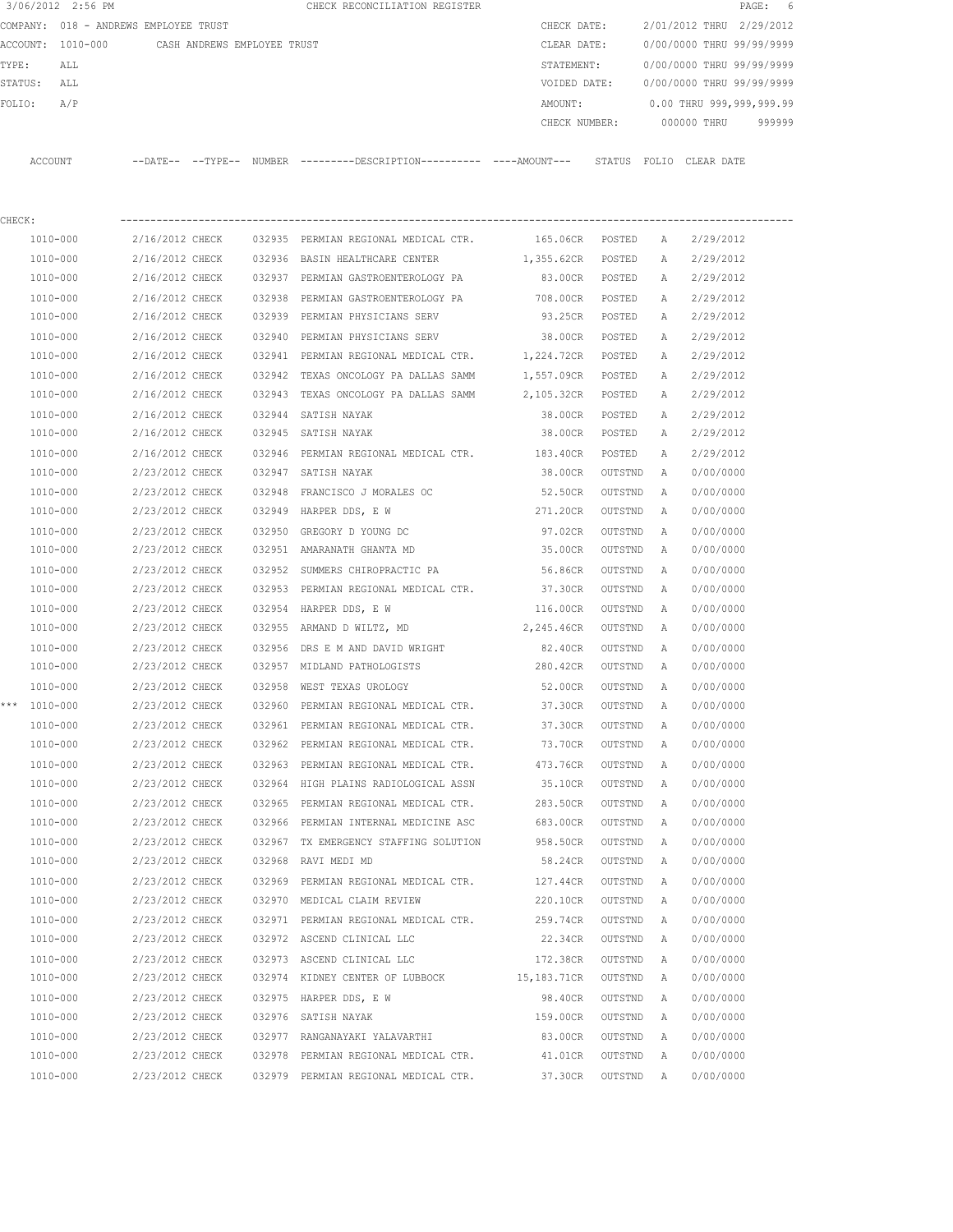| 3/06/2012 2:56 PM |     |                                       |        | CHECK RECONCILIATION REGISTER |  |               |                           |             | PAGE: 7                  |        |
|-------------------|-----|---------------------------------------|--------|-------------------------------|--|---------------|---------------------------|-------------|--------------------------|--------|
|                   |     | COMPANY: 018 - ANDREWS EMPLOYEE TRUST |        |                               |  | CHECK DATE:   | 2/01/2012 THRU 2/29/2012  |             |                          |        |
| ACCOUNT: 1010-000 |     | CASH ANDREWS EMPLOYEE TRUST           |        |                               |  | CLEAR DATE:   | 0/00/0000 THRU 99/99/9999 |             |                          |        |
| TYPE:             | ALL |                                       |        |                               |  | STATEMENT:    | 0/00/0000 THRU 99/99/9999 |             |                          |        |
| STATUS:           | ALL |                                       |        |                               |  | VOIDED DATE:  | 0/00/0000 THRU 99/99/9999 |             |                          |        |
| FOLTO:            | A/P |                                       |        |                               |  | AMOUNT:       |                           |             | 0.00 THRU 999,999,999.99 |        |
|                   |     |                                       |        |                               |  | CHECK NUMBER: |                           | 000000 THRU |                          | 999999 |
|                   |     |                                       |        |                               |  |               |                           |             |                          |        |
| ACCOUNT           |     | --DATE-- --TYPE--                     | NUMBER |                               |  | STATUS        | FOLIO                     | CLEAR DATE  |                          |        |

| CHECK:       |                 |        |                                               |          |           |              |           |
|--------------|-----------------|--------|-----------------------------------------------|----------|-----------|--------------|-----------|
| 1010-000     | 2/23/2012 CHECK |        | 032980 HARPER DDS, E W                        | 165.00CR | OUTSTND A |              | 0/00/0000 |
| 1010-000     | 2/23/2012 CHECK |        | 032981 PERMIAN REGIONAL MEDICAL CTR. 373.68CR |          | OUTSTND   | A            | 0/00/0000 |
| 1010-000     | 2/23/2012 CHECK |        | 032982 HIGH PLAINS RADIOLOGICAL ASSN          | 90.90CR  | OUTSTND   | Α            | 0/00/0000 |
| 1010-000     | 2/23/2012 CHECK |        | 032983 PRASAD                                 | 34.19CR  | OUTSTND   | Α            | 0/00/0000 |
| 1010-000     | 2/23/2012 CHECK |        | 032984 ROBERT E SEARS DDS                     | 74.80CR  | OUTSTND   | Α            | 0/00/0000 |
| 1010-000     | 2/23/2012 CHECK |        | 032985 J MICHAEL CALMES MD                    | 40.49CR  | OUTSTND   | Α            | 0/00/0000 |
| 1010-000     | 2/23/2012 CHECK |        | 032986 PERMIAN REGIONAL MEDICAL CTR.          | 37.30CR  | OUTSTND   | Α            | 0/00/0000 |
| 1010-000     | 2/23/2012 CHECK |        | 032987 PERMIAN REGIONAL MEDICAL CTR.          | 692.48CR | OUTSTND   | A            | 0/00/0000 |
| 1010-000     | 2/23/2012 CHECK | 032988 | PERMIAN PHYSICIANS SERV                       | 91.85CR  | OUTSTND   | Α            | 0/00/0000 |
| 1010-000     | 2/23/2012 CHECK | 032989 | RANGANAYAKI YALAVARTHI                        | 358.61CR | OUTSTND   | A            | 0/00/0000 |
| 1010-000     | 2/23/2012 CHECK | 032990 | RANGANAYAKI YALAVARTHI                        | 428.80CR | OUTSTND   | Α            | 0/00/0000 |
| 1010-000     | 2/23/2012 CHECK |        | 032991 PERMIAN REGIONAL MEDICAL CTR.          | 180.00CR | OUTSTND   | Α            | 0/00/0000 |
| 1010-000     | 2/23/2012 CHECK |        | 032992 HIGH PLAINS RADIOLOGICAL ASSN          | 19.80CR  | OUTSTND   | Α            | 0/00/0000 |
| 1010-000     | 2/23/2012 CHECK | 032993 | PETERSON MINOR CARE CENTER                    | 557.74CR | OUTSTND   | Α            | 0/00/0000 |
| 1010-000     | 2/23/2012 CHECK |        | 032994 FRANCISCO SALCID, MD                   | 81.40CR  | OUTSTND   | Α            | 0/00/0000 |
| 1010-000     | 2/23/2012 CHECK | 032995 | FRANCISCO SALCID, MD                          | 213.60CR | OUTSTND   | Α            | 0/00/0000 |
| 1010-000     | 2/23/2012 CHECK |        | 032996 GREGORY D YOUNG DC                     | 179.55CR | OUTSTND   | Α            | 0/00/0000 |
| 1010-000     | 2/23/2012 CHECK | 032997 | GREGORY D YOUNG DC                            | 132.27CR | OUTSTND   | Α            | 0/00/0000 |
| 1010-000     | 2/23/2012 CHECK | 032998 | PAUL SLAUGHTER MD                             | 90.00CR  | OUTSTND   | Α            | 0/00/0000 |
| 1010-000     | 2/23/2012 CHECK | 032999 | PERMIAN REGIONAL MEDICAL CTR.                 | 283.50CR | OUTSTND   | Α            | 0/00/0000 |
| 1010-000     | 2/23/2012 CHECK | 033000 | PERMIAN REGIONAL MEDICAL CTR.                 | 449.15CR | OUTSTND   | Α            | 0/00/0000 |
| 1010-000     | 2/23/2012 CHECK | 033001 | SATISH NAYAK                                  | 99.00CR  | OUTSTND   | Α            | 0/00/0000 |
| 1010-000     | 2/23/2012 CHECK |        | 033002 PERMIAN REGIONAL MEDICAL CTR. 204.84CR |          | OUTSTND   | Α            | 0/00/0000 |
| 1010-000     | 2/23/2012 CHECK |        | 033003 ANDREWS CHIROPRACTIC CENTER DC         | 71.27CR  | OUTSTND   | Α            | 0/00/0000 |
| 1010-000     | 2/23/2012 CHECK | 033004 | JAMES H MILLER DDS                            | 60.00CR  | OUTSTND   | Α            | 0/00/0000 |
| 1010-000     | 2/23/2012 CHECK |        | 033005 MCGEE MEDICAL PA                       | 187.50CR | OUTSTND   | Α            | 0/00/0000 |
| 1010-000     | 2/23/2012 CHECK |        | 033006 MCGEE MEDICAL PA                       | 74.00CR  | OUTSTND   | Α            | 0/00/0000 |
| 1010-000     | 2/23/2012 CHECK |        | 033007 PAUL SLAUGHTER MD                      | 38.00CR  | OUTSTND   | Α            | 0/00/0000 |
| 1010-000     | 2/23/2012 CHECK | 033008 | DRS E M AND DAVID WRIGHT                      | 93.00CR  | OUTSTND   | Α            | 0/00/0000 |
| 1010-000     | 2/23/2012 CHECK | 033009 | DRS E M AND DAVID WRIGHT                      | 103.00CR | OUTSTND   | Α            | 0/00/0000 |
| 1010-000     | 2/23/2012 CHECK |        | 033010 HIGH PLAINS RADIOLOGICAL ASSN          | 63.90CR  | OUTSTND   | Α            | 0/00/0000 |
| 1010-000     | 2/23/2012 CHECK |        | 033011 PERMIAN REGIONAL MEDICAL CTR.          | 45.00CR  | OUTSTND   | Α            | 0/00/0000 |
| 1010-000     | 2/23/2012 CHECK |        | 033012 PERMIAN REGIONAL MEDICAL CTR.          | 518.76CR | OUTSTND   | A            | 0/00/0000 |
| 1010-000     | 2/23/2012 CHECK | 033013 | OEC ANESTHESIA LLC                            | 480.00CR | OUTSTND   | A            | 0/00/0000 |
| 1010-000     | 2/23/2012 CHECK |        | 033014 COMMUNITY RADIOLOGY                    | 128.64CR | OUTSTND   | $\mathbb{A}$ | 0/00/0000 |
| 1010-000     | 2/23/2012 CHECK |        | 033015 PERMIAN REGIONAL MEDICAL CTR.          | 37.30CR  | OUTSTND   | Α            | 0/00/0000 |
| 1010-000     | 2/23/2012 CHECK |        | 033016 PERMIAN REGIONAL MEDICAL CTR.          | 59.76CR  | OUTSTND   | Α            | 0/00/0000 |
| $1010 - 000$ | 2/23/2012 CHECK |        | 033017 MICHAEL L RAMSEY                       | 34.19CR  | OUTSTND   | Α            | 0/00/0000 |
| 1010-000     | 2/23/2012 CHECK |        | 033018 PERMIAN REGIONAL MEDICAL CTR.          | 114.40CR | OUTSTND   | Α            | 0/00/0000 |
| 1010-000     | 2/23/2012 CHECK |        | 033019 PERMIAN REGIONAL MEDICAL CTR.          | 37.30CR  | OUTSTND   | Α            | 0/00/0000 |
| $1010 - 000$ | 2/23/2012 CHECK |        | 033020 PERMIAN REGIONAL MEDICAL CTR.          | 37.30CR  | OUTSTND   | Α            | 0/00/0000 |
| 1010-000     | 2/23/2012 CHECK |        | 033021 PERMIAN REGIONAL MEDICAL CTR.          | 96.48CR  | OUTSTND   | Α            | 0/00/0000 |
| 1010-000     | 2/23/2012 CHECK |        | 033022 PERMIAN REGIONAL MEDICAL CTR.          | 41.01CR  | OUTSTND   | Α            | 0/00/0000 |
| 1010-000     | 2/23/2012 CHECK |        | 033023 SUMMERS CHIROPRACTIC PA                | 56.86CR  | OUTSTND   | $\mathbb{A}$ | 0/00/0000 |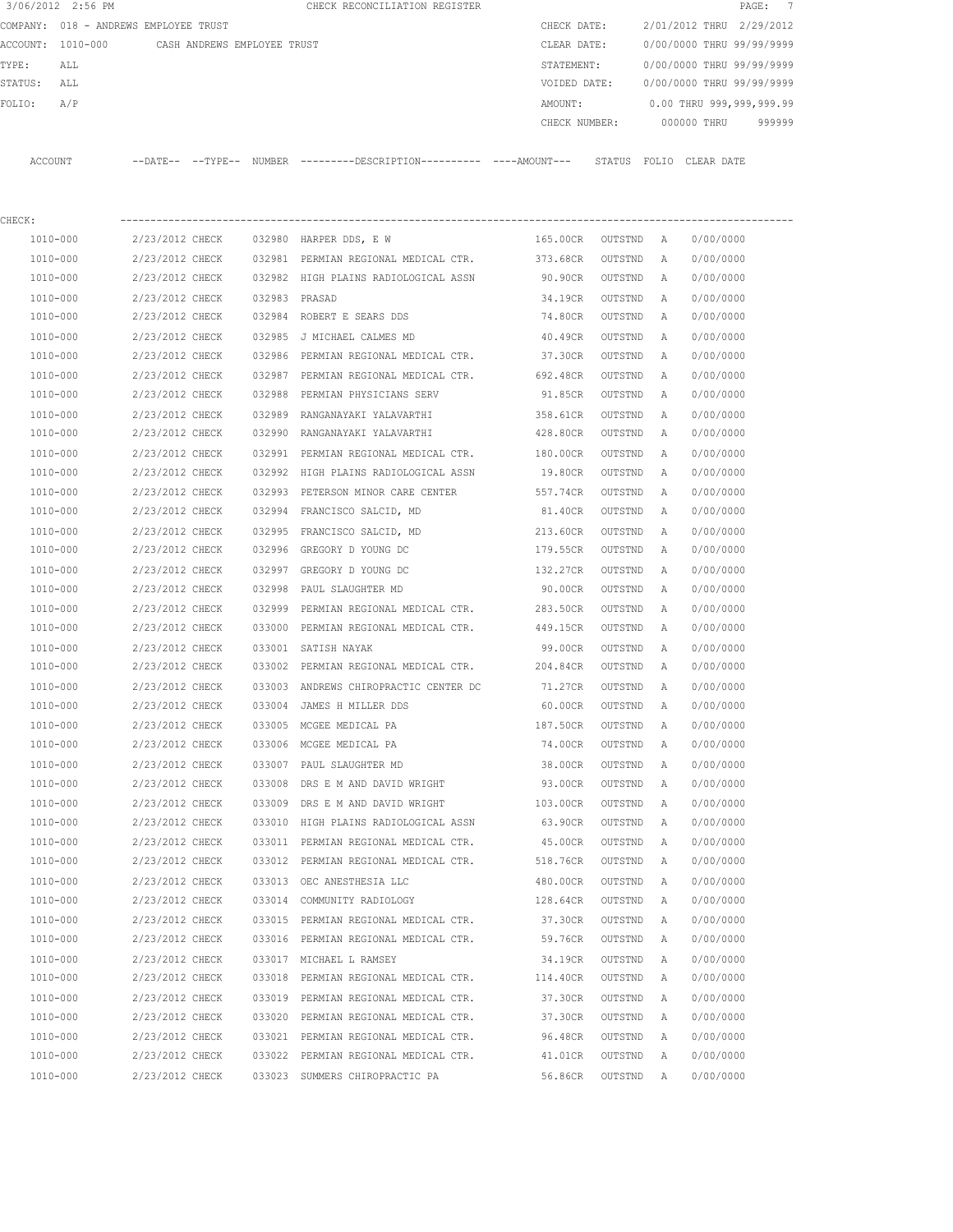|        | 3/06/2012 2:56 PM                     |                 |                             |                                                 | CHECK RECONCILIATION REGISTER                                                                |                      |           |          |                                        | PAGE: 8 |
|--------|---------------------------------------|-----------------|-----------------------------|-------------------------------------------------|----------------------------------------------------------------------------------------------|----------------------|-----------|----------|----------------------------------------|---------|
|        | COMPANY: 018 - ANDREWS EMPLOYEE TRUST |                 |                             |                                                 |                                                                                              | CHECK DATE:          |           |          | 2/01/2012 THRU 2/29/2012               |         |
|        | ACCOUNT: 1010-000                     |                 | CASH ANDREWS EMPLOYEE TRUST |                                                 |                                                                                              | CLEAR DATE:          |           |          | 0/00/0000 THRU 99/99/9999              |         |
| TYPE:  | ALL                                   |                 |                             |                                                 |                                                                                              | STATEMENT:           |           |          | 0/00/0000 THRU 99/99/9999              |         |
|        | STATUS: ALL                           |                 |                             |                                                 |                                                                                              |                      |           |          | VOIDED DATE: 0/00/0000 THRU 99/99/9999 |         |
|        | FOLIO: A/P                            |                 |                             |                                                 |                                                                                              | AMOUNT:              |           |          | 0.00 THRU 999,999,999.99               |         |
|        |                                       |                 |                             |                                                 |                                                                                              | CHECK NUMBER:        |           |          | 000000 THRU 999999                     |         |
|        | ACCOUNT                               |                 |                             |                                                 | --DATE-- --TYPE-- NUMBER ---------DESCRIPTION---------- ----AMOUNT--- STATUS FOLIO CLEARDATE |                      |           |          |                                        |         |
|        |                                       |                 |                             |                                                 |                                                                                              |                      |           |          |                                        |         |
|        |                                       |                 |                             |                                                 |                                                                                              |                      |           |          |                                        |         |
| CHECK: |                                       |                 |                             |                                                 |                                                                                              |                      |           |          |                                        |         |
|        | 1010-000                              |                 |                             |                                                 | 2/23/2012 CHECK 033024 PERMIAN REGIONAL MEDICAL CTR.                                         | 275.04CR OUTSTND A   |           |          | 0/00/0000                              |         |
|        | 1010-000                              |                 |                             |                                                 | 2/23/2012 CHECK 033025 PERMIAN REGIONAL MEDICAL CTR.                                         | 37.30CR OUTSTND A    |           |          | 0/00/0000                              |         |
|        | 1010-000                              |                 |                             | 2/23/2012 CHECK 033026 SATISH NAYAK             |                                                                                              | 74.00CR OUTSTND A    |           |          | 0/00/0000                              |         |
|        | 1010-000                              |                 |                             |                                                 | 2/23/2012 CHECK 033027 PERMIAN REGIONAL MEDICAL CTR. 254.40CR OUTSTND A                      |                      |           |          | 0/00/0000                              |         |
|        | *** 1010-000                          |                 |                             |                                                 | 2/23/2012 CHECK 033029 HIGH PLAINS RADIOLOGICAL ASSN                                         | 19.80CR              | OUTSTND A |          | 0/00/0000                              |         |
|        | 1010-000                              |                 |                             |                                                 | 2/23/2012 CHECK 033030 HIGH PLAINS RADIOLOGICAL ASSN                                         | 110.16CR OUTSTND A   |           |          | 0/00/0000                              |         |
|        | 1010-000                              | 2/23/2012 CHECK |                             | 033031 HIGH PLAINS RADIOLOGICAL ASSN            |                                                                                              | 46.80CR OUTSTND A    |           |          | 0/00/0000                              |         |
|        | 1010-000                              |                 |                             | 2/23/2012 CHECK 033032 TEXAS ONCOLOGY PA ODESSA |                                                                                              | 2,080.32CR OUTSTND A |           |          | 0/00/0000                              |         |
|        | 1010-000                              |                 |                             | 2/23/2012 CHECK 033033 MEDICAL CLAIM REVIEW     |                                                                                              | 128.65CR OUTSTND     |           | <b>A</b> | 0/00/0000                              |         |
|        | *** 1010-000                          |                 |                             |                                                 | 2/23/2012 CHECK 330028 PERMIAN REGIONAL MEDICAL CTR. 1,104.16CR OUTSTND A                    |                      |           |          | 0/00/0000                              |         |
|        | MISCELLANEOUS:                        |                 |                             |                                                 |                                                                                              |                      |           |          |                                        |         |
|        | 1010-000                              |                 |                             |                                                 | 2/02/2012 MISC. 032820 HIGH PLAINS RADIOLOGICALVOIDED 109.80 VOIDED A 0/00/0000              |                      |           |          |                                        |         |
|        | 1010-000                              |                 |                             |                                                 | 2/02/2012 MISC. 032821 HIGH PLAINS RADIOLOGICALVOIDED 67.50 VOIDED A 2/02/2012               |                      |           |          |                                        |         |
|        | TOTALS FOR ACCOUNT 1010-000           |                 |                             | CHECK                                           | TOTAL:                                                                                       | 123,723.95CR         |           |          |                                        |         |
|        |                                       |                 |                             | DEPOSIT                                         | TOTAL:                                                                                       | 0.00                 |           |          |                                        |         |
|        |                                       |                 |                             | INTEREST                                        | TOTAL:                                                                                       | 0.00                 |           |          |                                        |         |
|        |                                       |                 |                             | MISCELLANEOUS TOTAL:                            |                                                                                              | 177.30               |           |          |                                        |         |
|        |                                       |                 |                             | SERVICE CHARGE TOTAL:                           |                                                                                              | 0.00                 |           |          |                                        |         |
|        |                                       |                 |                             | E F T                                           | TOTAL:                                                                                       | 0.00                 |           |          |                                        |         |
|        |                                       |                 |                             | BANK-DRAFT                                      | TOTAL:                                                                                       | 0.00                 |           |          |                                        |         |
|        | TOTALS FOR ANDREWS EMPLOYEE TRUST     |                 |                             | CHECK                                           | TOTAL:                                                                                       | 123,723.95CR         |           |          |                                        |         |
|        |                                       |                 |                             | DEPOSIT                                         | TOTAL:                                                                                       | 0.00                 |           |          |                                        |         |
|        |                                       |                 |                             | INTEREST                                        | TOTAL:                                                                                       | 0.00                 |           |          |                                        |         |
|        |                                       |                 |                             | MISCELLANEOUS TOTAL:                            |                                                                                              | 177.30               |           |          |                                        |         |
|        |                                       |                 |                             | SERVICE CHARGE TOTAL:                           |                                                                                              | 0.00                 |           |          |                                        |         |
|        |                                       |                 |                             | EFT                                             | TOTAL:                                                                                       | 0.00                 |           |          |                                        |         |
|        |                                       |                 |                             | BANK-DRAFT                                      | TOTAL:                                                                                       | 0.00                 |           |          |                                        |         |
|        |                                       |                 |                             |                                                 |                                                                                              |                      |           |          |                                        |         |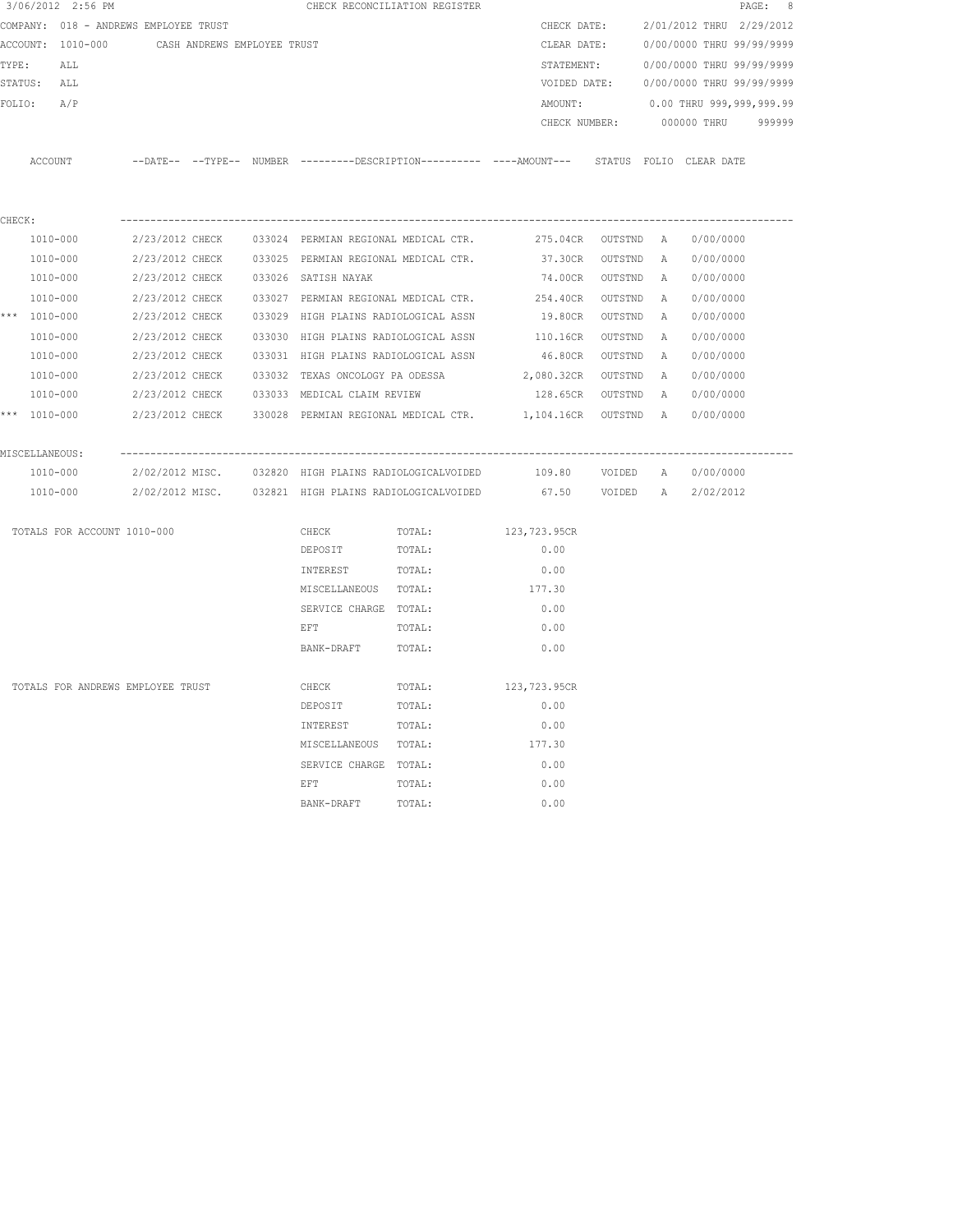|        | 3/06/2012 2:56 PM                   |                      |              | CHECK RECONCILIATION REGISTER                                                               |                      |         |   |                                  | PAGE: 9 |
|--------|-------------------------------------|----------------------|--------------|---------------------------------------------------------------------------------------------|----------------------|---------|---|----------------------------------|---------|
|        | COMPANY: 020 - PAYROLL ACCOUNT FUND |                      |              |                                                                                             | CHECK DATE:          |         |   | 2/01/2012 THRU 2/29/2012         |         |
|        | ACCOUNT: 1001-000 CASH              |                      |              |                                                                                             | CLEAR DATE:          |         |   | 0/00/0000 THRU 99/99/9999        |         |
| TYPE:  | ALL                                 |                      |              |                                                                                             | STATEMENT:           |         |   | 0/00/0000 THRU 99/99/9999        |         |
|        | STATUS: ALL                         |                      |              |                                                                                             | VOIDED DATE:         |         |   | 0/00/0000 THRU 99/99/9999        |         |
| FOLIO: | A/P                                 |                      |              |                                                                                             | AMOUNT:              |         |   | 0.00 THRU 999,999,999.99         |         |
|        |                                     |                      |              |                                                                                             |                      |         |   | CHECK NUMBER: 000000 THRU 999999 |         |
|        | ACCOUNT                             |                      |              | --DATE-- --TYPE-- NUMBER --------DESCRIPTION--------- ----AMOUNT--- STATUS FOLIO CLEAR-DATE |                      |         |   |                                  |         |
|        |                                     |                      |              |                                                                                             |                      |         |   |                                  |         |
|        | BANK DRAFT:<br>1001-000             | 2/01/2012 BANK-DRAFT |              | INTERNAL REVENUE SERVICE                                                                    | 65,325.95CR POSTED A |         |   | 2/29/2012                        |         |
|        | 1001-000                            | 2/17/2012 BANK-DRAFT |              | INTERNAL REVENUE SERVICE                                                                    | 64,115.87CR POSTED   |         |   | 2/29/2012                        |         |
|        | 1001-000                            | 2/24/2012 BANK-DRAFT |              | INTERNAL REVENUE SERVICE                                                                    | 28,134.13CR POSTED   |         | A | A 2/29/2012                      |         |
|        |                                     |                      |              |                                                                                             |                      |         |   |                                  |         |
|        | 1001-000                            |                      |              | 2/29/2012 BANK-DRAFT TEXAS COUNTY & DISTRICT RETIRE 193,307.39CR OUTSTND A 0/00/0000        |                      |         |   |                                  |         |
|        | 1001-000                            |                      |              | 2/29/2012 BANK-DRAFT000001 INTERNAL REVENUE SERVICE 69,393.39CR OUTSTND A 0/00/0000         |                      |         |   |                                  |         |
| CHECK: |                                     |                      |              |                                                                                             |                      |         |   |                                  |         |
|        | 1001-000                            |                      |              | 2/01/2012 CHECK 095004 AIG VALIC FINANCIAL ADVISORS I 30.00CR POSTED                        |                      |         | A | 2/29/2012                        |         |
|        | 1001-000                            |                      |              | 2/01/2012 CHECK 095005 C.S.B. ANDREWS COUNTY ADULT PR 1,071.79CR POSTED                     |                      |         | A | 2/29/2012                        |         |
|        | $1001 - 000$                        |                      |              | 2/01/2012 CHECK 095006 CAPROCK HEALTHPLANS INS 36,212.95CR POSTED                           |                      |         | A | 2/29/2012                        |         |
|        | 1001-000                            | 2/01/2012 CHECK      |              | 095007 COMPLEX COMMUNITY FEDERAL CRED 5.00CR POSTED                                         |                      |         | A | 2/29/2012                        |         |
|        | 1001-000                            | 2/01/2012 CHECK      |              | 095008 FIRST BASIN CREDIT UNION                                                             | 4,791.67CR POSTED    |         | A | 2/29/2012                        |         |
|        | 1001-000                            | 2/01/2012 CHECK      |              | 095009 NACO/SOUTH CENTRAL                                                                   | 20.00CR POSTED       |         | A | 2/29/2012                        |         |
|        | 1001-000                            | 2/01/2012 CHECK      |              | 095010 SECURITY BENEFIT GROUP OF COMP                                                       | 557.50CR             | POSTED  | A | 2/29/2012                        |         |
|        | 1001-000                            | 2/01/2012 CHECK      |              | 095011 TEXAS CHILD SUPPORT DISBURSEME 1,352.57CR POSTED                                     |                      |         | A | 2/29/2012                        |         |
|        | 1001-000                            | 2/01/2012 CHECK      |              | 095012 WADDELL & REED INC                                                                   | 125.00CR             | POSTED  | A | 2/29/2012                        |         |
|        | 1001-000                            | 2/01/2012 CHECK      |              | 095013 CAPROCK HEALTHPLANS INS 3,026.41CR                                                   |                      | POSTED  | A | 2/29/2012                        |         |
|        | *** $1001 - 000$                    | 2/17/2012 CHECK      |              | 095176 AIG VALIC FINANCIAL ADVISORS I 250.00CR                                              |                      | POSTED  | A | 2/29/2012                        |         |
|        | 1001-000                            | 2/17/2012 CHECK      |              | 095177 COMPLEX COMMUNITY FEDERAL CRED                                                       | 75.00CR              | POSTED  | A | 2/29/2012                        |         |
|        | 1001-000                            | 2/17/2012 CHECK      |              | 095178 FIRST BASIN CREDIT UNION 4,791.67CR                                                  |                      | POSTED  | A | 2/29/2012                        |         |
|        | 1001-000                            | 2/17/2012 CHECK      |              | 095179 NACO/SOUTH CENTRAL                                                                   | 20.00CR POSTED       |         | A | 2/29/2012                        |         |
|        | $1001 - 000$                        | 2/17/2012 CHECK      |              | 095180 SECURITY BENEFIT GROUP OF COMP 557.50CR POSTED                                       |                      |         | A | 2/29/2012                        |         |
|        | 1001-000                            | 2/17/2012 CHECK      |              | 095181 TEXAS CHILD SUPPORT DISBURSEME 1,407.37CR POSTED                                     |                      |         |   | A 2/29/2012                      |         |
|        | 1001-000                            | 2/17/2012 CHECK      |              | 095182 WADDELL & REED INC                                                                   | 125.00CR POSTED      |         | A | 2/29/2012                        |         |
|        | 1001-000                            | 2/17/2012 CHECK      |              | 095183 GAIL WOODSIDE                                                                        | 106.60CR             | POSTED  | Α | 2/29/2012                        |         |
| ***    | $1001 - 000$                        | 2/24/2012 CHECK      | 095212 AFLAC |                                                                                             | 5,958.39CR           | OUTSTND | Α | 0/00/0000                        |         |
|        | 1001-000                            | 2/24/2012 CHECK      |              | 095213 AMERICAN HERITAGE                                                                    | 220.34CR             | OUTSTND | Α | 0/00/0000                        |         |
|        | $1001 - 000$                        | 2/24/2012 CHECK      |              | 095214 ANDREWS COUNTY FEXIBLE SPENDIN                                                       | 540.00CR             | POSTED  | Α | 2/29/2012                        |         |
|        | 1001-000                            | 2/24/2012 CHECK      |              | 095215 CONTINENTAL AMERICAN INSURANCE                                                       | 971.31CR             | OUTSTND | Α | 0/00/0000                        |         |
|        | $1001 - 000$                        | 2/24/2012 CHECK      |              | 095216 FIRST BASIN CREDIT UNION                                                             | 4,950.00CR           | POSTED  | Α | 2/29/2012                        |         |
|        | $1001 - 000$                        | 2/24/2012 CHECK      | 095217       | INTERNAL REVENUE SERVICE                                                                    | 120.00CR             | OUTSTND | Α | 0/00/0000                        |         |
|        | $1001 - 000$                        | 2/24/2012 CHECK      | 095218       | NEW YORK LIFE INS.                                                                          | 1,292.45CR           | OUTSTND | Α | 0/00/0000                        |         |
|        | 1001-000                            | 2/24/2012 CHECK      | 095219       | UNITED WAY                                                                                  | 288.00CR             | OUTSTND | Α | 0/00/0000                        |         |
|        | $1001 - 000$                        | 2/24/2012 CHECK      | 095220       | WADDELL & REED INC                                                                          | 200.00CR             | OUTSTND | Α | 0/00/0000                        |         |
|        | $1001 - 000$                        | 2/24/2012 CHECK      |              | 095221 WASHINGTON NATIONAL INSURANCE 1,033.55CR                                             |                      | OUTSTND | Α | 0/00/0000                        |         |
| ***    | 1001-000                            | 2/29/2012 CHECK      | 095388       | AIG VALIC FINANCIAL ADVISORS I                                                              | 250.00CR             | OUTSTND | Α | 0/00/0000                        |         |
|        | $1001 - 000$                        | 2/29/2012 CHECK      |              | 095389 COMPLEX COMMUNITY FEDERAL CRED                                                       | 75.00CR              | POSTED  | Α | 2/29/2012                        |         |
|        | 1001-000                            | 2/29/2012 CHECK      | 095390       | FIRST BASIN CREDIT UNION                                                                    | 4,791.67CR           | OUTSTND | Α | 0/00/0000                        |         |
|        | 1001-000                            | 2/29/2012 CHECK      |              | 095391 NACO/SOUTH CENTRAL                                                                   | 20.00CR              | OUTSTND | Α | 0/00/0000                        |         |
|        | 1001-000                            | 2/29/2012 CHECK      | 095392       | SECURITY BENEFIT GROUP OF COMP                                                              | 557.50CR             | OUTSTND | Α | 0/00/0000                        |         |
|        | 1001-000                            | 2/29/2012 CHECK      |              | 095393 TEXAS CHILD SUPPORT DISBURSEME                                                       | 1,827.37CR           | OUTSTND | Α | 0/00/0000                        |         |
|        | $1001 - 000$                        | 2/29/2012 CHECK      |              | 095394 WADDELL & REED INC                                                                   | 125.00CR             | OUTSTND | Α | 0/00/0000                        |         |
|        |                                     |                      |              |                                                                                             |                      |         |   |                                  |         |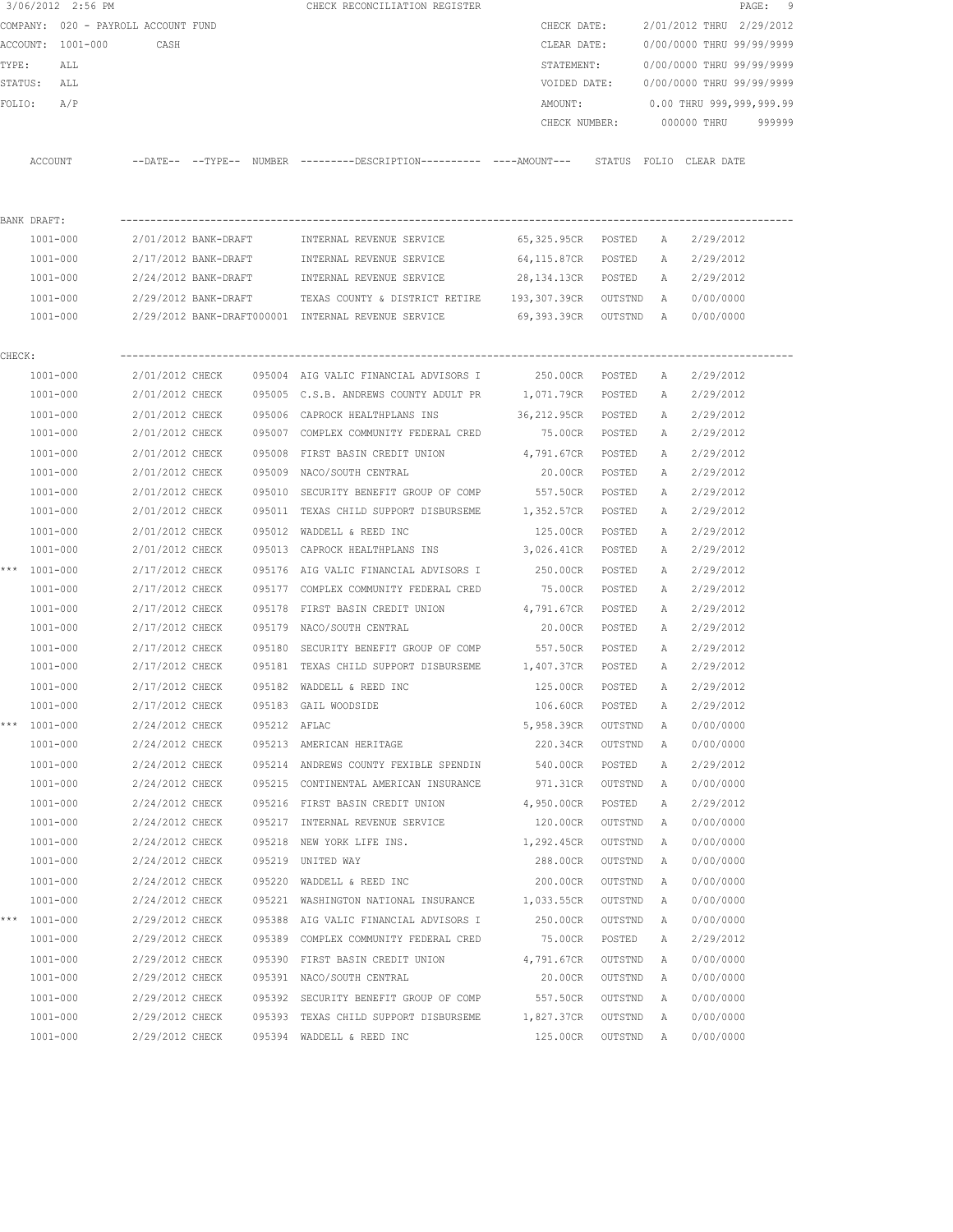|         | 3/06/2012 2:56 PM                   |  |                                                                                                                                                                                                                                | CHECK RECONCILIATION REGISTER |                                                                                               |  | PAGE: 10 |
|---------|-------------------------------------|--|--------------------------------------------------------------------------------------------------------------------------------------------------------------------------------------------------------------------------------|-------------------------------|-----------------------------------------------------------------------------------------------|--|----------|
|         | COMPANY: 020 - PAYROLL ACCOUNT FUND |  |                                                                                                                                                                                                                                |                               | CHECK DATE: 2/01/2012 THRU 2/29/2012                                                          |  |          |
|         | ACCOUNT: 1001-000 CASH              |  |                                                                                                                                                                                                                                |                               | CLEAR DATE: 0/00/0000 THRU 99/99/9999                                                         |  |          |
| TYPE:   | ALL                                 |  |                                                                                                                                                                                                                                |                               | STATEMENT: 0/00/0000 THRU 99/99/9999                                                          |  |          |
| STATUS: | ALL                                 |  |                                                                                                                                                                                                                                |                               | VOIDED DATE: 0/00/0000 THRU 99/99/9999                                                        |  |          |
| FOLIO:  | A/P                                 |  |                                                                                                                                                                                                                                |                               | AMOUNT: 0.00 THRU 999,999,999.99                                                              |  |          |
|         |                                     |  |                                                                                                                                                                                                                                |                               | CHECK NUMBER: 000000 THRU                                                                     |  | 999999   |
| ACCOUNT |                                     |  |                                                                                                                                                                                                                                |                               | --DATE-- --TYPE-- NUMBER ---------DESCRIPTION---------- ----AMOUNT--- STATUS FOLIO CLEAR DATE |  |          |
|         |                                     |  |                                                                                                                                                                                                                                |                               |                                                                                               |  |          |
|         | TOTALS FOR ACCOUNT 1001-000         |  |                                                                                                                                                                                                                                | CHECK TOTAL: 78,036.61CR      |                                                                                               |  |          |
|         |                                     |  | DEPOSIT                                                                                                                                                                                                                        | TOTAL:                        | 0.00                                                                                          |  |          |
|         |                                     |  | INTEREST                                                                                                                                                                                                                       | TOTAL:                        | 0.00                                                                                          |  |          |
|         |                                     |  | MISCELLANEOUS TOTAL:                                                                                                                                                                                                           |                               | 0.00                                                                                          |  |          |
|         |                                     |  | SERVICE CHARGE TOTAL:                                                                                                                                                                                                          |                               | 0.00                                                                                          |  |          |
|         |                                     |  | EFT FOR THE STATE OF THE STATE OF THE STATE OF THE STATE OF THE STATE OF THE STATE OF THE STATE OF THE STATE O                                                                                                                 | TOTAL:                        | 0.00                                                                                          |  |          |
|         |                                     |  | BANK-DRAFT                                                                                                                                                                                                                     | TOTAL: 420, 276.73CR          |                                                                                               |  |          |
|         |                                     |  |                                                                                                                                                                                                                                |                               |                                                                                               |  |          |
|         | TOTALS FOR PAYROLL ACCOUNT FUND     |  | <b>CHECK</b>                                                                                                                                                                                                                   | TOTAL:                        | 78,036.61CR                                                                                   |  |          |
|         |                                     |  | DEPOSIT                                                                                                                                                                                                                        | TOTAL:                        | 0.00                                                                                          |  |          |
|         |                                     |  | INTEREST                                                                                                                                                                                                                       | TOTAL:                        | 0.00                                                                                          |  |          |
|         |                                     |  | MISCELLANEOUS TOTAL:                                                                                                                                                                                                           |                               | 0.00                                                                                          |  |          |
|         |                                     |  | SERVICE CHARGE TOTAL:                                                                                                                                                                                                          |                               | 0.00                                                                                          |  |          |
|         |                                     |  | EFT FOR THE RESIDENCE OF THE RESIDENCE OF THE RESIDENCE OF THE RESIDENCE OF THE RESIDENCE OF THE RESIDENCE OF THE RESIDENCE OF THE RESIDENCE OF THE RESIDENCE OF THE RESIDENCE OF THE RESIDENCE OF THE RESIDENCE OF THE RESIDE | TOTAL:                        | 0.00                                                                                          |  |          |
|         |                                     |  | BANK-DRAFT                                                                                                                                                                                                                     | TOTAL:                        | 420, 276.73CR                                                                                 |  |          |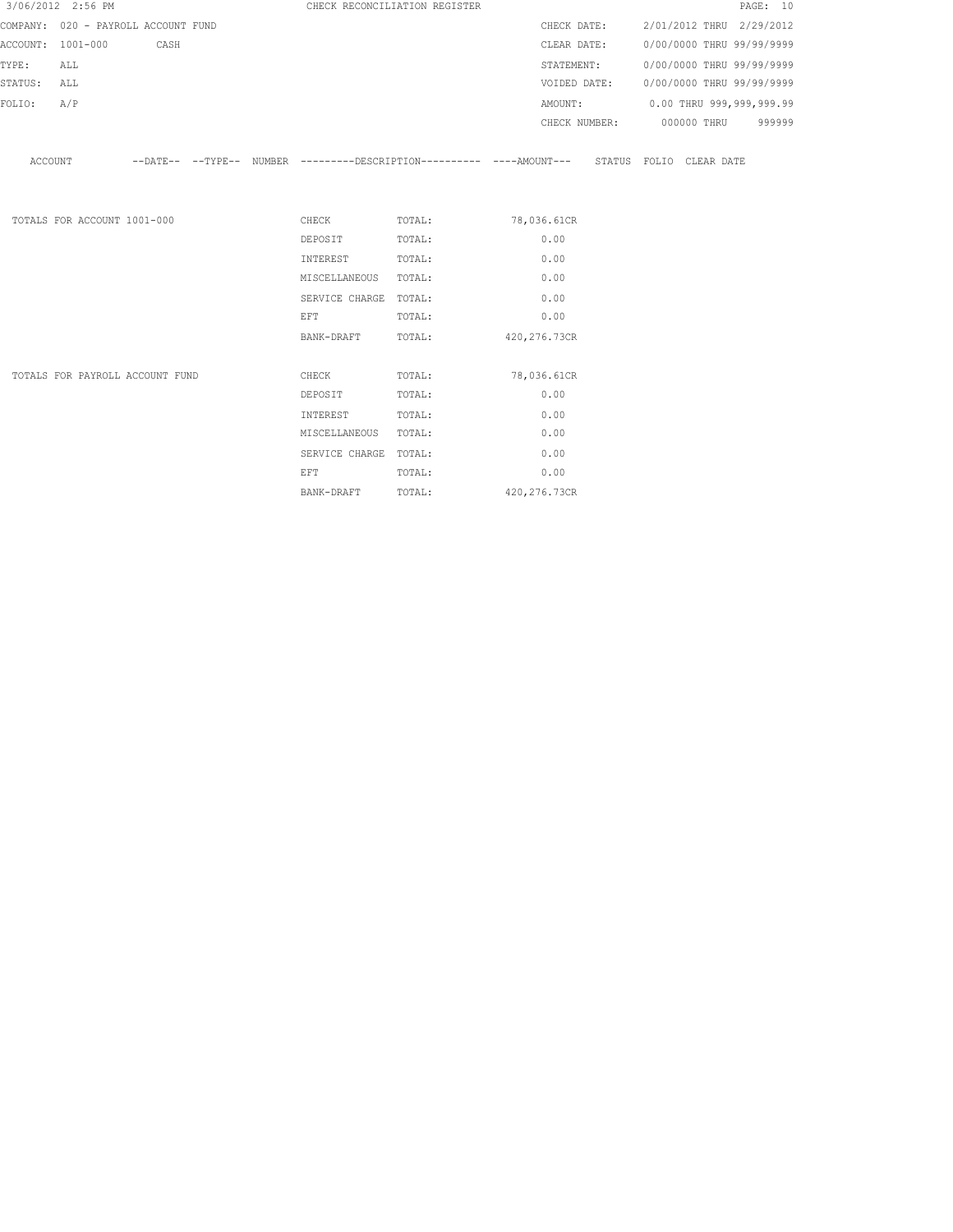|        | 3/06/2012 2:56 PM                              |                 |                 |              |                                    | CHECK RECONCILIATION REGISTER |                                                                                             |         |          |                           | PAGE: 11 |
|--------|------------------------------------------------|-----------------|-----------------|--------------|------------------------------------|-------------------------------|---------------------------------------------------------------------------------------------|---------|----------|---------------------------|----------|
|        | COMPANY: 979 - ANDREWS CO DESIGNATED           |                 |                 |              |                                    |                               | CHECK DATE:                                                                                 |         |          | 2/01/2012 THRU 2/29/2012  |          |
|        | ACCOUNT: 1010-000 POOLED CASH-ANDREWS CO DESIG |                 |                 |              |                                    |                               | CLEAR DATE:                                                                                 |         |          | 0/00/0000 THRU 99/99/9999 |          |
| TYPE:  | ALL                                            |                 |                 |              |                                    |                               | STATEMENT:                                                                                  |         |          | 0/00/0000 THRU 99/99/9999 |          |
|        | STATUS: ALL                                    |                 |                 |              |                                    |                               | VOIDED DATE:                                                                                |         |          | 0/00/0000 THRU 99/99/9999 |          |
| FOLIO: | A/P                                            |                 |                 |              |                                    |                               | AMOUNT:                                                                                     |         |          | 0.00 THRU 999,999,999.99  |          |
|        |                                                |                 |                 |              |                                    |                               | CHECK NUMBER:                                                                               |         |          | 000000 THRU               | 999999   |
|        |                                                |                 |                 |              |                                    |                               |                                                                                             |         |          |                           |          |
|        | ACCOUNT                                        |                 |                 |              |                                    |                               | --DATE-- --TYPE-- NUMBER --------DESCRIPTION---------- ----AMOUNT--- STATUS FOLIO CLEARDATE |         |          |                           |          |
|        |                                                |                 |                 |              |                                    |                               |                                                                                             |         |          |                           |          |
| CHECK: |                                                |                 |                 |              |                                    |                               |                                                                                             |         |          |                           |          |
|        | 1010-000                                       |                 |                 |              | 2/03/2012 CHECK 014446 APRIL LOPEZ |                               | 405.20CR                                                                                    | POSTED  | <b>A</b> | 2/29/2012                 |          |
|        | 1010-000                                       | 2/03/2012 CHECK |                 |              | 014447 DIRECTV                     |                               | 53.36CR                                                                                     | POSTED  | A        | 2/29/2012                 |          |
|        | 1010-000                                       | 2/03/2012 CHECK |                 | 014448 PBLEA |                                    |                               | 144.00CR                                                                                    | POSTED  | A        | 2/29/2012                 |          |
|        | 1010-000                                       | 2/03/2012 CHECK |                 |              | 014449 THE PUBLIC SAFETY GROUP     |                               | 468.00CR                                                                                    | POSTED  | A        | 2/29/2012                 |          |
|        | *** 1010-000                                   | 2/10/2012 CHECK |                 |              | 014476 BEAR GRAPHICS INC           |                               | 1,066.41CR                                                                                  | POSTED  | A        | 2/29/2012                 |          |
|        | 1010-000                                       | 2/10/2012 CHECK |                 |              | 014477 VERIZON WIRELESS            |                               | 100.04CR POSTED                                                                             |         | A        | 2/29/2012                 |          |
|        | 1010-000                                       | 2/10/2012 CHECK |                 |              | 014478 ZULEMA TREVINO              |                               | 300.00CR POSTED                                                                             |         | A        | 2/29/2012                 |          |
|        | *** $1010 - 000$                               | 2/17/2012 CHECK |                 |              | 014487 PRECISION DELTA CORP        |                               | 488.94CR POSTED                                                                             |         | A        | 2/29/2012                 |          |
|        | 1010-000                                       | 2/17/2012 CHECK |                 |              | 014488 SHERRY HATHCOCK             |                               | 1,240.00CR POSTED                                                                           |         | A        | 2/29/2012                 |          |
|        | *** 1010-000                                   | 2/24/2012 CHECK |                 |              | 014495 ARMANDO RUBIO               |                               | 7,300.00CR                                                                                  | POSTED  | A        | 2/29/2012                 |          |
|        | 1010-000                                       | 2/24/2012 CHECK |                 |              | 014496 BEAR GRAPHICS INC           |                               | 90.01CR                                                                                     | OUTSTND | A        | 0/00/0000                 |          |
|        | 1010-000                                       | 2/24/2012 CHECK |                 |              |                                    | 014497 FALCON SEPTIC SERVICE  | 250.00CR                                                                                    | OUTSTND | A        | 0/00/0000                 |          |
|        | 1010-000                                       | 2/24/2012 CHECK |                 |              | 014498 GENERAL FUND                |                               | 295.58CR                                                                                    | POSTED  | Α        | 2/29/2012                 |          |
|        | 1010-000                                       | 2/24/2012 CHECK |                 |              | 014499 KENDA HECKLER               |                               | 84.74CR                                                                                     | OUTSTND | A        | 0/00/0000                 |          |
|        | 1010-000                                       |                 | 2/24/2012 CHECK |              | 014500 MORRISON SUPPLY COMPANY     |                               | 1,172.50CR                                                                                  | OUTSTND | A        | 0/00/0000                 |          |
|        | TOTALS FOR ACCOUNT 1010-000                    |                 |                 |              | CHECK                              | TOTAL:                        | 13,458.78CR                                                                                 |         |          |                           |          |
|        |                                                |                 |                 |              | DEPOSIT                            | TOTAL:                        | 0.00                                                                                        |         |          |                           |          |
|        |                                                |                 |                 |              | INTEREST                           | TOTAL:                        | 0.00                                                                                        |         |          |                           |          |
|        |                                                |                 |                 |              | MISCELLANEOUS TOTAL:               |                               | 0.00                                                                                        |         |          |                           |          |
|        |                                                |                 |                 |              | SERVICE CHARGE TOTAL:              |                               | 0.00                                                                                        |         |          |                           |          |
|        |                                                |                 |                 |              | EFT                                | TOTAL:                        | 0.00                                                                                        |         |          |                           |          |
|        |                                                |                 |                 |              | BANK-DRAFT                         | TOTAL:                        | 0.00                                                                                        |         |          |                           |          |
|        | TOTALS FOR ANDREWS CO DESIGNATED               |                 |                 |              | CHECK                              | TOTAL:                        | 13,458.78CR                                                                                 |         |          |                           |          |
|        |                                                |                 |                 |              | DEPOSIT                            | TOTAL:                        | 0.00                                                                                        |         |          |                           |          |
|        |                                                |                 |                 |              | INTEREST                           | TOTAL:                        | 0.00                                                                                        |         |          |                           |          |
|        |                                                |                 |                 |              | MISCELLANEOUS                      | TOTAL:                        | 0.00                                                                                        |         |          |                           |          |
|        |                                                |                 |                 |              | SERVICE CHARGE                     | TOTAL:                        | 0.00                                                                                        |         |          |                           |          |
|        |                                                |                 |                 |              | EFT                                | TOTAL:                        | 0.00                                                                                        |         |          |                           |          |
|        |                                                |                 |                 |              | BANK-DRAFT                         | TOTAL:                        | 0.00                                                                                        |         |          |                           |          |
|        |                                                |                 |                 |              |                                    |                               |                                                                                             |         |          |                           |          |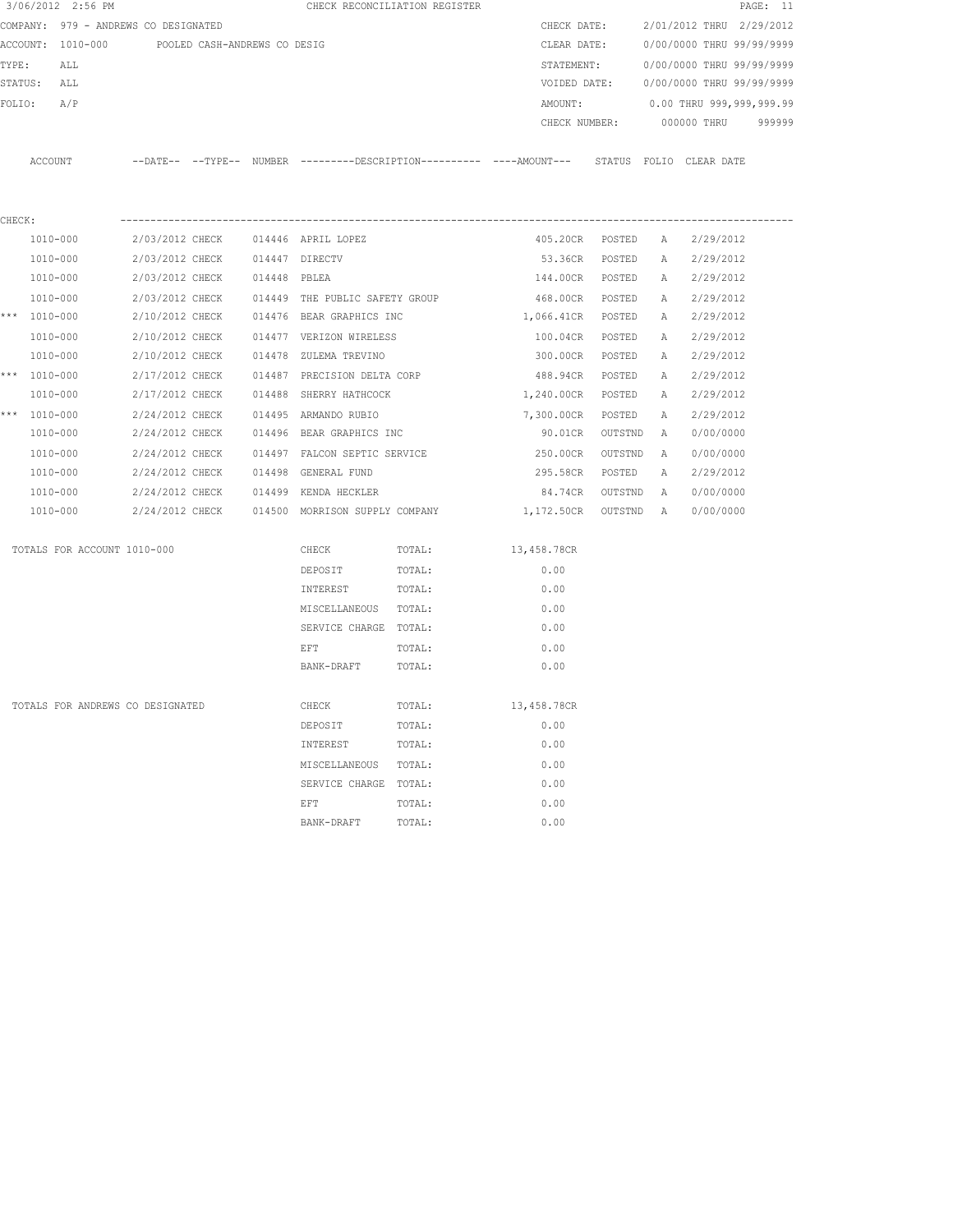|              | 3/06/2012 2:56 PM                   |                          |                    |        | CHECK RECONCILIATION REGISTER                       |                       |       |                           | PAGE: 12 |
|--------------|-------------------------------------|--------------------------|--------------------|--------|-----------------------------------------------------|-----------------------|-------|---------------------------|----------|
|              | COMPANY: 989 - ROAD & BRIDGE POOLED |                          |                    |        |                                                     | CHECK DATE:           |       | 2/01/2012 THRU 2/29/2012  |          |
| ACCOUNT:     | 1010-000                            |                          | POOLED R & B FUNDS |        |                                                     | CLEAR DATE:           |       | 0/00/0000 THRU 99/99/9999 |          |
| TYPE:        | ALL                                 |                          |                    |        |                                                     | STATEMENT:            |       | 0/00/0000 THRU 99/99/9999 |          |
| STATUS:      | ALL                                 |                          |                    |        |                                                     | VOIDED DATE:          |       | 0/00/0000 THRU 99/99/9999 |          |
| FOLIO:       | A/P                                 |                          |                    |        |                                                     | AMOUNT:               |       | 0.00 THRU 999,999,999.99  |          |
|              |                                     |                          |                    |        |                                                     | CHECK NUMBER:         |       | 000000 THRU               | 999999   |
| ACCOUNT      |                                     | --DATE-- --TYPE-- NUMBER |                    |        | ---------DESCRIPTION---------- ----AMOUNT--- STATUS |                       | FOLIO | CLEAR DATE                |          |
| CHECK:       |                                     |                          |                    |        |                                                     |                       |       |                           |          |
|              | 1010-000                            | 2/03/2012 CHECK          |                    | 017057 | ANDREWS TIRE SERVICE INC                            | 173.95CR<br>POSTED    | Α     | 2/29/2012                 |          |
| $1010 - 000$ |                                     | 2/03/2012 CHECK          |                    | 017058 | ANDREWS TRUCK MAINTENANCE INC                       | 446.25CR<br>POSTED    | A     | 2/29/2012                 |          |
| 1010-000     |                                     | 2/03/2012 CHECK          |                    | 017059 | BASCO SUPPLY COMPANY, INC.                          | 307.22CR<br>POSTED    | Α     | 2/29/2012                 |          |
| 1010-000     |                                     | 2/03/2012 CHECK          |                    |        | 017060 C.S.B ANDREWS EMPLOYEE TRUST F               | 28,560.99CR<br>POSTED | Α     | 2/29/2012                 |          |
| 1010-000     |                                     | 2/03/2012 CHECK          |                    | 017061 | CITY OF ANDREWS WATER DEPT.                         | 139.19CR<br>POSTED    | Α     | 2/29/2012                 |          |
|              |                                     |                          |                    |        |                                                     |                       |       |                           |          |

| TOTO-000     | Z/U3/ZUIZ CHECK                     |               | <b>OI/OOI CITY OF ANDREWS WATER DEFT.</b>                          | 139.19CK           | POSTED    |              | 21 29 1 20 1 2 |
|--------------|-------------------------------------|---------------|--------------------------------------------------------------------|--------------------|-----------|--------------|----------------|
| 1010-000     | 2/03/2012 CHECK                     |               | 017062 GENERAL FUND                                                | 37,342.27CR        | POSTED    | A            | 2/29/2012      |
| 1010-000     | 2/03/2012 CHECK                     |               | 017063 MUSTANG LUMBER CO                                           | 7.79CR             | POSTED    | $\mathbb{A}$ | 2/29/2012      |
| 1010-000     | 2/03/2012 CHECK                     |               | 017064 PRODUCTION SPECIALTY SERV LLC                               | 238.83CR           | POSTED    | Α            | 2/29/2012      |
| 1010-000     | 2/03/2012 CHECK                     |               | 017065 SC FUELS                                                    | 3,553.06CR         | POSTED    | Α            | 2/29/2012      |
| 1010-000     | 2/03/2012 CHECK                     |               | 017066 STANDARD COFFEE SERVICE CO                                  | 98.69CR            | OUTSTND   | Α            | 0/00/0000      |
| 1010-000     | 2/03/2012 CHECK                     |               | 017067 STANLEY FORD - ANDREWS                                      | 14.50CR            | POSTED    | A            | 2/29/2012      |
| 1010-000     | 2/03/2012 CHECK                     |               | 017068 WARREN CAT                                                  | 865.42CR           | POSTED    | Α            | 2/29/2012      |
| 1010-000     | 2/03/2012 CHECK                     |               | 017069 WTG FUELS, INC                                              | 45.00CR            | POSTED    | Α            | 2/29/2012      |
| 1010-000     | 2/10/2012 CHECK                     |               | 017070 ANDREWS BUILDERS SUPPLY INC                                 | 45.37CR            | POSTED    | Α            | 2/29/2012      |
| 1010-000     | 2/10/2012 CHECK                     |               | 017071 ANDREWS IRON & SUPPLY                                       | 515.65CR           | POSTED    | Α            | 2/29/2012      |
| 1010-000     | 2/10/2012 CHECK                     |               | 017072 ANDREWS TIRE SERVICE INC                                    | 45.00CR            | POSTED    | Α            | 2/29/2012      |
| 1010-000     | 2/10/2012 CHECK                     |               | 017073 ANDREWS TRUCK MAINTENANCE INC                               | 121.13CR           | POSTED    | Α            | 2/29/2012      |
| 1010-000     | 2/10/2012 CHECK                     |               | 017074 GENERAL FUND                                                | 180.04CR           | POSTED    | Α            | 2/29/2012      |
| 1010-000     | 2/10/2012 CHECK                     |               | 017075 LIPHAM CONSTRUCTION CO INC 39,775.80CR                      |                    | POSTED    | Α            | 2/29/2012      |
| 1010-000     | 2/10/2012 CHECK                     |               | 017076 MUSTANG LUMBER CO                                           | 32.57CR            | POSTED    | Α            | 2/29/2012      |
| $1010 - 000$ | 2/10/2012 CHECK                     |               | 017077 UM AUTO PARTS                                               | 584.18CR           | POSTED    | Α            | 2/29/2012      |
| 1010-000     | 2/10/2012 CHECK                     |               | 017078 WESTAIR-PRAXAIR DIST. I                                     | 13.05CR            | POSTED    | Α            | 2/29/2012      |
| 1010-000     | 2/10/2012 CHECK                     |               | 017079 WTCJ & CA                                                   | 350.00CR           | POSTED    | $\mathbb{A}$ | 2/29/2012      |
| 1010-000     | 2/10/2012 CHECK                     | 017080 WTCJCA |                                                                    | 175.00CR           | POSTED    | $\mathbb A$  | 2/29/2012      |
| 1010-000     | 2/17/2012 CHECK                     |               | 017081 ASPHALT PATCH ENTERPRISES INC                               | 4,600.96CR         | OUTSTND   | $\mathbb{A}$ | 0/00/0000      |
| 1010-000     | 2/17/2012 CHECK                     |               | 017082 ASSOCIATED SUPPLY CO. INC.                                  | 508.02CR           | POSTED    | Α            | 2/29/2012      |
| 1010-000     | 2/17/2012 CHECK                     |               | 017083 AUTOZONE COMMERCIAL                                         | 103.56CR           | POSTED    | $\mathbb{A}$ | 2/29/2012      |
| 1010-000     | 2/17/2012 CHECK                     |               | 017084 BRAD YOUNG                                                  | 659.06CR           | POSTED    | Α            | 2/29/2012      |
| 1010-000     | 2/17/2012 CHECK 017085 GENERAL FUND |               |                                                                    | 36,004.98CR        | POSTED    | A            | 2/29/2012      |
| 1010-000     | 2/17/2012 CHECK 017086 GRAINGER INC |               |                                                                    | 129.94CR POSTED    |           | Α            | 2/29/2012      |
| 1010-000     |                                     |               | 2/17/2012 CHECK 017087 GRIMMETT BROTHERS, INC.                     | 330.00CR OUTSTND   |           | <b>A</b>     | 0/00/0000      |
| 1010-000     |                                     |               | $2/17/2012$ CHECK 017088 LIPHAM CONSTRUCTION CO INC $16,500.00$ CR |                    | POSTED    | Α            | 2/29/2012      |
| 1010-000     | 2/17/2012 CHECK                     |               | 017089 MCJUNKIN RED MAN CORPORATION                                | 643.93CR POSTED    |           | A            | 2/29/2012      |
| 1010-000     | 2/17/2012 CHECK                     |               | 017090 SC FUELS                                                    | 5,374.26CR         | POSTED    | Α            | 2/29/2012      |
| 1010-000     | 2/17/2012 CHECK                     |               | 017091 TRIPLE S RANCH                                              | 8,000.00CR         | POSTED    | Α            | 2/29/2012      |
| 1010-000     | 2/17/2012 CHECK                     |               | 017092 VERIZON WIRELESS                                            | 38.05CR            | POSTED    | Α            | 2/29/2012      |
| 1010-000     | 2/17/2012 CHECK                     |               | 017093 YELLOWHOUSE MACHINERY CO                                    | 655.02CR           | POSTED    | Α            | 2/29/2012      |
| 1010-000     | 2/24/2012 CHECK                     |               | 017094 ANDREWS TIRE SERVICE INC                                    | 12.00CR            | OUTSTND   | Α            | 0/00/0000      |
| 1010-000     | 2/24/2012 CHECK                     |               | 017095 GEBO CREDIT CORPORATION                                     | 378.19CR           | OUTSTND   | Α            | 0/00/0000      |
| 1010-000     | 2/24/2012 CHECK                     |               | 017096 GENERAL FUND                                                | 1,333.38CR         | POSTED    | $\mathbb{A}$ | 2/29/2012      |
| 1010-000     | 2/24/2012 CHECK                     |               | 017097 GENERAL FUND                                                | 28,102.70CR        | POSTED    | $\mathbb A$  | 2/29/2012      |
| 1010-000     | 2/24/2012 CHECK                     |               | 017098 GRIMMETT BROTHERS, INC.                                     | 275.00CR           | OUTSTND A |              | 0/00/0000      |
| 1010-000     | 2/24/2012 CHECK                     |               | 017099 RELIANT                                                     | 739.21CR OUTSTND A |           |              | 0/00/0000      |
| 1010-000     | 2/24/2012 CHECK                     |               | 017100 TEXAS GAS SERVICE CORP                                      | 278.05CR           | OUTSTND   | A            | 0/00/0000      |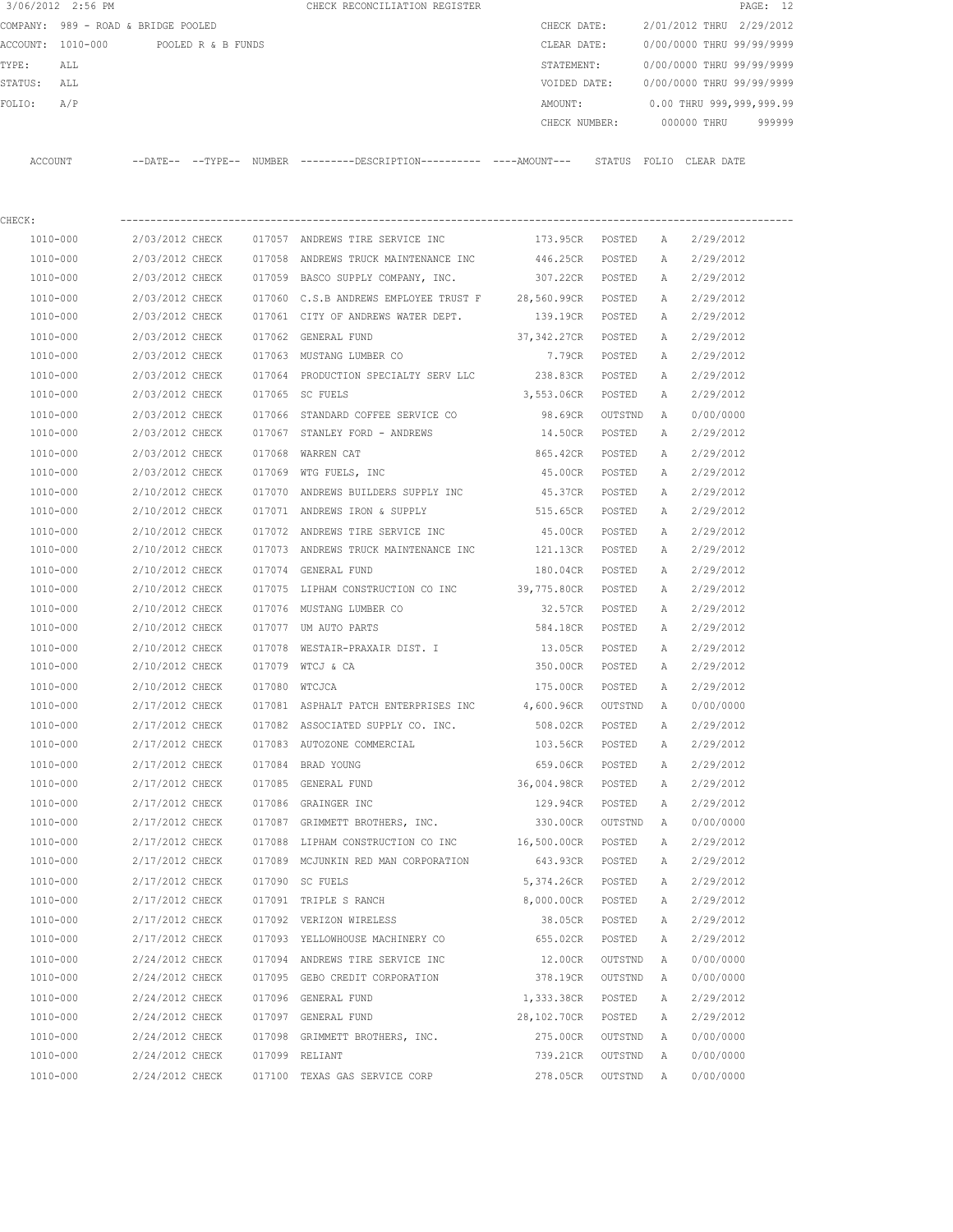|             | 3/06/2012 2:56 PM                    |  |                                                | CHECK RECONCILIATION REGISTER |                                                                                                       |  |                                        | PAGE: 13 |
|-------------|--------------------------------------|--|------------------------------------------------|-------------------------------|-------------------------------------------------------------------------------------------------------|--|----------------------------------------|----------|
|             | COMPANY: 989 - ROAD & BRIDGE POOLED  |  |                                                |                               | CHECK DATE:                                                                                           |  | 2/01/2012 THRU 2/29/2012               |          |
|             | ACCOUNT: 1010-000 POOLED R & B FUNDS |  |                                                |                               |                                                                                                       |  | CLEAR DATE: 0/00/0000 THRU 99/99/9999  |          |
| TYPE: ALL   |                                      |  |                                                |                               | STATEMENT:                                                                                            |  | 0/00/0000 THRU 99/99/9999              |          |
| STATUS: ALL |                                      |  |                                                |                               |                                                                                                       |  | VOIDED DATE: 0/00/0000 THRU 99/99/9999 |          |
| FOLIO: A/P  |                                      |  |                                                |                               |                                                                                                       |  | AMOUNT: 0.00 THRU 999,999,999.99       |          |
|             |                                      |  |                                                |                               |                                                                                                       |  | CHECK NUMBER: 000000 THRU 999999       |          |
|             |                                      |  |                                                |                               | ACCOUNT --DATE-- --TYPE-- NUMBER ---------DESCRIPTION---------- ----AMOUNT--- STATUS FOLIO CLEAR DATE |  |                                        |          |
| CHECK:      |                                      |  |                                                |                               |                                                                                                       |  |                                        |          |
|             | 1010-000                             |  |                                                |                               | 2/24/2012 CHECK 017101 THE UNIVERSITY OF TEXAS SYSTE 1,680.00CR OUTSTND A 0/00/0000                   |  |                                        |          |
| 1010-000    |                                      |  | 2/24/2012 CHECK 017102 TXU ENERGY              |                               | 176.15CR OUTSTND A 0/00/0000                                                                          |  |                                        |          |
| 1010-000    |                                      |  | 2/24/2012 CHECK 017103 WARREN CAT              |                               |                                                                                                       |  | 189.85CR OUTSTND A 0/00/0000           |          |
|             |                                      |  | 1010-000 2/24/2012 CHECK 017104 WTG FUELS, INC |                               |                                                                                                       |  | 113.00CR OUTSTND A 0/00/0000           |          |
|             | TOTALS FOR ACCOUNT 1010-000          |  |                                                | CHECK TOTAL: 220,456.26CR     |                                                                                                       |  |                                        |          |
|             |                                      |  | DEPOSIT                                        | TOTAL:                        | 0.00                                                                                                  |  |                                        |          |
|             |                                      |  | INTEREST TOTAL:                                |                               | 0.00                                                                                                  |  |                                        |          |
|             |                                      |  | MISCELLANEOUS TOTAL:                           |                               | 0.00                                                                                                  |  |                                        |          |
|             |                                      |  | SERVICE CHARGE TOTAL:                          |                               | 0.00                                                                                                  |  |                                        |          |
|             |                                      |  | EFT TOTAL:                                     |                               | 0.00                                                                                                  |  |                                        |          |
|             |                                      |  | BANK-DRAFT TOTAL:                              |                               | 0.00                                                                                                  |  |                                        |          |
|             | TOTALS FOR ROAD & BRIDGE POOLED      |  |                                                | CHECK TOTAL: 220,456.26CR     |                                                                                                       |  |                                        |          |
|             |                                      |  | DEPOSIT                                        | TOTAL:                        | 0.00                                                                                                  |  |                                        |          |
|             |                                      |  | INTEREST TOTAL:                                |                               | 0.00                                                                                                  |  |                                        |          |
|             |                                      |  | MISCELLANEOUS TOTAL:                           |                               | 0.00                                                                                                  |  |                                        |          |
|             |                                      |  | SERVICE CHARGE TOTAL:                          |                               | 0.00                                                                                                  |  |                                        |          |
|             |                                      |  | EFT                                            | TOTAL:                        | 0.00                                                                                                  |  |                                        |          |
|             |                                      |  | BANK-DRAFT TOTAL:                              |                               | 0.00                                                                                                  |  |                                        |          |
|             |                                      |  |                                                |                               |                                                                                                       |  |                                        |          |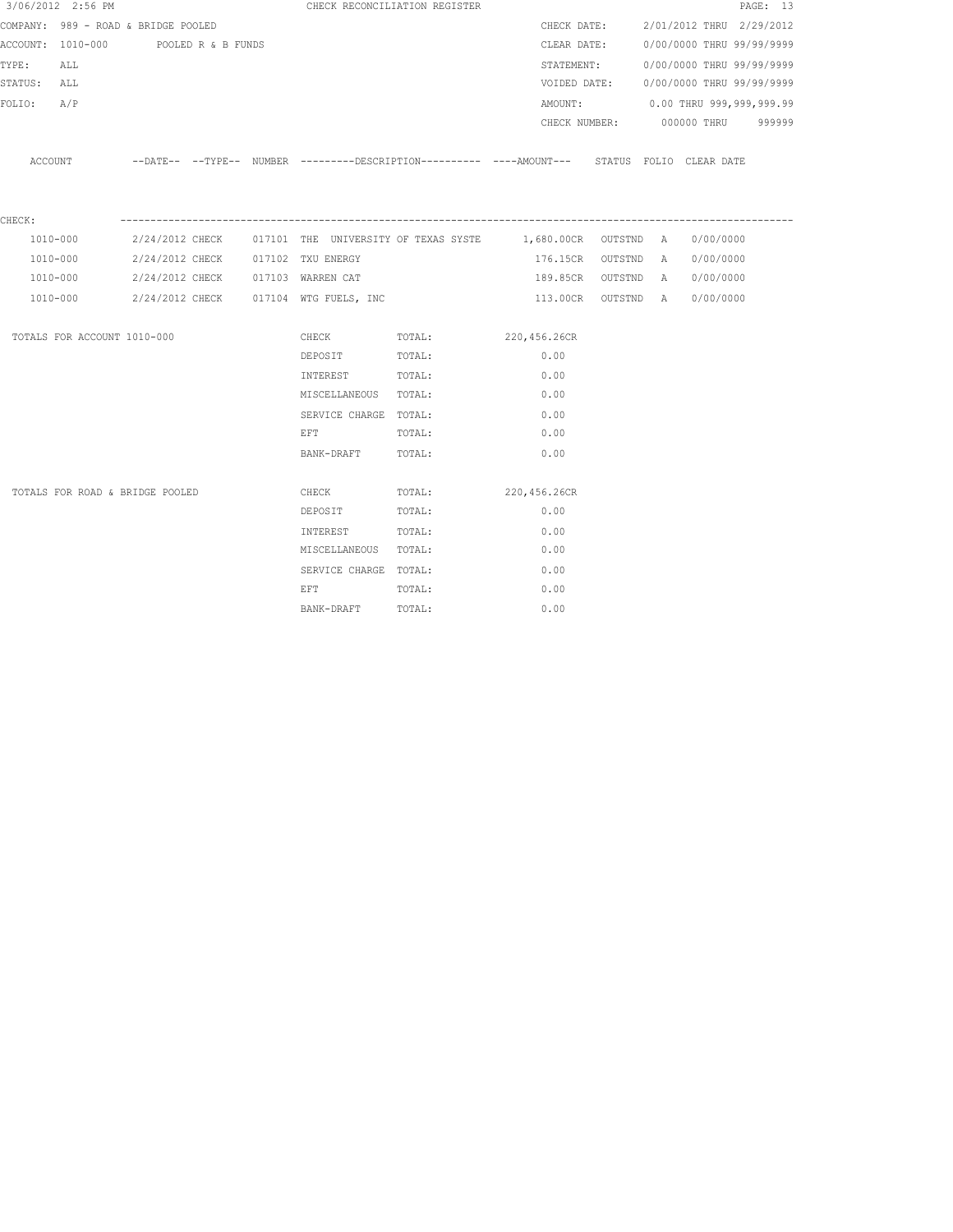|             | 3/06/2012 2:56 PM                          |                 |              | CHECK RECONCILIATION REGISTER                                                                       |                   |         |              |                           | PAGE: 14 |
|-------------|--------------------------------------------|-----------------|--------------|-----------------------------------------------------------------------------------------------------|-------------------|---------|--------------|---------------------------|----------|
|             | COMPANY: 999 - GENERAL FUND CASH POOLED    |                 |              |                                                                                                     | CHECK DATE:       |         |              | 2/01/2012 THRU 2/29/2012  |          |
|             | ACCOUNT: 1010-000 GENERAL FUND POOLED CASH |                 |              |                                                                                                     | CLEAR DATE:       |         |              | 0/00/0000 THRU 99/99/9999 |          |
| TYPE:       | ALL                                        |                 |              |                                                                                                     | STATEMENT:        |         |              | 0/00/0000 THRU 99/99/9999 |          |
| STATUS: ALL |                                            |                 |              |                                                                                                     | VOIDED DATE:      |         |              | 0/00/0000 THRU 99/99/9999 |          |
| FOLIO:      | A/P                                        |                 |              |                                                                                                     | AMOUNT:           |         |              | 0.00 THRU 999,999,999.99  |          |
|             |                                            |                 |              |                                                                                                     | CHECK NUMBER:     |         |              | 000000 THRU               | 999999   |
|             | ACCOUNT                                    |                 |              | --DATE-- --TYPE-- NUMBER ---------DESCRIPTION---------- ----AMOUNT--- STATUS FOLIO CLEARDATE        |                   |         |              |                           |          |
|             |                                            |                 |              |                                                                                                     |                   |         |              |                           |          |
| BANK DRAFT: |                                            |                 |              |                                                                                                     |                   |         |              |                           |          |
|             | 1010-000                                   |                 |              | 2/24/2012 BANK-DRAFT022412 JPMORGAN CHASE BANK                         16,315.08CR    POSTED      A |                   |         |              | 2/29/2012                 |          |
| CHECK:      |                                            |                 |              |                                                                                                     |                   |         |              |                           |          |
|             | 1010-000                                   | 2/03/2012 CHECK |              | 100782 ACE PETTY CASH                                                                               | 225.00CR POSTED   |         | A            | 2/29/2012                 |          |
|             | 1010-000                                   | 2/03/2012 CHECK |              | 100783 ACTION SPORTS OF TEXAS                                                                       | 135.00CR          | POSTED  | A            | 2/29/2012                 |          |
|             | 1010-000                                   | 2/03/2012 CHECK |              | 100784 AGRI-TEX WOOD SHAVINGS                                                                       | 5,309.40CR POSTED |         | A            | 2/29/2012                 |          |
|             | 1010-000                                   | 2/03/2012 CHECK |              | 100785 AIR FILTRATION PRODUCTS AND SE                                                               | 252.85CR POSTED   |         |              | A 2/29/2012               |          |
|             | 1010-000                                   | 2/03/2012 CHECK |              | 100786 ANDREWS COUNTY NEWS INC                                                                      | 90.00CR           | POSTED  |              | A 2/29/2012               |          |
|             | 1010-000                                   | 2/03/2012 CHECK |              | 100787 ANDREWS FAMILY MEDICINE                                                                      | 130.00CR          | POSTED  | А            | 2/29/2012                 |          |
|             | 1010-000                                   | 2/03/2012 CHECK |              | 100788 ANDREWS TIRE SERVICE INC                                                                     | 56.00CR           | POSTED  | A            | 2/29/2012                 |          |
|             | 1010-000                                   | 2/03/2012 CHECK |              | 100789 BAKER OFFICE PRODUCT LTD                                                                     | 37.50CR           | POSTED  | A            | 2/29/2012                 |          |
|             | 1010-000                                   | 2/03/2012 CHECK |              | 100790 BECCA SANDELL                                                                                | 100.00CR          | POSTED  | $\mathbb{A}$ | 2/29/2012                 |          |
|             | 1010-000                                   | 2/03/2012 CHECK |              | 100791 BLAINE INDUSTRIAL SUPPLY, INC. 1,613.08CR POSTED                                             |                   |         | $\mathbb{A}$ | 2/29/2012                 |          |
|             | 1010-000                                   | 2/03/2012 CHECK | 100792 BWI   |                                                                                                     | 77.53CR           | POSTED  | Α            | 2/29/2012                 |          |
|             | 1010-000                                   | 2/03/2012 CHECK |              | 100793 C.S.B ANDREWS EMPLOYEE TRUST F 179,851.83CR                                                  |                   | POSTED  | Α            | 2/29/2012                 |          |
|             | 1010-000                                   | 2/03/2012 CHECK |              | 100794 CDW GOVERNMENT INC                                                                           | 831.61CR          | POSTED  | A            | 2/29/2012                 |          |
|             | 1010-000                                   | 2/03/2012 CHECK |              | 100795 CHEMSEARCH                                                                                   | 200.00CR          | POSTED  | A            | 2/29/2012                 |          |
|             | 1010-000                                   | 2/03/2012 CHECK |              | 100796 CHIEF SUPPLY CORPORATION                                                                     | 75.99CR           | POSTED  | Α            | 2/29/2012                 |          |
|             | 1010-000                                   | 2/03/2012 CHECK |              | 100797 CITY OF ANDREWS                                                                              | 4,097.00CR        | POSTED  | A            | 2/29/2012                 |          |
|             | 1010-000                                   | 2/03/2012 CHECK | 100798       | CITY OF ANDREWS WATER DEPT.                                                                         | 3,991.68CR        | POSTED  | Α            | 2/29/2012                 |          |
|             | 1010-000                                   | 2/03/2012 CHECK | 100799       | CMC BUSINESS SYSTEMS INC                                                                            | 730.00CR          | POSTED  | A            | 2/29/2012                 |          |
|             | 1010-000                                   | 2/03/2012 CHECK |              | 100800 COCA-COLA REFRESHMENTS                                                                       | 443.84CR          | POSTED  | A            | 2/29/2012                 |          |
|             | 1010-000                                   | 2/03/2012 CHECK |              | 100801 CRS DIAGNOSTIC SERVICE LLC                                                                   | 95.00CR           | POSTED  | A            | 2/29/2012                 |          |
|             | 1010-000                                   | 2/03/2012 CHECK |              | 100802 DAVID B BROOKS                                                                               | 100.00CR          | POSTED  | A            | 2/29/2012                 |          |
|             | 1010-000                                   | 2/03/2012 CHECK |              | 100803 DISH NETWORK                                                                                 | 91.99CR           | POSTED  | А            | 2/29/2012                 |          |
|             | $1010 - 000$                               | 2/03/2012 CHECK |              | 100804 DSHS CENTRAL LAB MC2004                                                                      | 324.86CR          | POSTED  | Α            | 2/29/2012                 |          |
|             | 1010-000                                   | 2/03/2012 CHECK |              | 100805 E.W. HARPER, D.D.S.                                                                          | 750.00CR          | POSTED  | Α            | 2/29/2012                 |          |
|             | 1010-000                                   | 2/03/2012 CHECK | 100806 FEDEX |                                                                                                     | 33.51CR           | POSTED  | Α            | 2/29/2012                 |          |
|             | 1010-000                                   | 2/03/2012 CHECK | 100807 GALE  |                                                                                                     | 301.73CR          | POSTED  | Α            | 2/29/2012                 |          |
|             | 1010-000                                   | 2/03/2012 CHECK |              | 100808 GENERAL FUND                                                                                 | 14,028.30CR       | POSTED  | Α            | 2/29/2012                 |          |
|             | 1010-000                                   | 2/03/2012 CHECK |              | 100809 GEORGE F GOMEZ                                                                               | 2,566.00CR        | POSTED  | Α            | 2/29/2012                 |          |
|             | $1010 - 000$                               | 2/03/2012 CHECK |              | 100810 GLOBAL GOV/ED SOLUTIONS INC.                                                                 | 618.87CR          | POSTED  | Α            | 2/29/2012                 |          |
|             | 1010-000                                   | 2/03/2012 CHECK |              | 100811 GOVERNMENT FINANCE OFFICES ASS                                                               | 190.00CR          | POSTED  | Α            | 2/29/2012                 |          |
|             | 1010-000                                   | 2/03/2012 CHECK |              | 100812 GRAINGER INC                                                                                 | 57.12CR           | POSTED  | Α            | 2/29/2012                 |          |
|             | 1010-000                                   | 2/03/2012 CHECK |              | 100813 HIGH PLAINS RADIOLOGICAL AS                                                                  | 425.00CR          | POSTED  | Α            | 2/29/2012                 |          |
|             | 1010-000                                   | 2/03/2012 CHECK |              | 100814 ISMAEL CONTRERAS                                                                             | 210.00CR          | POSTED  | Α            | 2/29/2012                 |          |
|             | 1010-000                                   | 2/03/2012 CHECK |              | 100815 JEFFREY PINO                                                                                 | 375.00CR          | POSTED  | Α            | 2/29/2012                 |          |
|             | 1010-000                                   | 2/03/2012 CHECK |              | 100816 JERRY W. WADE, D.D.S.                                                                        | 72.00CR           | POSTED  | Α            | 2/29/2012                 |          |
|             | 1010-000                                   | 2/03/2012 CHECK |              | 100817 JESSE DAVILA                                                                                 | 175.00CR          | OUTSTND | Α            | 0/00/0000                 |          |
|             | 1010-000                                   | 2/03/2012 CHECK |              | 100818 JESSE MAHOLLY                                                                                | 450.00CR          | POSTED  | Α            | 2/29/2012                 |          |
|             | 1010-000                                   | 2/03/2012 CHECK |              | 100819 JOSH BLANEK                                                                                  | 40.00CR           | POSTED  | Α            | 2/29/2012                 |          |
|             | 1010-000                                   | 2/03/2012 CHECK |              | 100820 KINDRA GREGORY                                                                               | 10.00CR           | OUTSTND | $\mathbb{A}$ | 0/00/0000                 |          |
|             | 1010-000                                   | 2/03/2012 CHECK |              | 100821 LES IRELAND                                                                                  | 22.35CR           | POSTED  | Α            | 2/29/2012                 |          |
|             |                                            |                 |              |                                                                                                     |                   |         |              |                           |          |
|             | 1010-000                                   | 2/03/2012 CHECK |              | 100822 LUIS SANDOVAL                                                                                | 75.00CR           | POSTED  | Α            | 2/29/2012                 |          |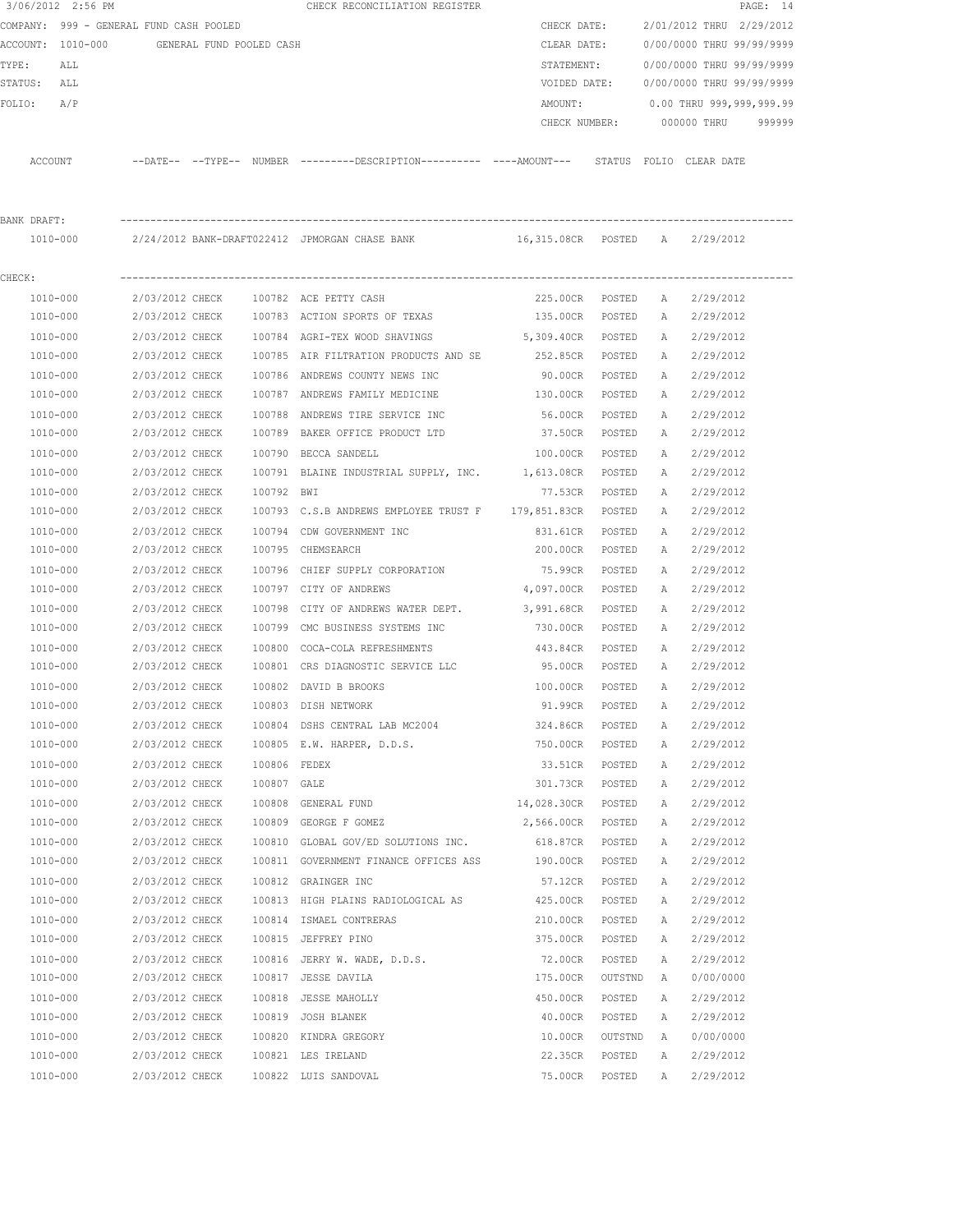|             | 3/06/2012 2:56 PM                          |                 |               | CHECK RECONCILIATION REGISTER                                                               |                   |         |          | PAGE: 15                         |
|-------------|--------------------------------------------|-----------------|---------------|---------------------------------------------------------------------------------------------|-------------------|---------|----------|----------------------------------|
|             | COMPANY: 999 - GENERAL FUND CASH POOLED    |                 |               |                                                                                             | CHECK DATE:       |         |          | 2/01/2012 THRU 2/29/2012         |
|             | ACCOUNT: 1010-000 GENERAL FUND POOLED CASH |                 |               |                                                                                             | CLEAR DATE:       |         |          | 0/00/0000 THRU 99/99/9999        |
| TYPE:       | ALL                                        |                 |               |                                                                                             | STATEMENT:        |         |          | 0/00/0000 THRU 99/99/9999        |
| STATUS: ALL |                                            |                 |               |                                                                                             | VOIDED DATE:      |         |          | 0/00/0000 THRU 99/99/9999        |
| FOLIO:      | A/P                                        |                 |               |                                                                                             | AMOUNT:           |         |          | 0.00 THRU 999,999,999.99         |
|             |                                            |                 |               |                                                                                             |                   |         |          | CHECK NUMBER: 000000 THRU 999999 |
|             | ACCOUNT                                    |                 |               | --DATE-- --TYPE-- NUMBER --------DESCRIPTION---------- ---AMOUNT--- STATUS FOLIO CLEAR-DATE |                   |         |          |                                  |
| CHECK:      |                                            |                 |               |                                                                                             |                   |         |          |                                  |
|             | 1010-000                                   | 2/03/2012 CHECK |               | 100823 MARK'S PLUMBING PARTS                                                                | 192.81CR POSTED A |         |          | 2/29/2012                        |
|             | 1010-000                                   | 2/03/2012 CHECK |               | 100824 MATTHEW BENDER & CO., INC.                                                           | 48.49CR POSTED    |         | A        | 2/29/2012                        |
|             | 1010-000                                   | 2/03/2012 CHECK |               | 100825 MIDLAND LOCK & SAFE INC                                                              | 303.00CR POSTED   |         | <b>A</b> | 2/29/2012                        |
|             | 1010-000                                   | 2/03/2012 CHECK |               | 100826 MUSTANG LUMBER CO                                                                    | 309.25CR POSTED   |         | A        | 2/29/2012                        |
|             | 1010-000                                   | 2/03/2012 CHECK |               | 100827 NEW DAY COUNSELING                                                                   | 480.00CR POSTED   |         | A        | 2/29/2012                        |
|             | 1010-000                                   | 2/03/2012 CHECK | 100828        | PERMIAN REGIONAL MEDICAL CENTE                                                              | 772.31CR POSTED   |         | A        | 2/29/2012                        |
|             | 1010-000                                   | 2/03/2012 CHECK |               | 100829 PIPER MCKINLEY FISHER MORGAN 650.00CR POSTED                                         |                   |         | A        | 2/29/2012                        |
|             | 1010-000                                   | 2/03/2012 CHECK |               | 100830 QUILL CORPORATION                                                                    | 519.79CR          | POSTED  | A        | 2/29/2012                        |
|             | 1010-000                                   | 2/03/2012 CHECK |               | 100831 ROBERT EDWARD LEAHEY                                                                 | 350.00CR POSTED   |         | A        | 2/29/2012                        |
|             | 1010-000                                   | 2/03/2012 CHECK |               | 100832 ROSARIO PERALEZ                                                                      | 105.60CR POSTED   |         | A        | 2/29/2012                        |
|             | 1010-000                                   | 2/03/2012 CHECK |               | 100833 SANOFI PASTEUR INC.                                                                  | 3,968.02CR POSTED |         | A        | 2/29/2012                        |
|             | 1010-000                                   | 2/03/2012 CHECK |               | 100834 SATISH NAYAK MD                                                                      | 130.80CR POSTED   |         | A        | 2/29/2012                        |
|             | 1010-000                                   | 2/03/2012 CHECK |               | 100835 SC FUELS                                                                             | 4,291.37CR POSTED |         | A        | 2/29/2012                        |
|             | 1010-000                                   | 2/03/2012 CHECK |               | 100836 SIERRA SPRINGS                                                                       | 171.23CR POSTED   |         | A        | 2/29/2012                        |
|             | 1010-000                                   | 2/03/2012 CHECK |               | 100837 SONYA TORBERT MA, LPC, NCC, LS                                                       | 1,881.84CR POSTED |         | A        | 2/29/2012                        |
|             | 1010-000                                   | 2/03/2012 CHECK |               | 100838 SOUTH PLAINS FORENSIC PATHOLOG                                                       | 4,000.00CR POSTED |         | A        | 2/29/2012                        |
|             | 1010-000                                   | 2/03/2012 CHECK | 100839 SPRINT |                                                                                             | 546.39CR POSTED   |         | A        | 2/29/2012                        |
|             | 1010-000                                   | 2/03/2012 CHECK |               | 100840 STANDARD COFFEE SERVICE CO                                                           | 71.01CR           | OUTSTND | A a      | 0/00/0000                        |
|             | 1010-000                                   | 2/03/2012 CHECK |               | 100841 STANLEY FORD - ANDREWS                                                               | 14.50CR           | POSTED  | A        | 2/29/2012                        |
|             | 1010-000                                   | 2/03/2012 CHECK |               | 100842 TASCOSA OFFICE MACHINES INC 375.15CR                                                 |                   | POSTED  | A        | 2/29/2012                        |
|             | 1010-000                                   | 2/03/2012 CHECK | 100843 TDCAA  |                                                                                             | 97.00CR           | POSTED  | A        | 2/29/2012                        |
|             | 1010-000                                   | 2/03/2012 CHECK |               | 100844 TEXAS ASSOCIATION OF COUNTIES 100.00CR                                               |                   | POSTED  | A        | 2/29/2012                        |
|             | 1010-000                                   |                 |               | 2/03/2012 CHECK 100845 TEXAS TOLLWAYS                                                       | 2.80CR            | POSTED  | A        | 2/29/2012                        |
|             | 1010-000                                   | 2/03/2012 CHECK |               | 100846 TRACEY SCOWN                                                                         | 535.94CR          | POSTED  | A        | 2/29/2012                        |
|             | 1010-000                                   | 2/03/2012 CHECK |               | 100847 VERIZON WIRELESS                                                                     | 75.98CR           | POSTED  | А        | 2/29/2012                        |
|             | 1010-000                                   | 2/03/2012 CHECK |               | 100848 WEST PAYMENT CENTER                                                                  | 52.50CR           | POSTED  | Α        | 2/29/2012                        |
|             | 1010-000                                   | 2/10/2012 CHECK |               | 100849 4M YOUTH SERVICES                                                                    | 3,600.00CR POSTED |         | Α        | 2/29/2012                        |
|             | $1010 - 000$                               | 2/10/2012 CHECK |               | 100850 AIR FILTRATION PRODUCTS AND SE                                                       | 1,763.65CR POSTED |         | Α        | 2/29/2012                        |
|             | 1010-000                                   | 2/10/2012 CHECK |               | 100851 ANDREWS BUILDERS SUPPLY INC                                                          | 1,164.90CR        | POSTED  | Α        | 2/29/2012                        |
|             | $1010 - 000$                               | 2/10/2012 CHECK |               | 100852 VOID CHECK                                                                           | 0.00              | POSTED  | Α        | 2/29/2012                        |
|             | 1010-000                                   | 2/10/2012 CHECK |               | 100853 VOID CHECK                                                                           | 0.00              | POSTED  | Α        | 2/29/2012                        |
|             | 1010-000                                   | 2/10/2012 CHECK |               | 100854 VOID CHECK                                                                           | 0.00              | POSTED  | Α        | 2/29/2012                        |
|             | 1010-000                                   | 2/10/2012 CHECK |               | 100855 ANDREWS COUNTY NEWS INC                                                              | 75.00CR           | POSTED  | Α        | 2/29/2012                        |
|             | $1010 - 000$                               | 2/10/2012 CHECK |               | 100856 ANDREWS FAMILY MEDICINE                                                              | 130.00CR          | POSTED  | Α        | 2/29/2012                        |
|             | 1010-000                                   | 2/10/2012 CHECK |               | 100857 ANDREWS IRON & SUPPLY                                                                | 891.55CR          | POSTED  | Α        | 2/29/2012                        |
|             | 1010-000                                   | 2/10/2012 CHECK |               | 100858 ANDREWS OFFICE SUPPLY                                                                | 182.48CR          | POSTED  | Α        | 2/29/2012                        |
|             | 1010-000                                   | 2/10/2012 CHECK |               | 100859 ANDREWS PEST CONTROL                                                                 | 80.00CR           | POSTED  | Α        | 2/29/2012                        |
|             | 1010-000                                   | 2/10/2012 CHECK |               | 100860 ANDREWS TIRE SERVICE INC                                                             | 12.00CR           | POSTED  | Α        | 2/29/2012                        |
|             | 1010-000                                   | 2/10/2012 CHECK |               | 100861 ANDREWS VETERINARY CLINIC CORP                                                       | 43.00CR           | POSTED  | Α        | 2/29/2012                        |
|             | 1010-000                                   | 2/10/2012 CHECK |               | 100862 ARMANDO RUBIO                                                                        | 10,140.00CR       | POSTED  | Α        | 2/29/2012                        |
|             | 1010-000                                   | 2/10/2012 CHECK |               | 100863 BEN E. KEITH                                                                         | 3,606.52CR POSTED |         | Α        | 2/29/2012                        |
|             | 1010-000                                   | 2/10/2012 CHECK |               | 100864 BILL WILLIAMS TIRE CENTER                                                            | 1,480.86CR        | POSTED  | Α        | 2/29/2012                        |
|             | 1010-000                                   | 2/10/2012 CHECK |               | 100865 BORDER STATES ELECTRIC SUPPLY                                                        | 5,476.98CR        | POSTED  | Α        | 2/29/2012                        |
|             | 1010-000                                   | 2/10/2012 CHECK |               | 100866 CAIN ELECTRICAL SUPPLY CORP                                                          | 778.02CR          | POSTED  | Α        | 2/29/2012                        |
|             |                                            |                 |               |                                                                                             |                   |         |          |                                  |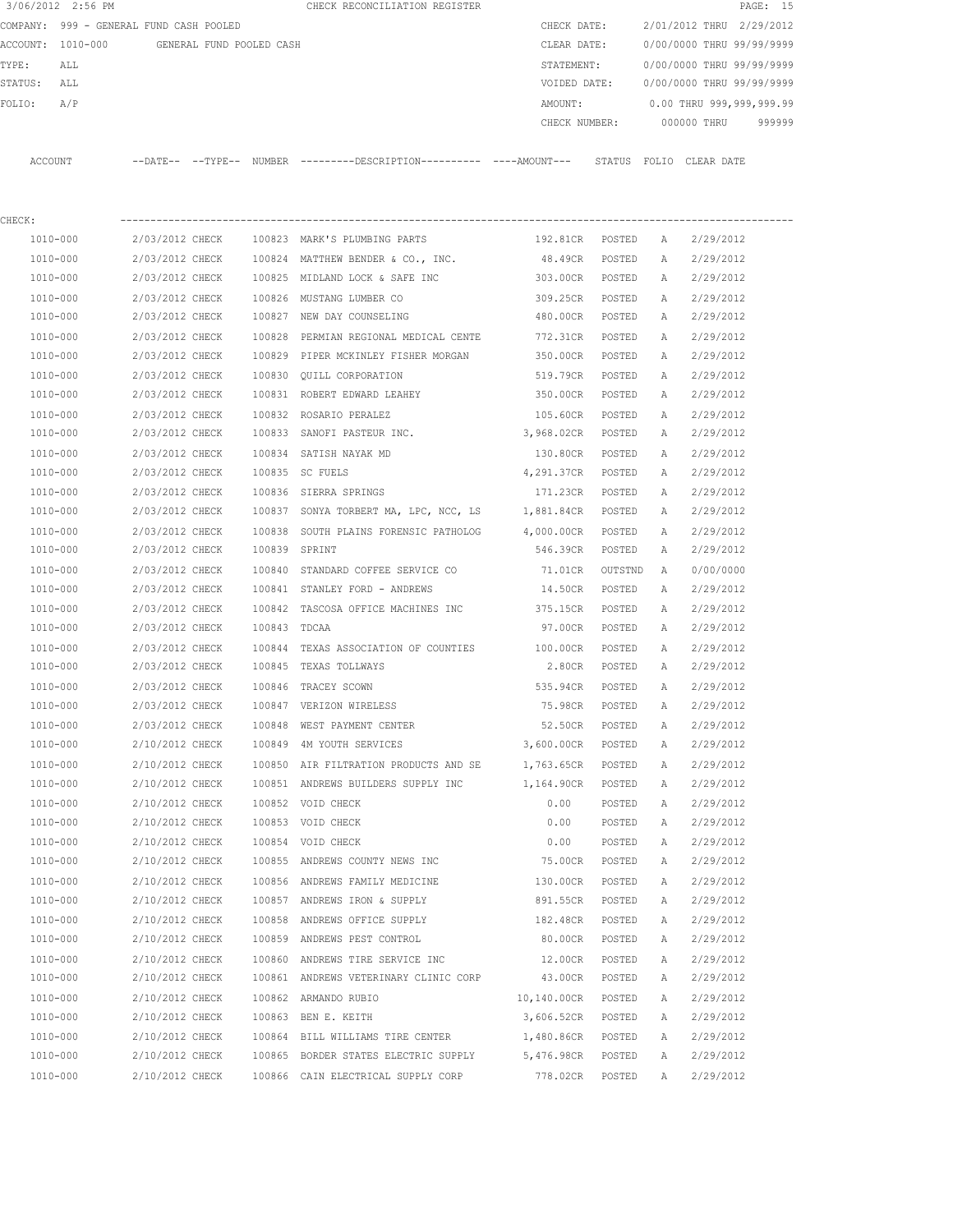|         | 3/06/2012 2:56 PM                       |          |          |                          |  | CHECK RECONCILIATION REGISTER |               |        |                           |             | PAGE: 16 |        |
|---------|-----------------------------------------|----------|----------|--------------------------|--|-------------------------------|---------------|--------|---------------------------|-------------|----------|--------|
|         | COMPANY: 999 - GENERAL FUND CASH POOLED |          |          |                          |  |                               | CHECK DATE:   |        | 2/01/2012 THRU 2/29/2012  |             |          |        |
|         | ACCOUNT: 1010-000                       |          |          | GENERAL FUND POOLED CASH |  |                               | CLEAR DATE:   |        | 0/00/0000 THRU 99/99/9999 |             |          |        |
| TYPE:   | ALL                                     |          |          |                          |  |                               | STATEMENT:    |        | 0/00/0000 THRU 99/99/9999 |             |          |        |
| STATUS: | ALL                                     |          |          |                          |  |                               | VOIDED DATE:  |        | 0/00/0000 THRU 99/99/9999 |             |          |        |
| FOLTO:  | A/P                                     |          |          |                          |  |                               | AMOUNT:       |        | 0.00 THRU 999,999,999.99  |             |          |        |
|         |                                         |          |          |                          |  |                               | CHECK NUMBER: |        |                           | 000000 THRU |          | 999999 |
|         |                                         |          |          |                          |  |                               |               |        |                           |             |          |        |
| ACCOUNT |                                         | --DATE-- | --TYPE-- | NUMBER                   |  |                               |               | STATUS | FOLTO                     | CLEAR DATE  |          |        |

| CHECK:   |                 |        |                                                       |                   |        |              |           |
|----------|-----------------|--------|-------------------------------------------------------|-------------------|--------|--------------|-----------|
| 1010-000 | 2/10/2012 CHECK |        | 100867 CITY OF ODESSA                                 | 12.00CR POSTED    |        | A            | 2/29/2012 |
| 1010-000 | 2/10/2012 CHECK |        | 100868 CMC BUSINESS SYSTEMS INC                       | 180.00CR          | POSTED | A            | 2/29/2012 |
| 1010-000 | 2/10/2012 CHECK |        | 100869 CORNERSTONE PROGRAMS                           | 224.00CR          | POSTED | A            | 2/29/2012 |
| 1010-000 | 2/10/2012 CHECK |        | 100870 COUNTY JUDGES & COMMISSIONERS                  | 1,100.00CR POSTED |        | A            | 2/29/2012 |
| 1010-000 | 2/10/2012 CHECK |        | 100871 CRS DIAGNOSTIC SERVICE LLC                     | 40.00CR POSTED    |        | Α            | 2/29/2012 |
| 1010-000 | 2/10/2012 CHECK |        | 100872 CUSTOM WHOLESALE SUPPLY CO INC                 | 3,255.79CR POSTED |        | A            | 2/29/2012 |
| 1010-000 | 2/10/2012 CHECK |        | 100873 DATA FLEX BUSINESS PRODUCTS, L                 | 2,248.42CR POSTED |        | A            | 2/29/2012 |
| 1010-000 | 2/10/2012 CHECK |        | 100874 DECOTY COFFEE CO                               | 172.50CR POSTED   |        | A            | 2/29/2012 |
| 1010-000 | 2/10/2012 CHECK |        | 100875 DEECO RUBBER COMPANY INC.                      | 27.08CR POSTED    |        | A            | 2/29/2012 |
| 1010-000 | 2/10/2012 CHECK |        | 100876 DUCKWALL-ALCO STORES INC                       | 195.77CR POSTED   |        | Α            | 2/29/2012 |
| 1010-000 | 2/10/2012 CHECK |        | 100877 ELECTION ADMINISTRATORS, LLC 2,430.00CR POSTED |                   |        | A            | 2/29/2012 |
| 1010-000 | 2/10/2012 CHECK |        | 100878 ELLIOTT ELECTRIC SUPPLY 5,149.97CR             |                   | POSTED | $\mathbb{A}$ | 2/29/2012 |
| 1010-000 | 2/10/2012 CHECK |        | 100879 VOID CHECK                                     | 0.00              | POSTED | Α            | 2/29/2012 |
| 1010-000 | 2/10/2012 CHECK |        | 100880 VOID CHECK                                     | 0.00              | POSTED | А            | 2/29/2012 |
| 1010-000 | 2/10/2012 CHECK |        | 100881 VOID CHECK                                     | 0.00              | POSTED | А            | 2/29/2012 |
| 1010-000 | 2/10/2012 CHECK |        | 100882 FALCON SEPTIC SERVICE                          | 350.00CR POSTED   |        | Α            | 2/29/2012 |
| 1010-000 | 2/10/2012 CHECK |        | 100883 GRAINGER INC                                   | 5,328.56CR POSTED |        | Α            | 2/29/2012 |
| 1010-000 | 2/10/2012 CHECK |        | 100884 VOID CHECK                                     | 0.00              | POSTED | Α            | 2/29/2012 |
| 1010-000 | 2/10/2012 CHECK |        | 100885 HAYS COUNTY TREASURER                          | 3,255.00CR POSTED |        | A            | 2/29/2012 |
| 1010-000 | 2/10/2012 CHECK |        | 100886 INTERSTATE BILLING SERVICE INC                 | 266.39CR POSTED   |        | А            | 2/29/2012 |
| 1010-000 | 2/10/2012 CHECK |        | 100887 J ROXANE BLOUNT                                | 435.70CR POSTED   |        | А            | 2/29/2012 |
| 1010-000 | 2/10/2012 CHECK | 100888 | JOHN DEERE GOVERNMENTAL & NATI 49,425.04CR POSTED     |                   |        | A            | 2/29/2012 |
| 1010-000 | 2/10/2012 CHECK |        | 100889 JOSH BLANEK                                    | 35.25CR OUTSTND   |        | A            | 0/00/0000 |
| 1010-000 | 2/10/2012 CHECK |        | 100890 KEN GREAVES                                    | 48.00CR POSTED    |        | A            | 2/29/2012 |
| 1010-000 | 2/10/2012 CHECK |        | 100891 LAWSON PRODUCTS, INC. 1,671.80CR               |                   | POSTED | A            | 2/29/2012 |
| 1010-000 | 2/10/2012 CHECK |        | 100892 LES IRELAND                                    | 48.00CR           | POSTED | A            | 2/29/2012 |
| 1010-000 | 2/10/2012 CHECK |        | 100893 LIPHAM CONSTRUCTION CO INC 2,500.00CR POSTED   |                   |        | A            | 2/29/2012 |
| 1010-000 | 2/10/2012 CHECK |        | 100894 MCNETT FUNERAL HOME INC                        | 1,890.00CR POSTED |        | A            | 2/29/2012 |
| 1010-000 | 2/10/2012 CHECK |        | 100895 MELINDA SCOGGINS                               | 513.53CR POSTED   |        | A            | 2/29/2012 |
| 1010-000 | 2/10/2012 CHECK |        | 100896 MIDLAND COUNTY JUVENILE PROBAT                 | 1,320.00CR POSTED |        | A            | 2/29/2012 |
| 1010-000 | 2/10/2012 CHECK |        | 100897 MIDLAND MEMORIAL HOSP                          | 569.88CR POSTED   |        | A            | 2/29/2012 |
| 1010-000 | 2/10/2012 CHECK |        | 100898 MORRISON SUPPLY COMPANY                        | 3,425.25CR POSTED |        | A            | 2/29/2012 |
| 1010-000 | 2/10/2012 CHECK |        | 100899 MUNICIPAL SERVICES BUREAU                      | 3.07CR POSTED     |        | A            | 2/29/2012 |
| 1010-000 | 2/10/2012 CHECK |        | 100900 MUSTANG LUMBER CO                              | 3,613.90CR        | POSTED | A            | 2/29/2012 |
| 1010-000 | 2/10/2012 CHECK |        | 100901 VOID CHECK                                     | 0.00              | POSTED | $\mathbb{A}$ | 2/29/2012 |
| 1010-000 | 2/10/2012 CHECK |        | 100902 VOID CHECK                                     | 0.00              | POSTED | Α            | 2/29/2012 |
| 1010-000 | 2/10/2012 CHECK |        | 100903 MUSTANG PRINTERS & ENGRAVERS I 330.00CR        |                   | POSTED | Α            | 2/29/2012 |
| 1010-000 | 2/10/2012 CHECK |        | 100904 NXKEM PRODUCTS                                 | 2,013.04CR        | POSTED | Α            | 2/29/2012 |
| 1010-000 | 2/10/2012 CHECK |        | 100905 NXTEC SALES GROUP INC.                         | 2,507.64CR        | POSTED | А            | 2/29/2012 |
| 1010-000 | 2/10/2012 CHECK |        | 100906 OAKS DISTRIBUTING                              | 329.00CR          | POSTED | Α            | 2/29/2012 |
| 1010-000 | 2/10/2012 CHECK |        | 100907 PIPER MCKINLEY FISHER MORGAN                   | 350.00CR          | POSTED | Α            | 2/29/2012 |
| 1010-000 | 2/10/2012 CHECK |        | 100908 PORTERS THRIFTWAY                              | 389.92CR          | POSTED | Α            | 2/29/2012 |
| 1010-000 | 2/10/2012 CHECK |        | 100909 VOID CHECK                                     | 0.00              | POSTED | Α            | 2/29/2012 |
| 1010-000 | 2/10/2012 CHECK |        | 100910 QUILL CORPORATION                              | 922.70CR          | POSTED | A            | 2/29/2012 |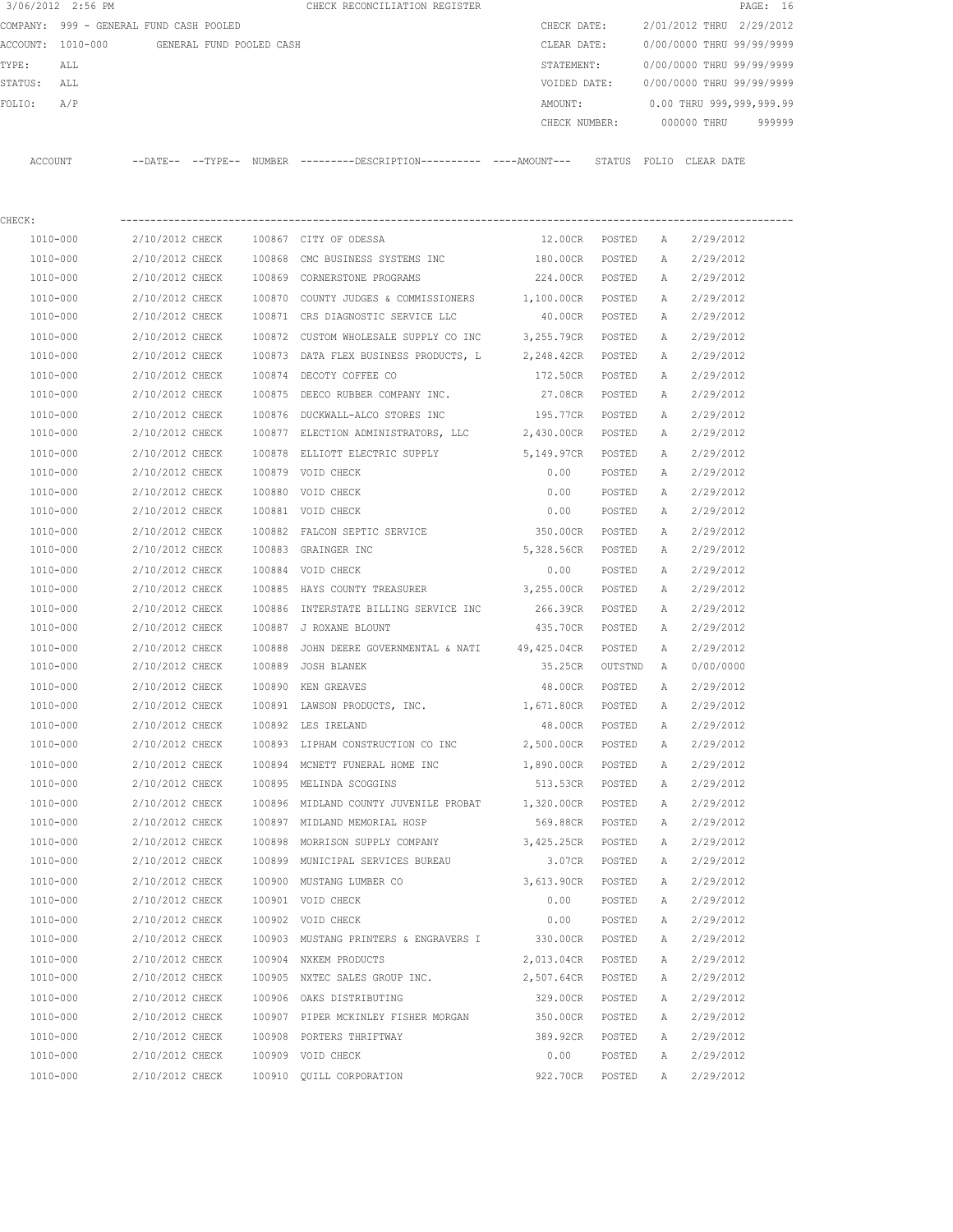|         | 3/06/2012 2:56 PM                       |                |                          |               | CHECK RECONCILIATION REGISTER                |               |        |                           |             | PAGE: 17 |
|---------|-----------------------------------------|----------------|--------------------------|---------------|----------------------------------------------|---------------|--------|---------------------------|-------------|----------|
|         | COMPANY: 999 - GENERAL FUND CASH POOLED |                |                          |               |                                              | CHECK DATE:   |        | 2/01/2012 THRU 2/29/2012  |             |          |
|         | ACCOUNT: 1010-000                       |                | GENERAL FUND POOLED CASH |               |                                              | CLEAR DATE:   |        | 0/00/0000 THRU 99/99/9999 |             |          |
| TYPE:   | ALL                                     |                |                          |               |                                              | STATEMENT:    |        | 0/00/0000 THRU 99/99/9999 |             |          |
| STATUS: | ALL                                     |                |                          |               |                                              | VOIDED DATE:  |        | 0/00/0000 THRU 99/99/9999 |             |          |
| FOLIO:  | A/P                                     |                |                          |               |                                              | AMOUNT:       |        | 0.00 THRU 999,999,999.99  |             |          |
|         |                                         |                |                          |               |                                              | CHECK NUMBER: |        |                           | 000000 THRU | 999999   |
|         |                                         |                |                          |               |                                              |               |        |                           |             |          |
| ACCOUNT |                                         | $--$ DATE $--$ | $--$ TYPE $--$           | <b>NUMBER</b> | ---------DESCRIPTION---------- ----AMOUNT--- |               | STATUS | FOLIO                     | CLEAR DATE  |          |

| CHECK:   |                 |               |                                                                 |                    |         |   |           |
|----------|-----------------|---------------|-----------------------------------------------------------------|--------------------|---------|---|-----------|
| 1010-000 | 2/10/2012 CHECK |               | 100911 SALVADOR ESPARZA                                         | 128.64CR OUTSTND A |         |   | 0/00/0000 |
| 1010-000 | 2/10/2012 CHECK |               | 100912 SIERRA SPRINGS                                           | 59.19CR            | POSTED  | A | 2/29/2012 |
| 1010-000 | 2/10/2012 CHECK |               | 100913 SIMS PLASTICS, INC.                                      | 508.80CR POSTED    |         | A | 2/29/2012 |
| 1010-000 | 2/10/2012 CHECK |               | 100914 SIRCHIE FINGER PRINT LAB INC.                            | 341.58CR POSTED    |         | A | 2/29/2012 |
| 1010-000 | 2/10/2012 CHECK | 100915 SPRINT |                                                                 | 541.95CR POSTED    |         | A | 2/29/2012 |
| 1010-000 | 2/10/2012 CHECK |               | 100916 STANDARD COFFEE SERVICE CO                               | 171.04CR OUTSTND   |         | A | 0/00/0000 |
| 1010-000 | 2/10/2012 CHECK |               | 100917 SYSCO WEST TEXAS INC                                     | 2,522.81CR POSTED  |         | A | 2/29/2012 |
| 1010-000 | 2/10/2012 CHECK |               | 100918 T.F. HARPER & ASSOCIATES LP 2,119.00CR POSTED            |                    |         | A | 2/29/2012 |
| 1010-000 |                 |               | 2/10/2012 CHECK 100919 TEXAS ASSOCIATION OF COUNTIES            | 675.00CR POSTED    |         | Α | 2/29/2012 |
| 1010-000 | 2/10/2012 CHECK |               | 100920 TEXAS BOARD OF LEGAL SPEIALIZA                           | 50.00CR            | OUTSTND | A | 0/00/0000 |
| 1010-000 |                 |               | 2/10/2012 CHECK 100921 TEXAS GAS SERVICE CORP 3,522.68CR POSTED |                    |         | Α | 2/29/2012 |
| 1010-000 | 2/10/2012 CHECK |               | 100922 THOMAS DUCKWORTH JR                                      | 350.00CR OUTSTND   |         | A | 0/00/0000 |
| 1010-000 | 2/10/2012 CHECK |               | 100923 TRANE US INC.                                            | 1,950.00CR POSTED  |         | А | 2/29/2012 |
| 1010-000 | 2/10/2012 CHECK |               | 100924 UM AUTO PARTS                                            | 2.29CR POSTED      |         | Α | 2/29/2012 |
| 1010-000 | 2/10/2012 CHECK |               | 100925 UNIFIRST                                                 | 28.32CR POSTED     |         | Α | 2/29/2012 |
| 1010-000 | 2/10/2012 CHECK |               | 100926 VERIZON WIRELESS                                         | 192.84CR POSTED    |         | A | 2/29/2012 |
| 1010-000 | 2/10/2012 CHECK |               | 100927 WALLACH CONCRETE INC                                     | 3,398.00CR POSTED  |         | A | 2/29/2012 |
| 1010-000 | 2/10/2012 CHECK |               | 100928 WAYNE M MANNING                                          | 7,000.00CR POSTED  |         | A | 2/29/2012 |
| 1010-000 | 2/10/2012 CHECK |               | 100929 WEST TX FIRE EXTINGUISHER INC                            | 3,090.72CR POSTED  |         | A | 2/29/2012 |
| 1010-000 | 2/10/2012 CHECK |               | 100930 WINDSTREAM COMMUNICATIONS                                | 2,563.64CR POSTED  |         | A | 2/29/2012 |
| 1010-000 | 2/10/2012 CHECK |               | 100931 WINZER CORPORATION                                       | 953.84CR POSTED    |         | A | 2/29/2012 |
| 1010-000 | 2/10/2012 CHECK | 100932        | WORLD TRADE PRESS                                               | 224.91CR           | POSTED  | A | 2/29/2012 |
| 1010-000 | 2/10/2012 CHECK |               | 100933 WTG FUELS, INC                                           | 150.51CR           | POSTED  | Α | 2/29/2012 |
| 1010-000 | 2/17/2012 CHECK |               | 100934 1991 MINERAL PROPERTY TRUST                              | 857.46CR           | OUTSTND | A | 0/00/0000 |
| 1010-000 | 2/17/2012 CHECK |               | 100935 AMERICAN EXPRESS                                         | 676.53CR POSTED    |         | А | 2/29/2012 |
| 1010-000 | 2/17/2012 CHECK |               | 100936 ANDREWS COUNTY APPRAISAL DISTR 25,690.27CR POSTED        |                    |         | A | 2/29/2012 |
| 1010-000 | 2/17/2012 CHECK |               | 100937 ANDREWS COUNTY NEWS INC                                  | 615.00CR POSTED    |         | A | 2/29/2012 |
| 1010-000 | 2/17/2012 CHECK |               | 100938 ANDREWS FAMILY MEDICINE                                  | 293.95CR POSTED    |         | A | 2/29/2012 |
| 1010-000 | 2/17/2012 CHECK |               | 100939 ANDREWS OFFICE SUPPLY                                    | 95.27CR POSTED     |         | A | 2/29/2012 |
| 1010-000 | 2/17/2012 CHECK |               | 100940 ANDREWS PEST CONTROL                                     | 55.00CR OUTSTND    |         | A | 0/00/0000 |
| 1010-000 | 2/17/2012 CHECK |               | 100941 ANDREWS PRESCRIPTION SHOP LLC                            | 2,264.33CR POSTED  |         | А | 2/29/2012 |
| 1010-000 | 2/17/2012 CHECK |               | 100942 ANDREWS TIRE SERVICE INC                                 | 266.09CR POSTED    |         | A | 2/29/2012 |
| 1010-000 | 2/17/2012 CHECK |               | 100943 AUTOZONE COMMERCIAL                                      | 556.36CR POSTED    |         | A | 2/29/2012 |
| 1010-000 | 2/17/2012 CHECK |               | 100944 VOID CHECK                                               | 0.00               | POSTED  | A | 2/29/2012 |
| 1010-000 | 2/17/2012 CHECK |               | 100945 BAUDELIO & FLORA LUJAN                                   | 24.91CR            | OUTSTND | Α | 0/00/0000 |
| 1010-000 | 2/17/2012 CHECK |               | 100946 BEHAVIORAL INTERVENTION                                  | 250.56CR           | POSTED  | А | 2/29/2012 |
| 1010-000 | 2/17/2012 CHECK |               | 100947 BLAINE INDUSTRIAL SUPPLY, INC.                           | 881.86CR           | POSTED  | А | 2/29/2012 |
| 1010-000 | 2/17/2012 CHECK |               | 100948 BORDER STATES ELECTRIC SUPPLY                            | 3,781.36CR         | POSTED  | Α | 2/29/2012 |
| 1010-000 | 2/17/2012 CHECK | 100949 BWI    |                                                                 | 304.13CR           | POSTED  | Α | 2/29/2012 |
| 1010-000 | 2/17/2012 CHECK |               | 100950 CENTER POINT LARGE PRINT                                 | 77.88CR            | OUTSTND | Α | 0/00/0000 |
| 1010-000 | 2/17/2012 CHECK |               | 100951 CHEMSEARCH                                               | 214.00CR           | POSTED  | Α | 2/29/2012 |
| 1010-000 | 2/17/2012 CHECK |               | 100952 CLARK BAGLEY                                             | 48.52CR            | OUTSTND | Α | 0/00/0000 |
| 1010-000 | 2/17/2012 CHECK |               | 100953 COBALT POWER, INC                                        | 6,460.00CR         | POSTED  | Α | 2/29/2012 |
| 1010-000 | 2/17/2012 CHECK |               | 100954 COCA-COLA REFRESHMENTS                                   | 169.28CR           | POSTED  | Α | 2/29/2012 |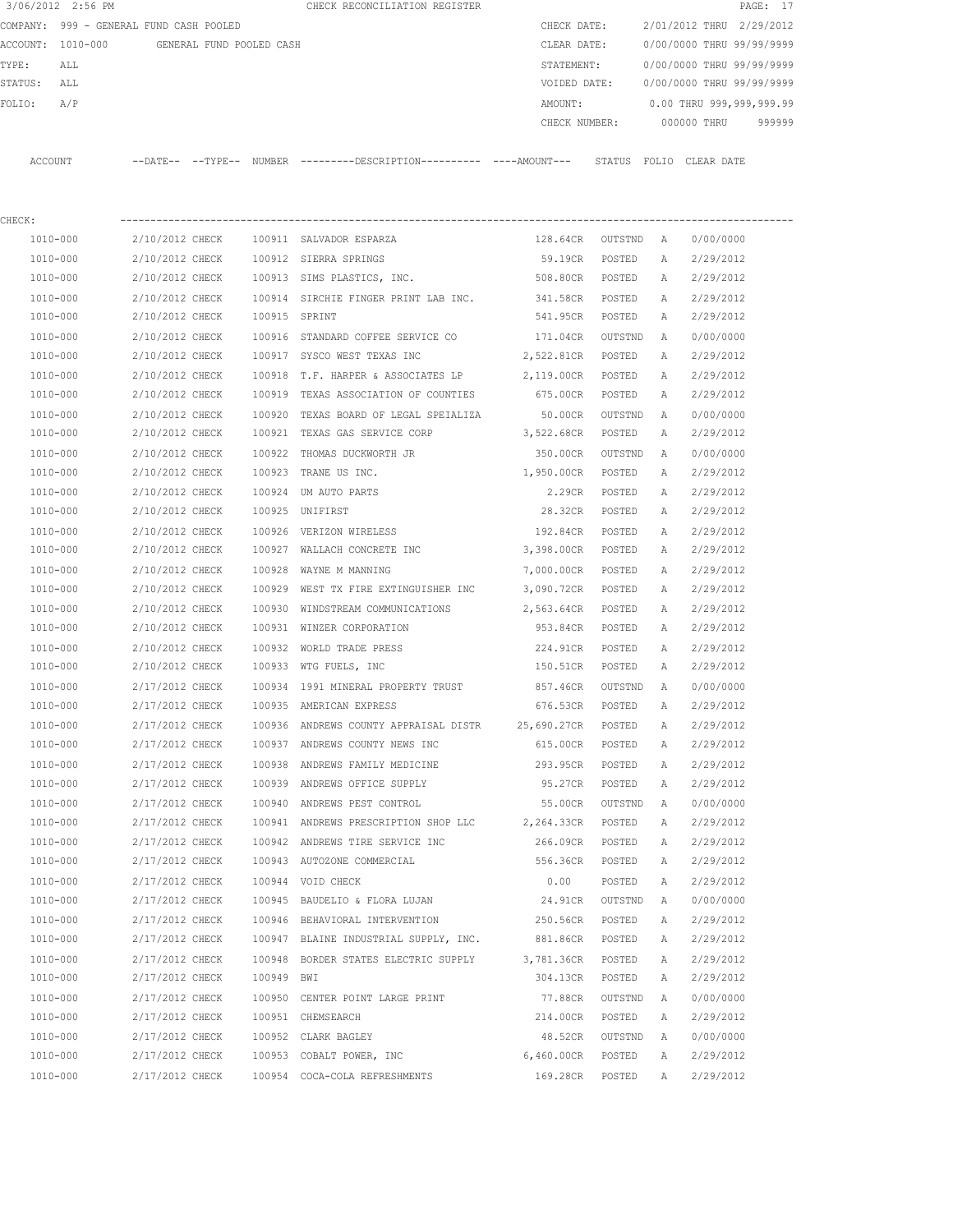| 3/06/2012 2:56 PM |  |                                                                                                                                                                                        | CHECK RECONCILIATION REGISTER |                                                                                                                                              |                         |                                                                           |                               | PAGE: 18                                                                                                                                                                                                                                                    |
|-------------------|--|----------------------------------------------------------------------------------------------------------------------------------------------------------------------------------------|-------------------------------|----------------------------------------------------------------------------------------------------------------------------------------------|-------------------------|---------------------------------------------------------------------------|-------------------------------|-------------------------------------------------------------------------------------------------------------------------------------------------------------------------------------------------------------------------------------------------------------|
| COMPANY:          |  |                                                                                                                                                                                        |                               |                                                                                                                                              |                         |                                                                           |                               |                                                                                                                                                                                                                                                             |
| $1010 - 000$      |  |                                                                                                                                                                                        |                               |                                                                                                                                              |                         |                                                                           |                               |                                                                                                                                                                                                                                                             |
| ALL               |  |                                                                                                                                                                                        |                               |                                                                                                                                              |                         |                                                                           |                               |                                                                                                                                                                                                                                                             |
| ALL               |  |                                                                                                                                                                                        |                               |                                                                                                                                              |                         |                                                                           |                               |                                                                                                                                                                                                                                                             |
| A/P               |  |                                                                                                                                                                                        |                               | AMOUNT:                                                                                                                                      |                         |                                                                           |                               |                                                                                                                                                                                                                                                             |
|                   |  |                                                                                                                                                                                        |                               |                                                                                                                                              |                         |                                                                           |                               | 999999                                                                                                                                                                                                                                                      |
| <b>ACCOUNT</b>    |  |                                                                                                                                                                                        |                               |                                                                                                                                              |                         |                                                                           |                               |                                                                                                                                                                                                                                                             |
|                   |  |                                                                                                                                                                                        |                               |                                                                                                                                              |                         |                                                                           |                               |                                                                                                                                                                                                                                                             |
| 1010-000          |  | 100955                                                                                                                                                                                 |                               | 4,300.00CR                                                                                                                                   | POSTED                  | $\overline{A}$                                                            | 2/29/2012                     |                                                                                                                                                                                                                                                             |
| 1010-000          |  | 100956                                                                                                                                                                                 |                               | 75.52CR                                                                                                                                      |                         | $\mathbb{A}$                                                              | 0/00/0000                     |                                                                                                                                                                                                                                                             |
| 1010-000          |  | 100957                                                                                                                                                                                 |                               | 300.00CR                                                                                                                                     | POSTED                  | Α                                                                         | 2/29/2012                     |                                                                                                                                                                                                                                                             |
| 1010-000          |  | 100958                                                                                                                                                                                 |                               | 235.15CR                                                                                                                                     |                         | $\mathbb{A}$                                                              | 0/00/0000                     |                                                                                                                                                                                                                                                             |
| 1010-000          |  | 100959                                                                                                                                                                                 | DELTA PACKAGE COUNTER         | 23.11CR                                                                                                                                      | POSTED                  | Α                                                                         | 2/29/2012                     |                                                                                                                                                                                                                                                             |
| 1010-000          |  | 100960                                                                                                                                                                                 |                               | 284.54CR                                                                                                                                     | POSTED                  | $\mathbb{A}$                                                              | 2/29/2012                     |                                                                                                                                                                                                                                                             |
| 1010-000          |  |                                                                                                                                                                                        |                               | 315.00CR                                                                                                                                     | POSTED                  | $\mathbb{A}$                                                              | 2/29/2012                     |                                                                                                                                                                                                                                                             |
| 1010-000          |  | 100962                                                                                                                                                                                 | DSHS CENTRAL LAB MC2004       | 288.36CR                                                                                                                                     |                         | Α                                                                         | 0/00/0000                     |                                                                                                                                                                                                                                                             |
|                   |  | 999 - GENERAL FUND CASH POOLED<br>2/17/2012 CHECK<br>2/17/2012 CHECK<br>2/17/2012 CHECK<br>2/17/2012 CHECK<br>2/17/2012 CHECK<br>2/17/2012 CHECK<br>2/17/2012 CHECK<br>2/17/2012 CHECK |                               | GENERAL FUND POOLED CASH<br>DAVID & CYNTHIA CARRUTH<br>DAVID E WOMACK<br>DEB MCCULLOUGH<br>DIXIE ELECTRIC LLC<br>100961 DPC INDUSTRIES, INC. | DALLAS COUNTY TREASURER | CHECK DATE:<br>CLEAR DATE:<br>STATEMENT:<br>VOIDED DATE:<br>CHECK NUMBER: | OUTSTND<br>OUTSTND<br>OUTSTND | 2/01/2012 THRU 2/29/2012<br>0/00/0000 THRU 99/99/9999<br>0/00/0000 THRU 99/99/9999<br>0/00/0000 THRU 99/99/9999<br>0.00 THRU 999,999,999.99<br>000000 THRU<br>--DATE-- --TYPE-- NUMBER ---------DESCRIPTION---------- ----AMOUNT--- STATUS FOLIO CLEAR DATE |

| 1010-000 | 2/17/2012 CHECK                           |             | 100959 DELTA PACKAGE COUNTER                          | 23.11CR           | POSTED  | Α            | 2/29/2012 |
|----------|-------------------------------------------|-------------|-------------------------------------------------------|-------------------|---------|--------------|-----------|
| 1010-000 | 2/17/2012 CHECK                           |             | 100960 DIXIE ELECTRIC LLC                             | 284.54CR          | POSTED  | Α            | 2/29/2012 |
| 1010-000 | 2/17/2012 CHECK                           |             | 100961 DPC INDUSTRIES, INC.                           | 315.00CR          | POSTED  | Α            | 2/29/2012 |
| 1010-000 | 2/17/2012 CHECK                           |             | 100962 DSHS CENTRAL LAB MC2004                        | 288.36CR          | OUTSTND | $\mathbb{A}$ | 0/00/0000 |
| 1010-000 | 2/17/2012 CHECK                           |             | 100963 DUCKWALL-ALCO STORES INC                       | 524.29CR POSTED   |         | Α            | 2/29/2012 |
| 1010-000 | 2/17/2012 CHECK                           |             | 100964 E-FILLIATE INC.                                | 149.48CR          | POSTED  | $\mathbb{A}$ | 2/29/2012 |
| 1010-000 | 2/17/2012 CHECK                           |             | 100965 E.W. HARPER, D.D.S.                            | 839.00CR OUTSTND  |         | A            | 0/00/0000 |
| 1010-000 | 2/17/2012 CHECK                           |             | 100966 ECLINICAL WEB LLC                              | 946.75CR POSTED   |         | $\mathbb{A}$ | 2/29/2012 |
| 1010-000 | 2/17/2012 CHECK                           |             | 100967 EVER CHANGE                                    | 3,436.50CR POSTED |         | Α            | 2/29/2012 |
| 1010-000 | 2/17/2012 CHECK                           |             | 100968 EXTENSION ACCOUNT #255003                      | 30.00CR           | OUTSTND | A            | 0/00/0000 |
| 1010-000 | 2/17/2012 CHECK                           |             | 100969 FRONTIER BIOMEDICAL                            | 762.47CR POSTED   |         | $\Delta$     | 2/29/2012 |
| 1010-000 | 2/17/2012 CHECK                           | 100970 GALE |                                                       | 112.76CR POSTED   |         | $\mathbb{A}$ | 2/29/2012 |
| 1010-000 | 2/17/2012 CHECK                           |             | 100971 GLOBAL EQUIPMENT COMPANY                       | 966.18CR          | POSTED  | $\Delta$     | 2/29/2012 |
| 1010-000 | 2/17/2012 CHECK                           |             | 100972 GLOBAL GOV/ED SOLUTIONS INC. 1,056.35CR POSTED |                   |         | $\mathbb{A}$ | 2/29/2012 |
| 1010-000 | 2/17/2012 CHECK                           |             | 100973 J ROXANE BLOUNT                                | 350.00CR OUTSTND  |         | $\mathbb{A}$ | 0/00/0000 |
| 1010-000 | 2/17/2012 CHECK                           |             | 100974 JEROME REED                                    | 128.90CR OUTSTND  |         | $\mathbb{A}$ | 0/00/0000 |
| 1010-000 | 2/17/2012 CHECK                           |             | 100975 JERRY W. WADE, D.D.S.                          | 452.00CR          | POSTED  | Α            | 2/29/2012 |
| 1010-000 | 2/17/2012 CHECK                           |             | 100976 JOHN F WATSON                                  | 4,206.75CR        | POSTED  | $\mathbb{A}$ | 2/29/2012 |
| 1010-000 | 2/17/2012 CHECK                           |             | 100977 JOHNNY & CANDICE PARKER                        | 370.37CR          | OUTSTND | A            | 0/00/0000 |
| 1010-000 | 2/17/2012 CHECK                           |             | 100978 JOSE & SYLVIA LUJAN                            | 23.01CR           | OUTSTND | $\mathbb{A}$ | 0/00/0000 |
| 1010-000 | 2/17/2012 CHECK                           |             | 100979 JOYCE MILLER                                   | 77.70CR           | OUTSTND | A            | 0/00/0000 |
| 1010-000 | 2/17/2012 CHECK                           |             | 100980 KONICA MINOLTA BUSINESS SOLUTI                 | 199.00CR          | POSTED  | $\mathbb{A}$ | 2/29/2012 |
| 1010-000 | 2/17/2012 CHECK                           |             | 100981 KYOCERA MITA AMERICA, INC.                     | 126.84CR          | POSTED  | $\mathbb{A}$ | 2/29/2012 |
| 1010-000 | 2/17/2012 CHECK                           |             | 100982 LAURA TOMPKINS                                 | 15.00CR           | POSTED  | Α            | 2/29/2012 |
| 1010-000 | 2/17/2012 CHECK                           |             | 100983 LEA COUNTY SHERIFF'S DEPVOIDED                 | 32.00CR           | VOIDED  | $\mathbb A$  | 0/00/0000 |
| 1010-000 | 2/17/2012 CHECK                           |             | 100984 LIPPINCOTT WILLIAMS & WILKINS                  | 438.00CR          | OUTSTND | A            | 0/00/0000 |
| 1010-000 | 2/17/2012 CHECK                           |             | 100985 LUIS VELASCO                                   | 18.87CR           | POSTED  | $\mathbb A$  | 2/29/2012 |
| 1010-000 | 2/17/2012 CHECK                           |             | 100986 MARK'S PLUMBING PARTS                          | 186.67CR          | POSTED  | A            | 2/29/2012 |
| 1010-000 | 2/17/2012 CHECK                           |             | 100987 MIDLAND NEED TO READ                           | 15.00CR OUTSTND   |         | A            | 0/00/0000 |
| 1010-000 | 2/17/2012 CHECK                           |             | 100988 NAVICURE, INC                                  | 355.50CR POSTED   |         | $\mathbb{A}$ | 2/29/2012 |
| 1010-000 | 2/17/2012 CHECK                           |             | 100989 NEOPOST USA INC                                | 165.00CR POSTED   |         | $\mathbb{A}$ | 2/29/2012 |
| 1010-000 | 2/17/2012 CHECK                           |             | 100990 OFFICE DEPOT                                   | 33.96CR           | POSTED  | Α            | 2/29/2012 |
| 1010-000 | 2/17/2012 CHECK                           |             | 100991 OMNICARE SAN ANTONIO                           | 63.62CR           | POSTED  | $\mathbb{A}$ | 2/29/2012 |
| 1010-000 | 2/17/2012 CHECK                           |             | 100992 PERMIAN PHYSCIANS SERVICES                     | 300.57CR          | POSTED  | A            | 2/29/2012 |
| 1010-000 | 2/17/2012 CHECK                           |             | 100993 PERMIAN REGIONAL MEDICAL CENTE                 | 375.79CR          | POSTED  | $\mathbb{A}$ | 2/29/2012 |
| 1010-000 | 2/17/2012 CHECK                           |             | 100994 PIPER MCKINLEY FISHER MORGAN                   | 300.00CR          | OUTSTND | A            | 0/00/0000 |
| 1010-000 | 2/17/2012 CHECK                           |             | 100995 PRMC RETAIL PHARMACY                           | 100.76CR POSTED   |         | $\mathbb{A}$ | 2/29/2012 |
| 1010-000 | 2/17/2012 CHECK                           |             | 100996 PSS WORLD MEDICAL INC                          | 2,241.38CR POSTED |         | A            | 2/29/2012 |
| 1010-000 | 2/17/2012 CHECK                           |             | 100997 OUILL CORPORATION                              | 317.89CR POSTED   |         | Α            | 2/29/2012 |
| 1010-000 | 2/17/2012 CHECK 100998 R & R PRODUCTS INC |             |                                                       | 749.55CR          | POSTED  | $\mathbb{A}$ | 2/29/2012 |
|          |                                           |             |                                                       |                   |         |              |           |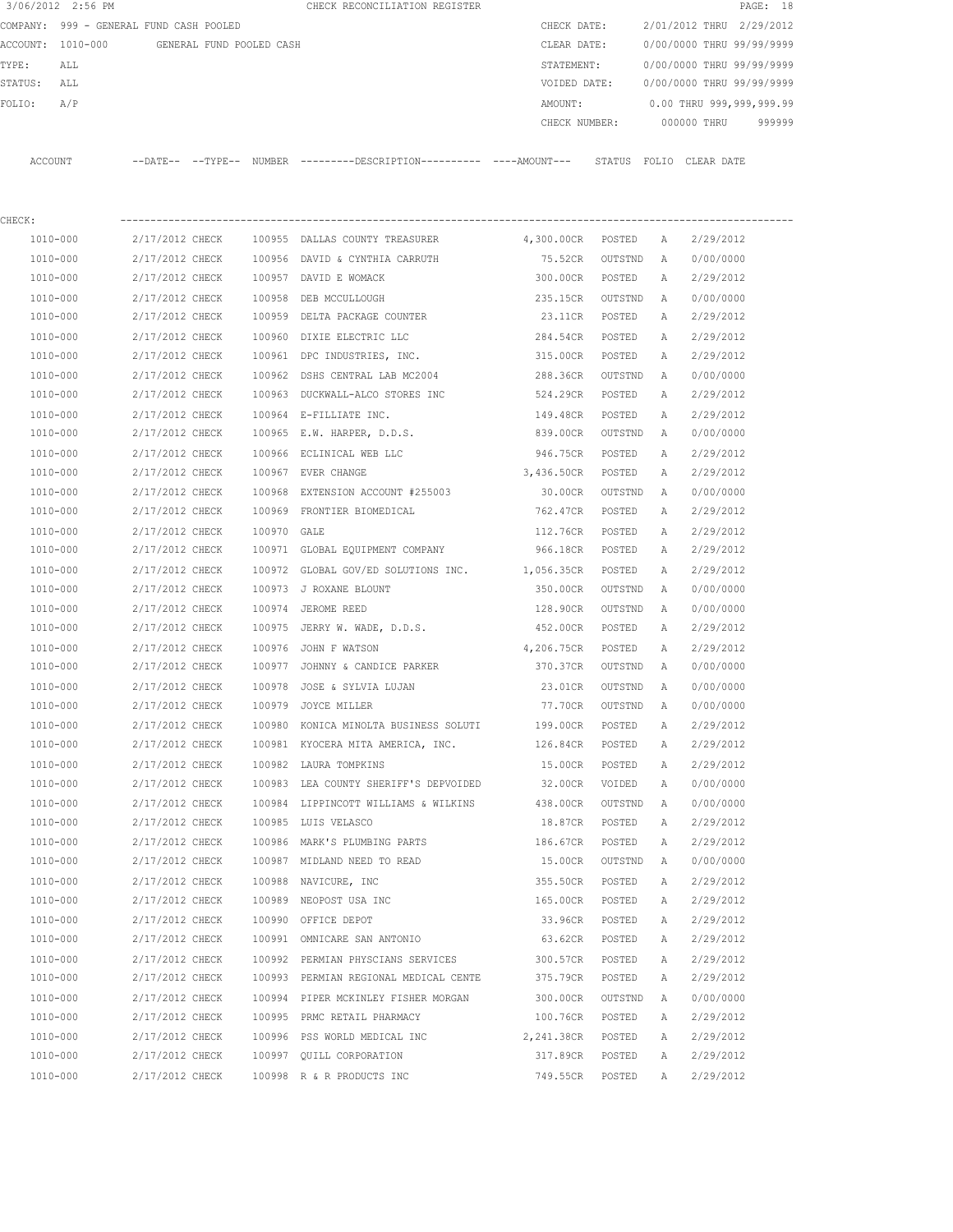| 3/06/2012 2:56 PM                          |                 |  |               | CHECK RECONCILIATION REGISTER                                                                |                    |                           |              |                                  | PAGE: 19 |
|--------------------------------------------|-----------------|--|---------------|----------------------------------------------------------------------------------------------|--------------------|---------------------------|--------------|----------------------------------|----------|
| COMPANY: 999 - GENERAL FUND CASH POOLED    |                 |  |               |                                                                                              | CHECK DATE:        |                           |              | 2/01/2012 THRU 2/29/2012         |          |
| ACCOUNT: 1010-000 GENERAL FUND POOLED CASH |                 |  | CLEAR DATE:   |                                                                                              |                    | 0/00/0000 THRU 99/99/9999 |              |                                  |          |
| TYPE:<br>ALL                               |                 |  |               |                                                                                              | STATEMENT:         |                           |              | 0/00/0000 THRU 99/99/9999        |          |
| STATUS: ALL                                |                 |  |               |                                                                                              | VOIDED DATE:       |                           |              | 0/00/0000 THRU 99/99/9999        |          |
| FOLIO:<br>A/P                              |                 |  |               |                                                                                              | AMOUNT:            |                           |              | 0.00 THRU 999,999,999.99         |          |
|                                            |                 |  |               |                                                                                              |                    |                           |              | CHECK NUMBER: 000000 THRU 999999 |          |
| ACCOUNT                                    |                 |  |               | --DATE-- --TYPE-- NUMBER --------DESCRIPTION---------- ----AMOUNT--- STATUS FOLIO CLEAR-DATE |                    |                           |              |                                  |          |
| CHECK:                                     |                 |  |               |                                                                                              |                    |                           |              |                                  |          |
| 1010-000                                   | 2/17/2012 CHECK |  |               | 100999 RICHARD B CULBERT MD PA                                                               | 56.46CR POSTED A   |                           |              | 2/29/2012                        |          |
| 1010-000                                   | 2/17/2012 CHECK |  |               | 101000 RICHARD H DOLGENER                                                                    | 44.40CR POSTED     |                           | A            | 2/29/2012                        |          |
| 1010-000                                   | 2/17/2012 CHECK |  |               | 101001 ROBERT MCCRARY                                                                        | 69.58CR OUTSTND    |                           | A a          | 0/00/0000                        |          |
| 1010-000                                   | 2/17/2012 CHECK |  |               | 101002 ROBERT W GARCIA MD                                                                    | 2,687.50CR OUTSTND |                           | A            | 0/00/0000                        |          |
| 1010-000                                   | 2/17/2012 CHECK |  |               | 101003 ROBIN HARPER TAC TAX ACCOUNT                                                          | 341.50CR POSTED    |                           | A            | 2/29/2012                        |          |
| 1010-000                                   | 2/17/2012 CHECK |  |               | 101004 ROCKNE ONSTAD                                                                         | 84.53CR            | OUTSTND                   | <b>A</b>     | 0/00/0000                        |          |
| 1010-000                                   | 2/17/2012 CHECK |  |               | 101005 RYLEI URIAS                                                                           | 15.00CR            | POSTED                    | A            | 2/29/2012                        |          |
| 1010-000                                   | 2/17/2012 CHECK |  |               | 101006 SAM'S CLUB DIRECT                                                                     | 335.10CR           | POSTED                    | A            | 2/29/2012                        |          |
| 1010-000                                   | 2/17/2012 CHECK |  |               | 101007 SANDRA BARTON                                                                         | 15.00CR POSTED     |                           | A            | 2/29/2012                        |          |
| 1010-000                                   | 2/17/2012 CHECK |  |               | 101008 SC FUELS                                                                              | 4,788.90CR POSTED  |                           | A            | 2/29/2012                        |          |
| 1010-000                                   | 2/17/2012 CHECK |  |               | 101009 SC FUELS                                                                              | 5,188.88CR POSTED  |                           | A            | 2/29/2012                        |          |
| 1010-000                                   | 2/17/2012 CHECK |  |               | 101010 SCOTT MERRIMAN INC                                                                    | 717.66CR POSTED    |                           | A            | 2/29/2012                        |          |
| 1010-000                                   | 2/17/2012 CHECK |  |               | 101011 SHALINA TIMMONS                                                                       | 164.63CR           | OUTSTND                   | A            | 0/00/0000                        |          |
| 1010-000                                   | 2/17/2012 CHECK |  |               | 101012 SHELL FLEET PLUS                                                                      | 108.12CR POSTED    |                           | $\mathbb{A}$ | 2/29/2012                        |          |
| 1010-000                                   | 2/17/2012 CHECK |  |               | 101013 SHELL FLEET PLUS                                                                      | 943.10CR POSTED    |                           | A            | 2/29/2012                        |          |
| 1010-000                                   | 2/17/2012 CHECK |  |               | 101014 SON ADMIN ODE                                                                         | 2,200.00CR OUTSTND |                           | A            | 0/00/0000                        |          |
| 1010-000                                   | 2/17/2012 CHECK |  |               | 101015 SOUTH PLAINS FORENSIC PATHOLOG                                                        | 2,000.00CR         | OUTSTND                   | A            | 0/00/0000                        |          |
| 1010-000                                   | 2/17/2012 CHECK |  | 101016 SPRINT |                                                                                              | 32.83CR            | POSTED                    | A            | 2/29/2012                        |          |
| 1010-000                                   | 2/17/2012 CHECK |  |               | 101017 STAMPEDE, INC                                                                         | 147.69CR           | POSTED                    | A            | 2/29/2012                        |          |
| 1010-000                                   | 2/17/2012 CHECK |  | 101018        | STATE INDUSTRIAL PRODUCTS                                                                    | 121.73CR           | POSTED                    | A            | 2/29/2012                        |          |
| 1010-000                                   | 2/17/2012 CHECK |  |               | 101019 STERICYCLE INC                                                                        | 492.32CR           | OUTSTND                   | A            | 0/00/0000                        |          |
| 1010-000                                   | 2/17/2012 CHECK |  |               | 101020 STEVEN BUTLER                                                                         | 15.00CR            | OUTSTND                   | A            | 0/00/0000                        |          |
| 1010-000                                   | 2/17/2012 CHECK |  |               | 101021 STOP TECH LTD                                                                         | 1,433.75CR         | POSTED                    | A            | 2/29/2012                        |          |
| 1010-000                                   | 2/17/2012 CHECK |  |               | 101022 SUDDENLINK                                                                            | 26.26CR            | POSTED                    | A            | 2/29/2012                        |          |
| 1010-000                                   | 2/17/2012 CHECK |  |               | 101023 SYNETRA INC                                                                           | 1,751.00CR         | POSTED                    | А            | 2/29/2012                        |          |
| 1010-000                                   | 2/17/2012 CHECK |  |               | 101024 TASCOSA OFFICE MACHINES INC                                                           | 390.44CR           | POSTED                    | Α            | 2/29/2012                        |          |
| 1010-000                                   | 2/17/2012 CHECK |  |               | 101025 TEXAS 4-H FOUNDATION                                                                  | 50.00CR            | OUTSTND                   | Α            | 0/00/0000                        |          |
| 1010-000                                   | 2/17/2012 CHECK |  |               | 101026 TEXAS GAS SERVICE CORP                                                                | 1,545.43CR         | POSTED                    | Α            | 2/29/2012                        |          |
| 1010-000                                   | 2/17/2012 CHECK |  |               | 101027 TIMOTHY J MASON ATTY AT LAW                                                           | 350.00CR           | OUTSTND                   | Α            | 0/00/0000                        |          |
| 1010-000                                   | 2/17/2012 CHECK |  | 101028        | TRACEY SCOWN                                                                                 | 350.00CR           | OUTSTND                   | Α            | 0/00/0000                        |          |
| 1010-000                                   | 2/17/2012 CHECK |  |               | 101029 VERIZON WIRELESS                                                                      | 965.77CR           | POSTED                    | Α            | 2/29/2012                        |          |
| $1010 - 000$                               | 2/17/2012 CHECK |  |               | 101030 WALTER PETERS                                                                         | 104.84CR           | POSTED                    | Α            | 2/29/2012                        |          |
| 1010-000                                   | 2/17/2012 CHECK |  |               | 101031 WEST PAYMENT CENTER                                                                   | 470.00CR           | POSTED                    | Α            | 2/29/2012                        |          |
| 1010-000                                   | 2/17/2012 CHECK |  |               | 101032 WEST TEXAS MICROGRAPHICS                                                              | 3,839.62CR         | POSTED                    | Α            | 2/29/2012                        |          |
| 1010-000                                   | 2/17/2012 CHECK |  |               | 101033 WINDSTREAM COMMUNICATIONS                                                             | 1,698.65CR         | POSTED                    | Α            | 2/29/2012                        |          |
| 1010-000                                   | 2/17/2012 CHECK |  |               | 101034 WINZER CORPORATION                                                                    | 535.63CR           | POSTED                    | Α            | 2/29/2012                        |          |
| 1010-000                                   | 2/24/2012 CHECK |  |               | 101035 CLYDE'S REFRIGERATION INC                                                             | 1,110.60CR         | OUTSTND                   | Α            | 0/00/0000                        |          |
| 1010-000                                   | 2/24/2012 CHECK |  |               | 101036 CMC BUSINESS SYSTEMS INC                                                              | 261.64CR           | OUTSTND                   | Α            | 0/00/0000                        |          |
| 1010-000                                   | 2/24/2012 CHECK |  |               | 101037 CONTROLLED SUBSTANCES REGISTRA                                                        | 25.00CR            | OUTSTND                   | Α            | 0/00/0000                        |          |
| 1010-000                                   | 2/24/2012 CHECK |  |               | 101038 CRS DIAGNOSTIC SERVICE LLC                                                            | 40.00CR            | POSTED                    | Α            | 2/29/2012                        |          |
| 1010-000                                   | 2/24/2012 CHECK |  |               | 101039 CYNTHIA JONES                                                                         | 80.41CR            | OUTSTND                   | Α            | 0/00/0000                        |          |
| 1010-000                                   | 2/24/2012 CHECK |  |               | 101040 DEPARTMENT OF INFORMATION RESO                                                        | 805.84CR           | OUTSTND                   | Α            | 0/00/0000                        |          |
| 1010-000                                   | 2/24/2012 CHECK |  |               | 101041 DONNA WRIGHT COUNTY CLERK                                                             | 1,320.00CR         | OUTSTND                   | $\mathbb{A}$ | 0/00/0000                        |          |
| 1010-000                                   | 2/24/2012 CHECK |  |               | 101042 ELIZABETH STOTTLEMYRE                                                                 | 68.72CR            | OUTSTND A                 |              | 0/00/0000                        |          |
|                                            |                 |  |               |                                                                                              |                    |                           |              |                                  |          |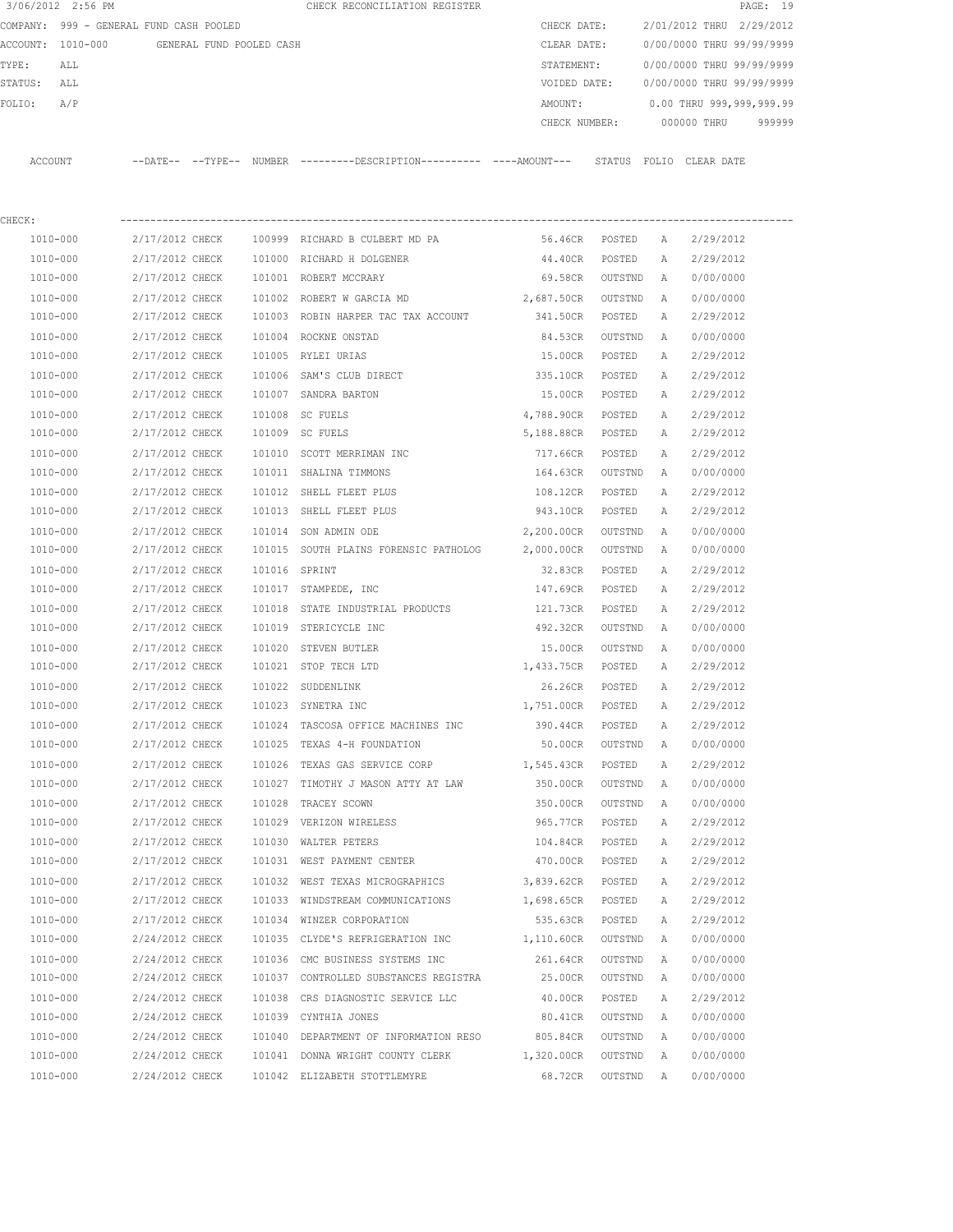| COMPANY: 999 - GENERAL FUND CASH POOLED<br>ACCOUNT: 1010-000<br>TYPE:<br>ALL<br>STATUS:<br>ALL<br>A/P<br>FOLIO:<br>ACCOUNT<br>CHECK:<br>1010-000<br>2/24/2012 CHECK<br>1010-000<br>2/24/2012 CHECK<br>1010-000<br>2/24/2012 CHECK<br>1010-000<br>2/24/2012 CHECK<br>1010-000<br>2/24/2012 CHECK<br>1010-000<br>2/24/2012 CHECK<br>1010-000<br>2/24/2012 CHECK<br>1010-000<br>2/24/2012 CHECK<br>1010-000<br>2/24/2012 CHECK<br>2/24/2012 CHECK<br>1010-000<br>1010-000<br>2/24/2012 CHECK<br>2/24/2012 CHECK<br>1010-000<br>1010-000<br>2/24/2012 CHECK<br>1010-000<br>2/24/2012 CHECK<br>1010-000<br>2/24/2012 CHECK | GENERAL FUND POOLED CASH |               | --DATE-- --TYPE-- NUMBER ---------DESCRIPTION---------- ----AMOUNT--- STATUS FOLIO CLEARDATE | CHECK DATE:<br>CLEAR DATE:<br>STATEMENT:<br>VOIDED DATE:<br>AMOUNT:<br>CHECK NUMBER: |         |   | 2/01/2012 THRU 2/29/2012<br>0/00/0000 THRU 99/99/9999<br>0/00/0000 THRU 99/99/9999<br>0/00/0000 THRU 99/99/9999<br>0.00 THRU 999,999,999.99<br>000000 THRU<br>999999 |
|-----------------------------------------------------------------------------------------------------------------------------------------------------------------------------------------------------------------------------------------------------------------------------------------------------------------------------------------------------------------------------------------------------------------------------------------------------------------------------------------------------------------------------------------------------------------------------------------------------------------------|--------------------------|---------------|----------------------------------------------------------------------------------------------|--------------------------------------------------------------------------------------|---------|---|----------------------------------------------------------------------------------------------------------------------------------------------------------------------|
|                                                                                                                                                                                                                                                                                                                                                                                                                                                                                                                                                                                                                       |                          |               |                                                                                              |                                                                                      |         |   |                                                                                                                                                                      |
|                                                                                                                                                                                                                                                                                                                                                                                                                                                                                                                                                                                                                       |                          |               |                                                                                              |                                                                                      |         |   |                                                                                                                                                                      |
|                                                                                                                                                                                                                                                                                                                                                                                                                                                                                                                                                                                                                       |                          |               |                                                                                              |                                                                                      |         |   |                                                                                                                                                                      |
|                                                                                                                                                                                                                                                                                                                                                                                                                                                                                                                                                                                                                       |                          |               |                                                                                              |                                                                                      |         |   |                                                                                                                                                                      |
|                                                                                                                                                                                                                                                                                                                                                                                                                                                                                                                                                                                                                       |                          |               |                                                                                              |                                                                                      |         |   |                                                                                                                                                                      |
|                                                                                                                                                                                                                                                                                                                                                                                                                                                                                                                                                                                                                       |                          |               |                                                                                              |                                                                                      |         |   |                                                                                                                                                                      |
|                                                                                                                                                                                                                                                                                                                                                                                                                                                                                                                                                                                                                       |                          |               |                                                                                              |                                                                                      |         |   |                                                                                                                                                                      |
|                                                                                                                                                                                                                                                                                                                                                                                                                                                                                                                                                                                                                       |                          |               |                                                                                              |                                                                                      |         |   |                                                                                                                                                                      |
|                                                                                                                                                                                                                                                                                                                                                                                                                                                                                                                                                                                                                       |                          |               | 101043 GEBO CREDIT CORPORATION                                                               | 962.59CR                                                                             | OUTSTND | A | 0/00/0000                                                                                                                                                            |
|                                                                                                                                                                                                                                                                                                                                                                                                                                                                                                                                                                                                                       |                          |               | 101044 VOID CHECK                                                                            | 0.00                                                                                 | POSTED  | A | 2/29/2012                                                                                                                                                            |
|                                                                                                                                                                                                                                                                                                                                                                                                                                                                                                                                                                                                                       |                          |               | 101045 GRAINGER INC                                                                          | 859.29CR                                                                             | OUTSTND | A | 0/00/0000                                                                                                                                                            |
|                                                                                                                                                                                                                                                                                                                                                                                                                                                                                                                                                                                                                       |                          |               | 101046 HUNTER EMFINGER DBA                                                                   | 85.00CR                                                                              | OUTSTND | A | 0/00/0000                                                                                                                                                            |
|                                                                                                                                                                                                                                                                                                                                                                                                                                                                                                                                                                                                                       |                          |               | 101047 ISMAEL CONTRERAS                                                                      | 255.00CR                                                                             | OUTSTND | A | 0/00/0000                                                                                                                                                            |
|                                                                                                                                                                                                                                                                                                                                                                                                                                                                                                                                                                                                                       |                          | 101048        | JEFFREY PINO                                                                                 | 550.00CR                                                                             | OUTSTND | A | 0/00/0000                                                                                                                                                            |
|                                                                                                                                                                                                                                                                                                                                                                                                                                                                                                                                                                                                                       |                          |               | 101049 JESSE MAHOLLY                                                                         | 325.00CR                                                                             | POSTED  | Α | 2/29/2012                                                                                                                                                            |
|                                                                                                                                                                                                                                                                                                                                                                                                                                                                                                                                                                                                                       |                          |               | 101050 KYOCERA MITA AMERICA, INC. 210.94CR                                                   |                                                                                      | OUTSTND | A | 0/00/0000                                                                                                                                                            |
|                                                                                                                                                                                                                                                                                                                                                                                                                                                                                                                                                                                                                       |                          |               | 101051 MARK'S PLUMBING PARTS                                                                 | 93.93CR                                                                              | OUTSTND | A | 0/00/0000                                                                                                                                                            |
|                                                                                                                                                                                                                                                                                                                                                                                                                                                                                                                                                                                                                       |                          |               | 101052 MIDLAND MEMORIAL HOSP                                                                 | 281.00CR                                                                             | OUTSTND | Α | 0/00/0000                                                                                                                                                            |
|                                                                                                                                                                                                                                                                                                                                                                                                                                                                                                                                                                                                                       |                          |               | 101053 MITCHELL'S TYPEWRITER SERVICE                                                         | 95.00CR                                                                              | OUTSTND | Α | 0/00/0000                                                                                                                                                            |
|                                                                                                                                                                                                                                                                                                                                                                                                                                                                                                                                                                                                                       |                          |               | 101054 NERI FLORES                                                                           | 100.00CR                                                                             | OUTSTND | A | 0/00/0000                                                                                                                                                            |
|                                                                                                                                                                                                                                                                                                                                                                                                                                                                                                                                                                                                                       |                          |               | 101055 PERRY M MARCHIONI, PH D                                                               | 200.00CR                                                                             | OUTSTND | A | 0/00/0000                                                                                                                                                            |
|                                                                                                                                                                                                                                                                                                                                                                                                                                                                                                                                                                                                                       |                          |               |                                                                                              |                                                                                      |         |   |                                                                                                                                                                      |
|                                                                                                                                                                                                                                                                                                                                                                                                                                                                                                                                                                                                                       |                          |               | 101056 PIPER MCKINLEY FISHER MORGAN                                                          | 350.00CR                                                                             | OUTSTND | Α | 0/00/0000                                                                                                                                                            |
|                                                                                                                                                                                                                                                                                                                                                                                                                                                                                                                                                                                                                       |                          |               | 101057 QUILL CORPORATION                                                                     | 398.23CR                                                                             | OUTSTND | A | 0/00/0000                                                                                                                                                            |
| 1010-000<br>2/24/2012 CHECK                                                                                                                                                                                                                                                                                                                                                                                                                                                                                                                                                                                           |                          | 101058        | RECOVERY HEALTHCARE CORP                                                                     | 650.00CR                                                                             | OUTSTND | Α | 0/00/0000                                                                                                                                                            |
| 1010-000<br>2/24/2012 CHECK                                                                                                                                                                                                                                                                                                                                                                                                                                                                                                                                                                                           |                          |               | 101059 RELIANT                                                                               | 20,294.65CR                                                                          | OUTSTND | A | 0/00/0000                                                                                                                                                            |
| 1010-000<br>2/24/2012 CHECK                                                                                                                                                                                                                                                                                                                                                                                                                                                                                                                                                                                           |                          | 101060        | ROBERT WHITECOTTEN                                                                           | 11.00CR                                                                              | OUTSTND | Α | 0/00/0000                                                                                                                                                            |
| 1010-000<br>2/24/2012 CHECK                                                                                                                                                                                                                                                                                                                                                                                                                                                                                                                                                                                           |                          |               | 101061 ROGER C EPPS                                                                          | 300.00CR                                                                             | OUTSTND | Α | 0/00/0000                                                                                                                                                            |
| 1010-000<br>2/24/2012 CHECK                                                                                                                                                                                                                                                                                                                                                                                                                                                                                                                                                                                           |                          |               | 101062 ROSARIO PERALEZ                                                                       | 243.10CR                                                                             | OUTSTND | A | 0/00/0000                                                                                                                                                            |
| 1010-000<br>2/24/2012 CHECK                                                                                                                                                                                                                                                                                                                                                                                                                                                                                                                                                                                           |                          |               | 101063 RYKIN PUMP CO. INC.                                                                   | 8,170.00CR                                                                           | POSTED  | A | 2/29/2012                                                                                                                                                            |
| 1010-000<br>2/24/2012 CHECK                                                                                                                                                                                                                                                                                                                                                                                                                                                                                                                                                                                           |                          |               | 101064 SIERRA SPRINGS                                                                        | 221.15CR                                                                             | OUTSTND | A | 0/00/0000                                                                                                                                                            |
| 1010-000<br>2/24/2012 CHECK                                                                                                                                                                                                                                                                                                                                                                                                                                                                                                                                                                                           |                          | 101065 SPRINT |                                                                                              | 156.19CR                                                                             | OUTSTND | Α | 0/00/0000                                                                                                                                                            |
| 1010-000<br>2/24/2012 CHECK                                                                                                                                                                                                                                                                                                                                                                                                                                                                                                                                                                                           |                          |               | 101066 TASCOSA OFFICE MACHINES INC                                                           | 184.98CR                                                                             | OUTSTND | A | 0/00/0000                                                                                                                                                            |
| 1010-000<br>2/24/2012 CHECK                                                                                                                                                                                                                                                                                                                                                                                                                                                                                                                                                                                           |                          |               | 101067 TEXAS PROBATION ASSOCIATION                                                           | 120.00CR                                                                             | OUTSTND | Α | 0/00/0000                                                                                                                                                            |
| 1010-000<br>2/24/2012 CHECK                                                                                                                                                                                                                                                                                                                                                                                                                                                                                                                                                                                           |                          |               | 101068 TIM DUNN                                                                              | 125.00CR                                                                             | OUTSTND | Α | 0/00/0000                                                                                                                                                            |
| 1010-000<br>2/24/2012 CHECK                                                                                                                                                                                                                                                                                                                                                                                                                                                                                                                                                                                           |                          |               | 101069 TRACEY SCOWN                                                                          | 174.22CR                                                                             | OUTSTND | Α | 0/00/0000                                                                                                                                                            |
| 1010-000<br>2/24/2012 CHECK                                                                                                                                                                                                                                                                                                                                                                                                                                                                                                                                                                                           |                          |               | 101070 WEATHERBY-EISENRICH                                                                   | 5,559.00CR                                                                           | OUTSTND | A | 0/00/0000                                                                                                                                                            |
| 1010-000<br>2/24/2012 CHECK                                                                                                                                                                                                                                                                                                                                                                                                                                                                                                                                                                                           |                          |               | 101071 WEST PAYMENT CENTER                                                                   | 656.52CR                                                                             | OUTSTND | Α | 0/00/0000                                                                                                                                                            |
| 1010-000<br>2/24/2012 CHECK                                                                                                                                                                                                                                                                                                                                                                                                                                                                                                                                                                                           |                          |               | 101072 WEST TEXAS WINDSHIELDS                                                                | 120.00CR                                                                             | OUTSTND | Α | 0/00/0000                                                                                                                                                            |
| 1010-000<br>2/24/2012 CHECK                                                                                                                                                                                                                                                                                                                                                                                                                                                                                                                                                                                           |                          |               | 101073 WINFIELD SOLUTIONS LLC                                                                | 2,280.26CR                                                                           | OUTSTND | Α | 0/00/0000                                                                                                                                                            |
| 1010-000<br>2/27/2012 CHECK                                                                                                                                                                                                                                                                                                                                                                                                                                                                                                                                                                                           |                          |               | 101074 BERNIE C ROLLWITZ                                                                     | 40.00CR                                                                              | POSTED  | Α | 2/29/2012                                                                                                                                                            |
| 1010-000<br>2/27/2012 CHECK                                                                                                                                                                                                                                                                                                                                                                                                                                                                                                                                                                                           |                          |               | 101075 BRENDA LEMOND                                                                         | 40.00CR                                                                              | POSTED  | Α | 2/29/2012                                                                                                                                                            |
| 1010-000<br>2/27/2012 CHECK                                                                                                                                                                                                                                                                                                                                                                                                                                                                                                                                                                                           |                          |               | 101076 CHARLES VOGT                                                                          | 40.00CR                                                                              | OUTSTND | Α | 0/00/0000                                                                                                                                                            |
| 1010-000<br>2/27/2012 CHECK                                                                                                                                                                                                                                                                                                                                                                                                                                                                                                                                                                                           |                          |               | 101077 JESSICA MORALES                                                                       | 40.00CR                                                                              | OUTSTND | Α | 0/00/0000                                                                                                                                                            |
| 1010-000<br>2/27/2012 CHECK                                                                                                                                                                                                                                                                                                                                                                                                                                                                                                                                                                                           |                          | 101078        | JO ANN SEALY                                                                                 | 40.00CR                                                                              | OUTSTND | Α | 0/00/0000                                                                                                                                                            |
| 1010-000<br>2/27/2012 CHECK                                                                                                                                                                                                                                                                                                                                                                                                                                                                                                                                                                                           |                          |               | 101079 LISA ATKINS                                                                           | 40.00CR                                                                              | OUTSTND | Α | 0/00/0000                                                                                                                                                            |
| 1010-000<br>2/27/2012 CHECK                                                                                                                                                                                                                                                                                                                                                                                                                                                                                                                                                                                           |                          |               | 101080 LORINDA JAQUEZ                                                                        | 40.00CR                                                                              | OUTSTND | Α | 0/00/0000                                                                                                                                                            |
| 1010-000<br>2/27/2012 CHECK                                                                                                                                                                                                                                                                                                                                                                                                                                                                                                                                                                                           |                          |               | 101081 MANUEL GONZALES                                                                       | 40.00CR                                                                              | OUTSTND | Α | 0/00/0000                                                                                                                                                            |
| 1010-000<br>2/27/2012 CHECK                                                                                                                                                                                                                                                                                                                                                                                                                                                                                                                                                                                           |                          |               |                                                                                              |                                                                                      |         |   |                                                                                                                                                                      |
| 1010-000<br>2/27/2012 CHECK                                                                                                                                                                                                                                                                                                                                                                                                                                                                                                                                                                                           |                          |               | 101082 NATHAN GRAY                                                                           | 40.00CR                                                                              | OUTSTND | Α | 0/00/0000                                                                                                                                                            |
| 1010-000<br>2/27/2012 CHECK                                                                                                                                                                                                                                                                                                                                                                                                                                                                                                                                                                                           |                          |               | 101083 ROY HOLLY                                                                             | 40.00CR                                                                              | OUTSTND | Α | 0/00/0000                                                                                                                                                            |
| 1010-000<br>2/27/2012 CHECK                                                                                                                                                                                                                                                                                                                                                                                                                                                                                                                                                                                           |                          |               | 101084 TOM HATHCOCK                                                                          | 40.00CR                                                                              | OUTSTND | Α | 0/00/0000                                                                                                                                                            |

MISCELLANEOUS: ----------------------------------------------------------------------------------------------------------------